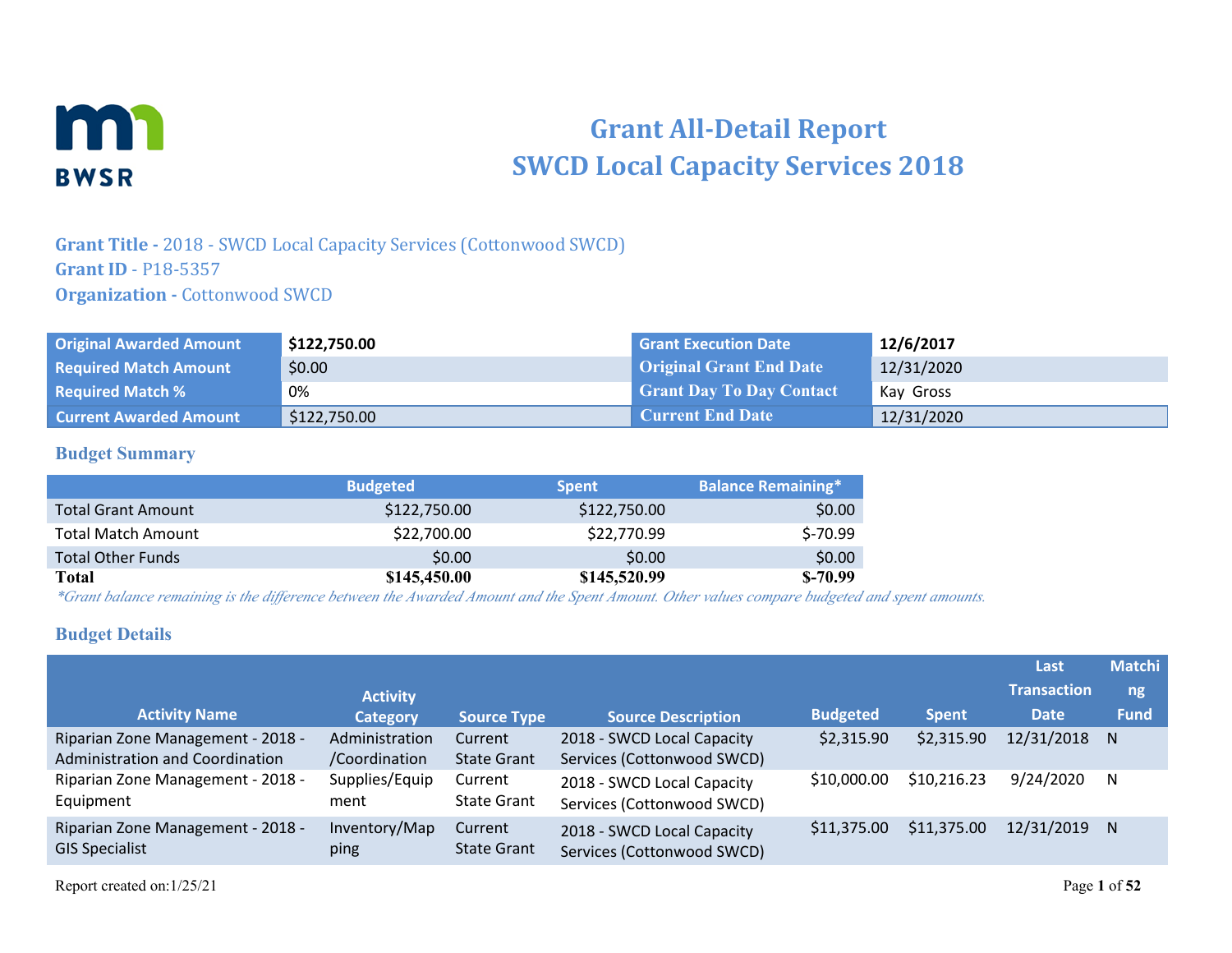|                                                                |                                         |                               |                                                            |                 |              | Last               | <b>Matchi</b> |
|----------------------------------------------------------------|-----------------------------------------|-------------------------------|------------------------------------------------------------|-----------------|--------------|--------------------|---------------|
|                                                                | <b>Activity</b>                         |                               |                                                            |                 |              | <b>Transaction</b> | ng            |
| <b>Activity Name</b>                                           | <b>Category</b>                         | <b>Source Type</b>            | <b>Source Description</b>                                  | <b>Budgeted</b> | <b>Spent</b> | <b>Date</b>        | <b>Fund</b>   |
| Riparian Zone Management - 2018 -<br><b>GIS Specialist</b>     | Inventory/Map<br>ping                   | Local Fund                    | 2018 - SWCD Local Capacity<br>Services (Cottonwood County) | \$0.00          |              |                    | Y             |
| Riparian Zone Management - 2018 -<br><b>Programs Assistant</b> | Project<br>Development                  | Current<br><b>State Grant</b> | 2018 - SWCD Local Capacity<br>Services (Cottonwood SWCD)   | \$8,000.00      | \$7,989.84   | 12/31/2019         | N             |
| Riparian Zone Management - 2018 -<br>Resource Technician       | Technical/Engi<br>neering<br>Assistance | Current<br><b>State Grant</b> | 2018 - SWCD Local Capacity<br>Services (Cottonwood SWCD)   | \$21,609.10     | \$22,049.48  | 12/31/2020         | N             |
| Riparian Zone Management - 2018 -<br><b>Staff</b>              | Project<br>Development                  | Current<br><b>State Grant</b> | 2018 - SWCD Local Capacity<br>Services (Cottonwood SWCD)   | \$13,075.00     | \$12,531.07  | 12/31/2020         | $\mathsf{N}$  |
| Riparian Zone Management - 2018 -<br>Staff                     | Project<br>Development                  | Local Fund                    | 2018 - SWCD Local Capacity<br>Services (Cottonwood SWCD)   | \$11,350.00     | \$10,837.39  | 12/31/2020         | Υ             |
| Soil Erosion - 2018 - Administration<br>and Coordination       | Administration<br>/Coordination         | Current<br><b>State Grant</b> | 2018 - SWCD Local Capacity<br>Services (Cottonwood SWCD)   | \$2,315.90      | \$2,315.90   | 12/31/2018         | $\mathsf{N}$  |
| Soil Erosion - 2018 - GIS Specialist                           | Inventory/Map<br>ping                   | Current<br><b>State Grant</b> | 2018 - SWCD Local Capacity<br>Services (Cottonwood SWCD)   | \$11,375.00     | \$11,375.00  | 12/31/2019         | N             |
| Soil Erosion - 2018 - GIS Specialist                           | Inventory/Map<br>ping                   | Local Fund                    | 2018 - SWCD Local Capacity<br>Services (Cottonwood County) | \$0.00          |              |                    | Υ             |
| Soil Erosion - 2018 - Programs<br>Assistant                    | Project<br>Development                  | Current<br><b>State Grant</b> | 2018 - SWCD Local Capacity<br>Services (Cottonwood SWCD)   | \$8,000.00      | \$8,008.35   | 12/31/2019         | ${\sf N}$     |
| Soil Erosion - 2018 - Resource<br>Technician                   | Technical/Engi<br>neering<br>Assistance | Current<br><b>State Grant</b> | 2018 - SWCD Local Capacity<br>Services (Cottonwood SWCD)   | \$21,609.10     | \$22,081.95  | 12/31/2020         | N             |
| Soil Erosion - 2018 - Staff                                    | Project<br>Development                  | Current<br><b>State Grant</b> | 2018 - SWCD Local Capacity<br>Services (Cottonwood SWCD)   | \$13,075.00     | \$12,491.28  | 12/31/2020         | $\mathsf{N}$  |
| Soil Erosion - 2018 - Staff                                    | Project<br>Development                  | Local Fund                    | 2018 - SWCD Local Capacity<br>Services (Cottonwood County) | \$11,350.00     | \$11,933.60  | 12/31/2020         | Y             |

# **Activity Details Summary**

|  | <b>Activity Details</b> |  | <b>Total Action Count Total Activity Mapped</b> | <b>Proposed Size / Unit</b> | <b>Actual Size / Unit</b> |
|--|-------------------------|--|-------------------------------------------------|-----------------------------|---------------------------|
|--|-------------------------|--|-------------------------------------------------|-----------------------------|---------------------------|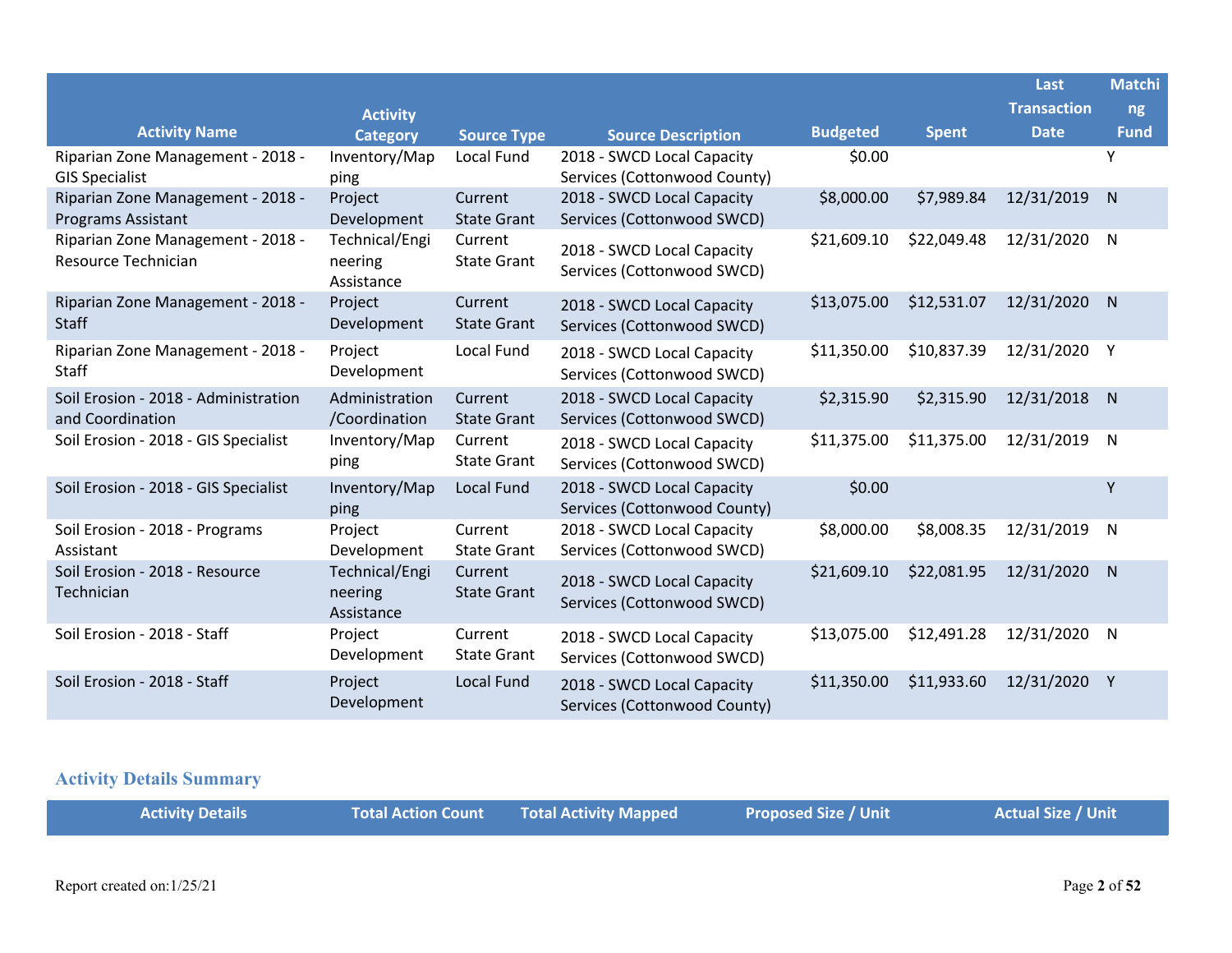# **Proposed Activity Indicators**

| <b>Activity Name</b> | <b>Indicator Name</b> | <b>Value &amp; Units</b> | <b>Waterbody Calculation Tool</b> | \Comments\ |
|----------------------|-----------------------|--------------------------|-----------------------------------|------------|
|                      |                       |                          |                                   |            |

**Final Indicators Summary**

| <b>Indicator Name</b> | <b>Total Value</b> | Unit |
|-----------------------|--------------------|------|
|                       |                    |      |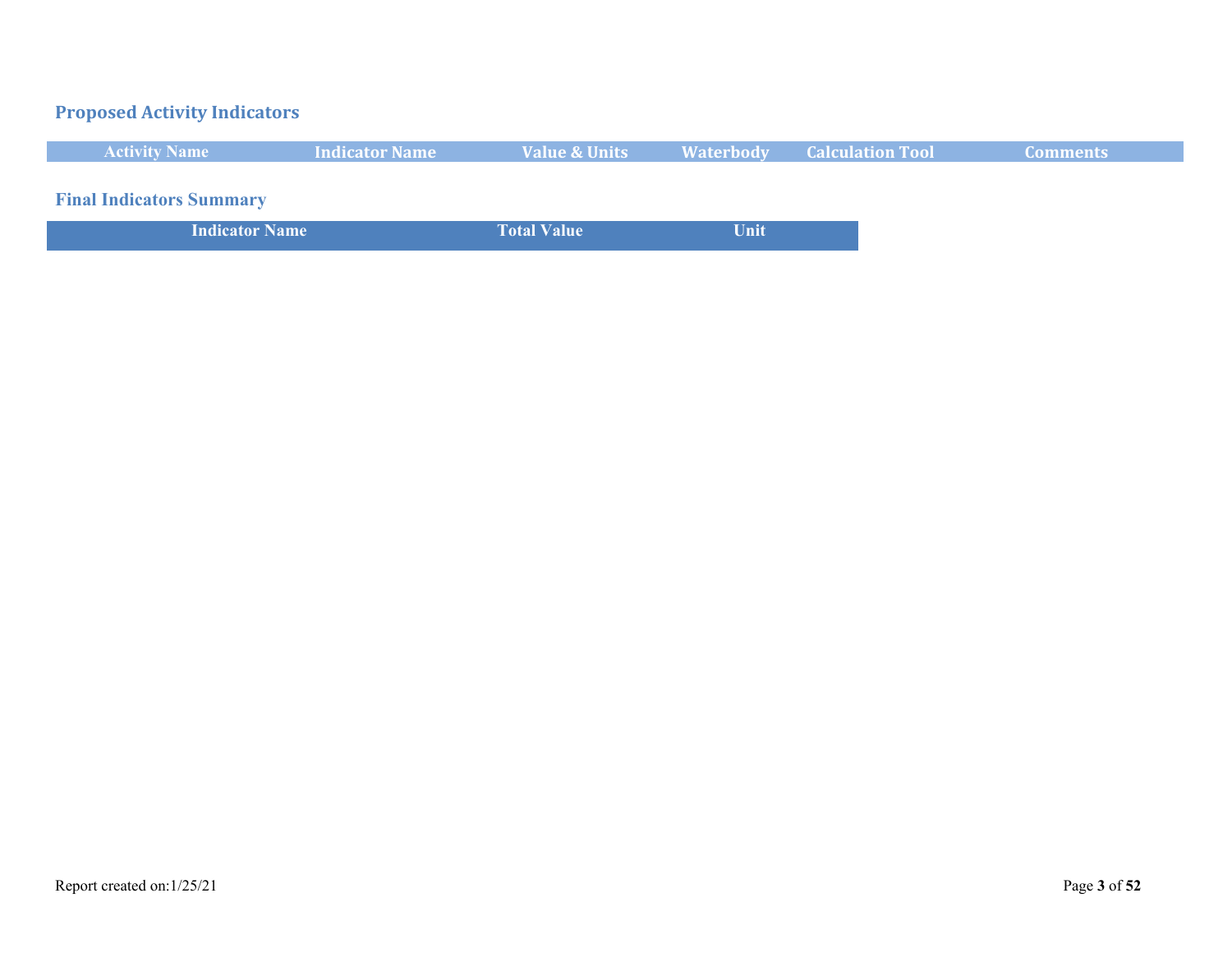#### **Grant Activity**

**Grant Activity - Riparian Zone Management - 2018 - Administration and Coordination**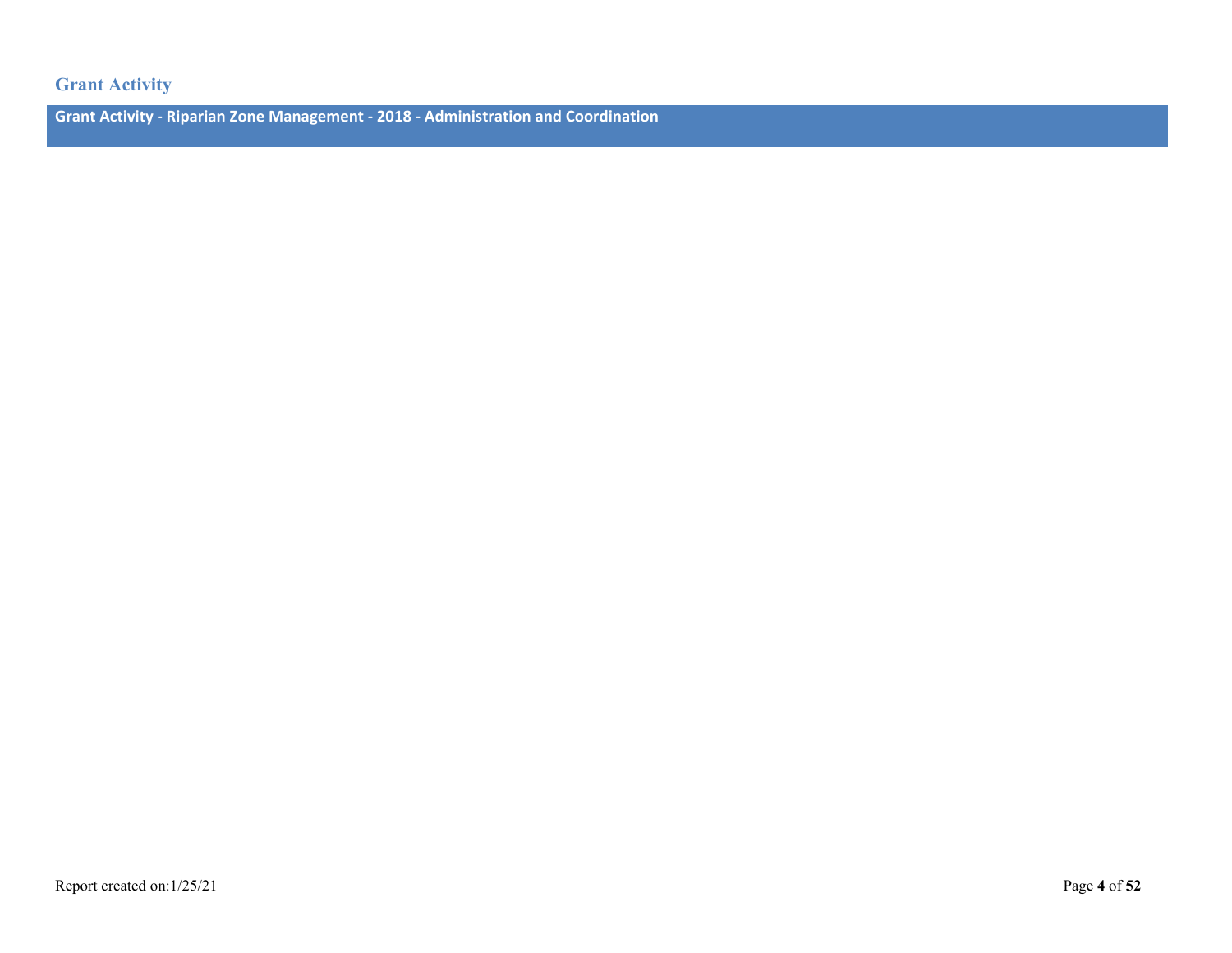| <b>Description</b>          | The Cottonwood SWCD and the Cottonwood County Land Management Offices are co-located with the Federal Natural<br>Resources Block Grant. Rental increases have greatly impacted the SWCD through the increase in the building rental rate<br>from \$16.36 to \$22.13 per square foot. With this increase the added burden of increased non-usable space has added<br>301.21 square feet of common space which includes hallways, bathrooms and mechanical room. Yearly rent has increased<br>by \$12,725.00 (per year) which is a burden the District can't sustain. Crowded conditions and the rent increase are<br>pressuring the District and County to look for new space with anticipation of an office move by the end of 2018. Funding<br>will be used for 2018 and the beginning of 2019.<br>CAPACITY GRANT FUNDING: \$8,925.00<br>Cottonwood County Comprehensive Local Water Plan (Pg. 23)<br>Priority Concern 1. Improve Surface Water Quality<br>Goal 1: Prevent further degradation of stream and lake water quality in Cottonwood County<br>Objective 1.a: Protect Soil from Erosion and Prevent Agricultural Runoff.<br>1.a-1: Assist with coordination and funding of environmental education events for the students of Cottonwood County.<br>These include (but not limited to) Children's Water Festival, Environmental Fair, Fifth Grade Conservation Day, 4th Grade<br><b>Water Awareness.</b><br>1.a-2: Educate landowners on lakeshore and streambank stabilization practices.<br>1.a-3: Promote the use of buffer strips along ditches, streams and lakes within Cottonwood County utilizing available<br>conservation programs and practices.<br>1.a-4: Promote conservation practices and programs to landowners in Cottonwood County. These include State Cost-<br>Share, RIM, RIM/WRP, CRP, EQIP, CSP and others. |                 |           |
|-----------------------------|----------------------------------------------------------------------------------------------------------------------------------------------------------------------------------------------------------------------------------------------------------------------------------------------------------------------------------------------------------------------------------------------------------------------------------------------------------------------------------------------------------------------------------------------------------------------------------------------------------------------------------------------------------------------------------------------------------------------------------------------------------------------------------------------------------------------------------------------------------------------------------------------------------------------------------------------------------------------------------------------------------------------------------------------------------------------------------------------------------------------------------------------------------------------------------------------------------------------------------------------------------------------------------------------------------------------------------------------------------------------------------------------------------------------------------------------------------------------------------------------------------------------------------------------------------------------------------------------------------------------------------------------------------------------------------------------------------------------------------------------------------------------------------------------------------------------------------------------|-----------------|-----------|
| <b>Category</b>             | ADMINISTRATION/COORDINATION                                                                                                                                                                                                                                                                                                                                                                                                                                                                                                                                                                                                                                                                                                                                                                                                                                                                                                                                                                                                                                                                                                                                                                                                                                                                                                                                                                                                                                                                                                                                                                                                                                                                                                                                                                                                                  |                 |           |
| <b>Start Date</b>           | $6$ -Dec-17                                                                                                                                                                                                                                                                                                                                                                                                                                                                                                                                                                                                                                                                                                                                                                                                                                                                                                                                                                                                                                                                                                                                                                                                                                                                                                                                                                                                                                                                                                                                                                                                                                                                                                                                                                                                                                  | <b>End Date</b> | 31-Dec-20 |
| <b>Has Rates and Hours?</b> | <b>No</b>                                                                                                                                                                                                                                                                                                                                                                                                                                                                                                                                                                                                                                                                                                                                                                                                                                                                                                                                                                                                                                                                                                                                                                                                                                                                                                                                                                                                                                                                                                                                                                                                                                                                                                                                                                                                                                    |                 |           |
| <b>Actual Results</b>       | January - December 2017:                                                                                                                                                                                                                                                                                                                                                                                                                                                                                                                                                                                                                                                                                                                                                                                                                                                                                                                                                                                                                                                                                                                                                                                                                                                                                                                                                                                                                                                                                                                                                                                                                                                                                                                                                                                                                     |                 |           |
|                             | No activity and no funds expended.                                                                                                                                                                                                                                                                                                                                                                                                                                                                                                                                                                                                                                                                                                                                                                                                                                                                                                                                                                                                                                                                                                                                                                                                                                                                                                                                                                                                                                                                                                                                                                                                                                                                                                                                                                                                           |                 |           |
|                             | Total Expenditure: \$0.00                                                                                                                                                                                                                                                                                                                                                                                                                                                                                                                                                                                                                                                                                                                                                                                                                                                                                                                                                                                                                                                                                                                                                                                                                                                                                                                                                                                                                                                                                                                                                                                                                                                                                                                                                                                                                    |                 |           |
|                             | January - December 2018:                                                                                                                                                                                                                                                                                                                                                                                                                                                                                                                                                                                                                                                                                                                                                                                                                                                                                                                                                                                                                                                                                                                                                                                                                                                                                                                                                                                                                                                                                                                                                                                                                                                                                                                                                                                                                     |                 |           |
|                             | Rent - August - December - \$2,315.90                                                                                                                                                                                                                                                                                                                                                                                                                                                                                                                                                                                                                                                                                                                                                                                                                                                                                                                                                                                                                                                                                                                                                                                                                                                                                                                                                                                                                                                                                                                                                                                                                                                                                                                                                                                                        |                 |           |
|                             | Total Expenditures: \$2,315.90                                                                                                                                                                                                                                                                                                                                                                                                                                                                                                                                                                                                                                                                                                                                                                                                                                                                                                                                                                                                                                                                                                                                                                                                                                                                                                                                                                                                                                                                                                                                                                                                                                                                                                                                                                                                               |                 |           |
|                             |                                                                                                                                                                                                                                                                                                                                                                                                                                                                                                                                                                                                                                                                                                                                                                                                                                                                                                                                                                                                                                                                                                                                                                                                                                                                                                                                                                                                                                                                                                                                                                                                                                                                                                                                                                                                                                              |                 |           |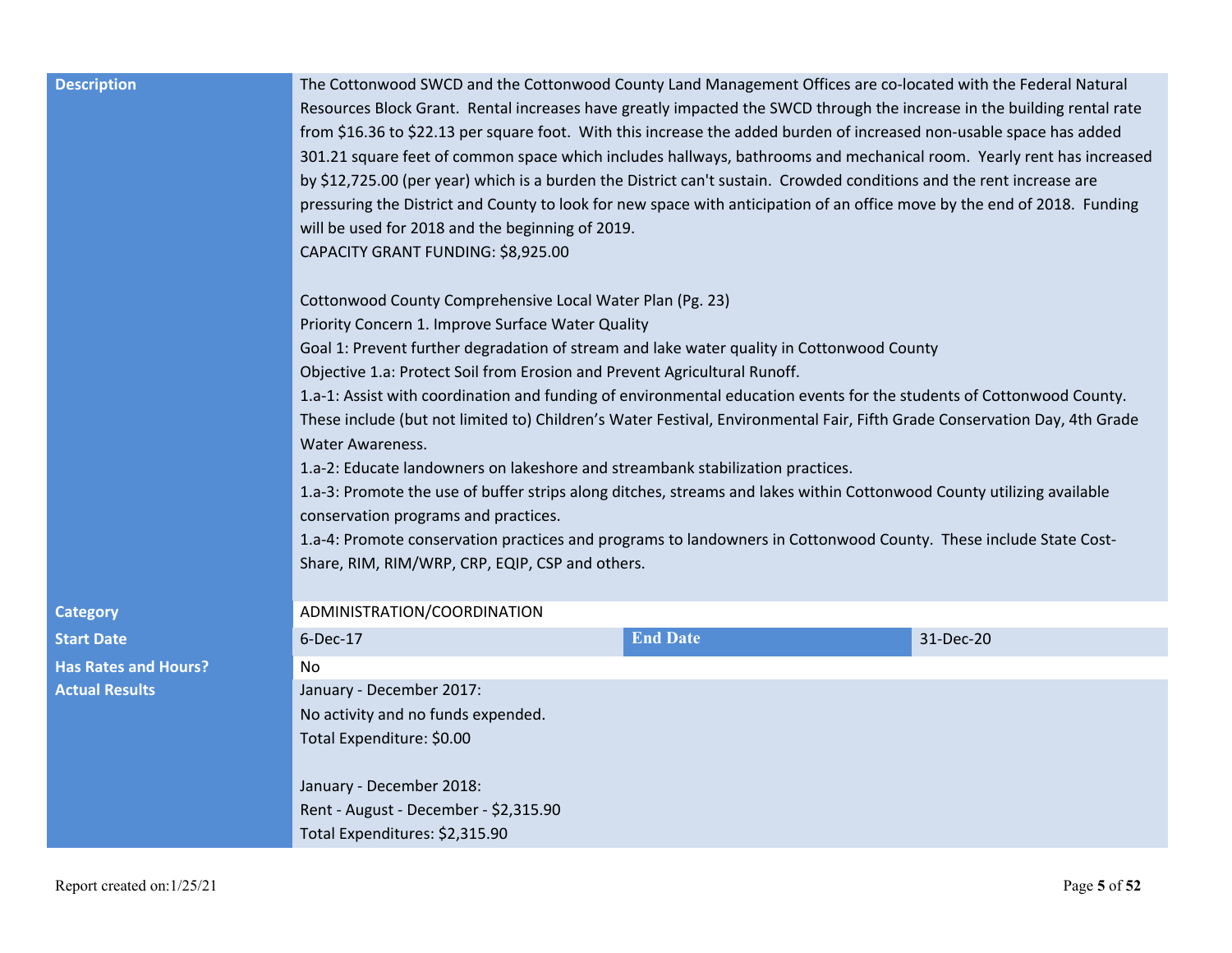**Grant Activity - Riparian Zone Management - 2018 - Equipment**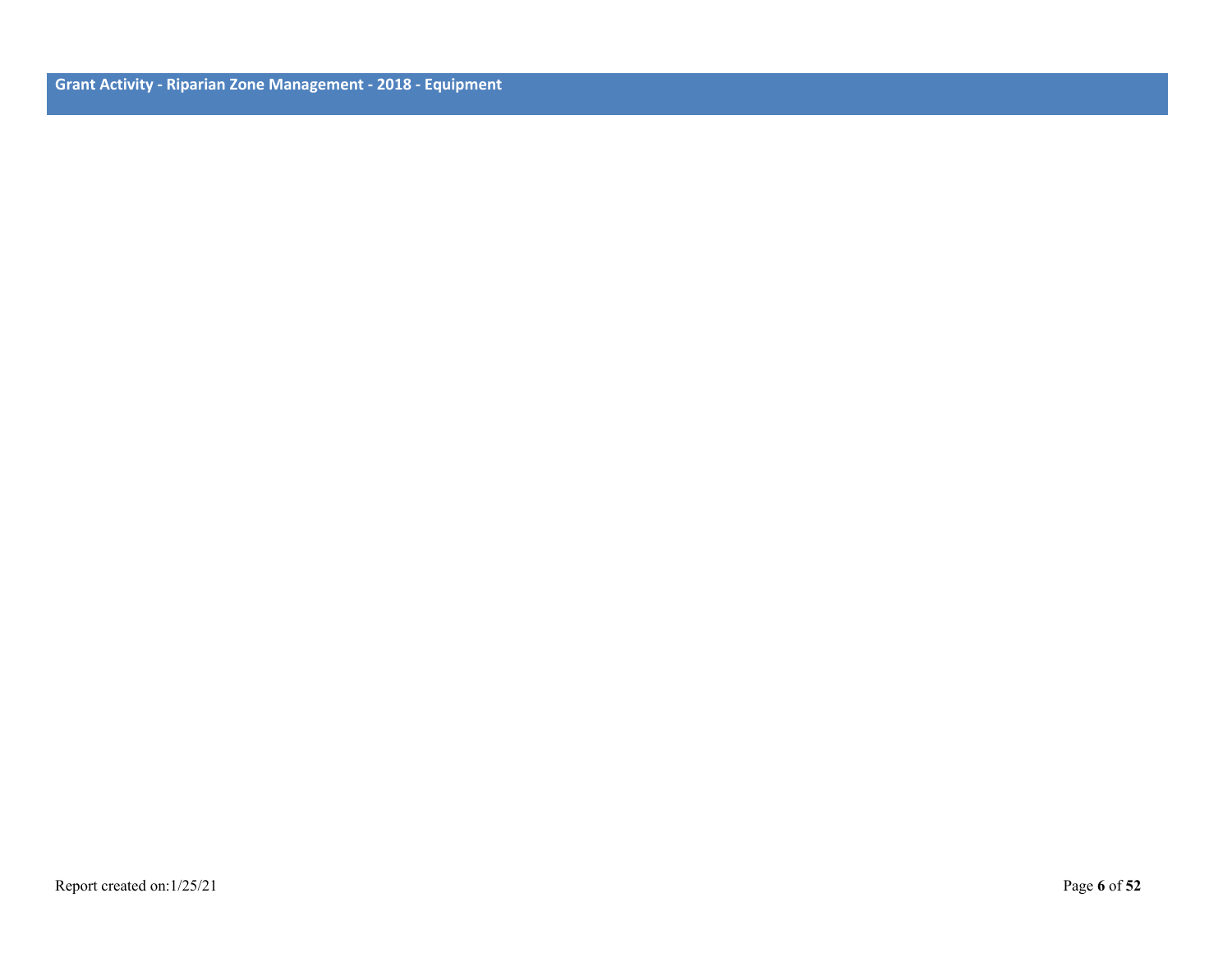| <b>Description</b> | The updating and purchase of needed equipment for the office provides assistance to several programs including WCA,     |
|--------------------|-------------------------------------------------------------------------------------------------------------------------|
|                    | SSTS, Feedlots, Shoreland, LWP, Buffer, Easement to name a few. Purchases made will be distributed over several         |
|                    | programs to allow for multi-program use. Special emphasis will be put on updating the District accounting system and    |
|                    | needed software and computer upgrades.                                                                                  |
|                    | Anticipated purchases include accounting software, computer, monitor, printer, training and account building. Also with |
|                    | the move to the new location upgrades will be needed in conference room, phone systems and networking (\$15,000 cost -  |
|                    | \$10,000 Capacity Funding; \$5,000 Other Program Funding or Cottonwood County).                                         |
|                    | CAPACITY GRANT FUNDING: \$10,000.00                                                                                     |
|                    |                                                                                                                         |
|                    | Cottonwood County Comprehensive Local Water Plan (Pg. 29)                                                               |
|                    | Priority Concern 1. Improve Surface Water Quality                                                                       |
|                    | Goal 1: Prevent further degradation of stream and lake water quality in Cottonwood County                               |
|                    | Objective 1.d: Address TMDL Impaired Waters.                                                                            |
|                    | 1.d.1: Provide public information on water quality.                                                                     |
|                    |                                                                                                                         |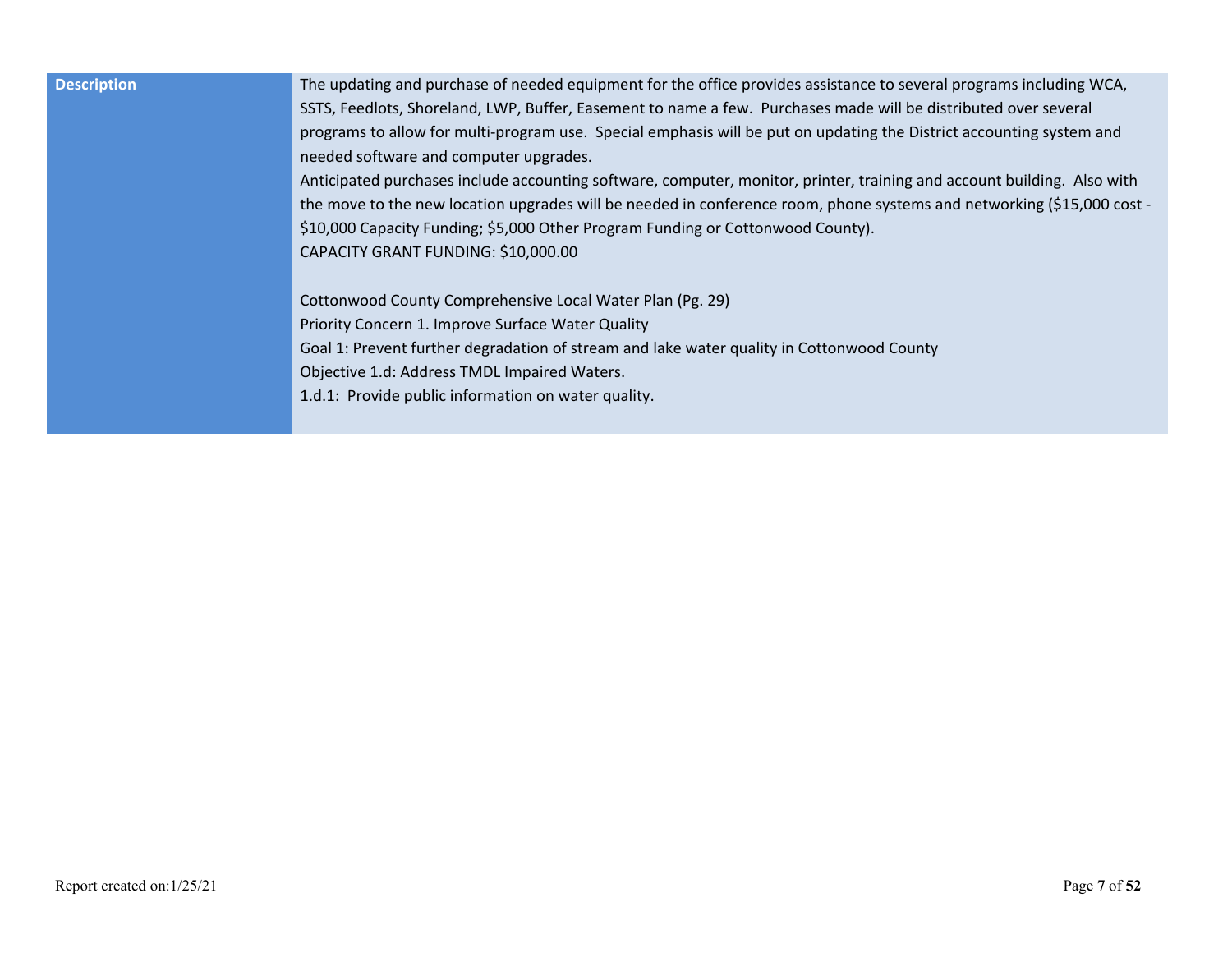| <b>End Date</b><br>6-Dec-17<br>31-Dec-20<br><b>Start Date</b><br><b>Has Rates and Hours?</b><br>N <sub>o</sub><br><b>Actual Results</b><br>January - December 2017:<br>No activity and no funds expended.<br>January - December 2018:<br>Total Expenditure: \$0.00<br>January - December 2019<br>Purchased direct deposit software @ \$395.00 and computer upgrade @ \$242.89, file cabinets @ \$2,289.00 and chairs @<br>\$2,716.00, (office move).<br>Total Expenditures: \$5,642.89<br>January - December 2020<br>Purchased Desk, Hutch, Mat - \$1,676.00<br>2 computers - \$1,294.00<br>2 monitors - \$1,070.52<br>Turning Point Accounting System - \$532.82<br>(shared with FY19) | <b>Category</b> | SUPPLIES/EQUIPMENT |  |
|-----------------------------------------------------------------------------------------------------------------------------------------------------------------------------------------------------------------------------------------------------------------------------------------------------------------------------------------------------------------------------------------------------------------------------------------------------------------------------------------------------------------------------------------------------------------------------------------------------------------------------------------------------------------------------------------|-----------------|--------------------|--|
|                                                                                                                                                                                                                                                                                                                                                                                                                                                                                                                                                                                                                                                                                         |                 |                    |  |
|                                                                                                                                                                                                                                                                                                                                                                                                                                                                                                                                                                                                                                                                                         |                 |                    |  |
|                                                                                                                                                                                                                                                                                                                                                                                                                                                                                                                                                                                                                                                                                         |                 |                    |  |
|                                                                                                                                                                                                                                                                                                                                                                                                                                                                                                                                                                                                                                                                                         |                 |                    |  |
|                                                                                                                                                                                                                                                                                                                                                                                                                                                                                                                                                                                                                                                                                         |                 |                    |  |
|                                                                                                                                                                                                                                                                                                                                                                                                                                                                                                                                                                                                                                                                                         |                 |                    |  |
|                                                                                                                                                                                                                                                                                                                                                                                                                                                                                                                                                                                                                                                                                         |                 |                    |  |
|                                                                                                                                                                                                                                                                                                                                                                                                                                                                                                                                                                                                                                                                                         |                 |                    |  |
|                                                                                                                                                                                                                                                                                                                                                                                                                                                                                                                                                                                                                                                                                         |                 |                    |  |
|                                                                                                                                                                                                                                                                                                                                                                                                                                                                                                                                                                                                                                                                                         |                 |                    |  |
|                                                                                                                                                                                                                                                                                                                                                                                                                                                                                                                                                                                                                                                                                         |                 |                    |  |
|                                                                                                                                                                                                                                                                                                                                                                                                                                                                                                                                                                                                                                                                                         |                 |                    |  |
|                                                                                                                                                                                                                                                                                                                                                                                                                                                                                                                                                                                                                                                                                         |                 |                    |  |
|                                                                                                                                                                                                                                                                                                                                                                                                                                                                                                                                                                                                                                                                                         |                 |                    |  |
|                                                                                                                                                                                                                                                                                                                                                                                                                                                                                                                                                                                                                                                                                         |                 |                    |  |
|                                                                                                                                                                                                                                                                                                                                                                                                                                                                                                                                                                                                                                                                                         |                 |                    |  |
|                                                                                                                                                                                                                                                                                                                                                                                                                                                                                                                                                                                                                                                                                         |                 |                    |  |
|                                                                                                                                                                                                                                                                                                                                                                                                                                                                                                                                                                                                                                                                                         |                 |                    |  |
|                                                                                                                                                                                                                                                                                                                                                                                                                                                                                                                                                                                                                                                                                         |                 |                    |  |
| Total Expenditure: \$4,573.34                                                                                                                                                                                                                                                                                                                                                                                                                                                                                                                                                                                                                                                           |                 |                    |  |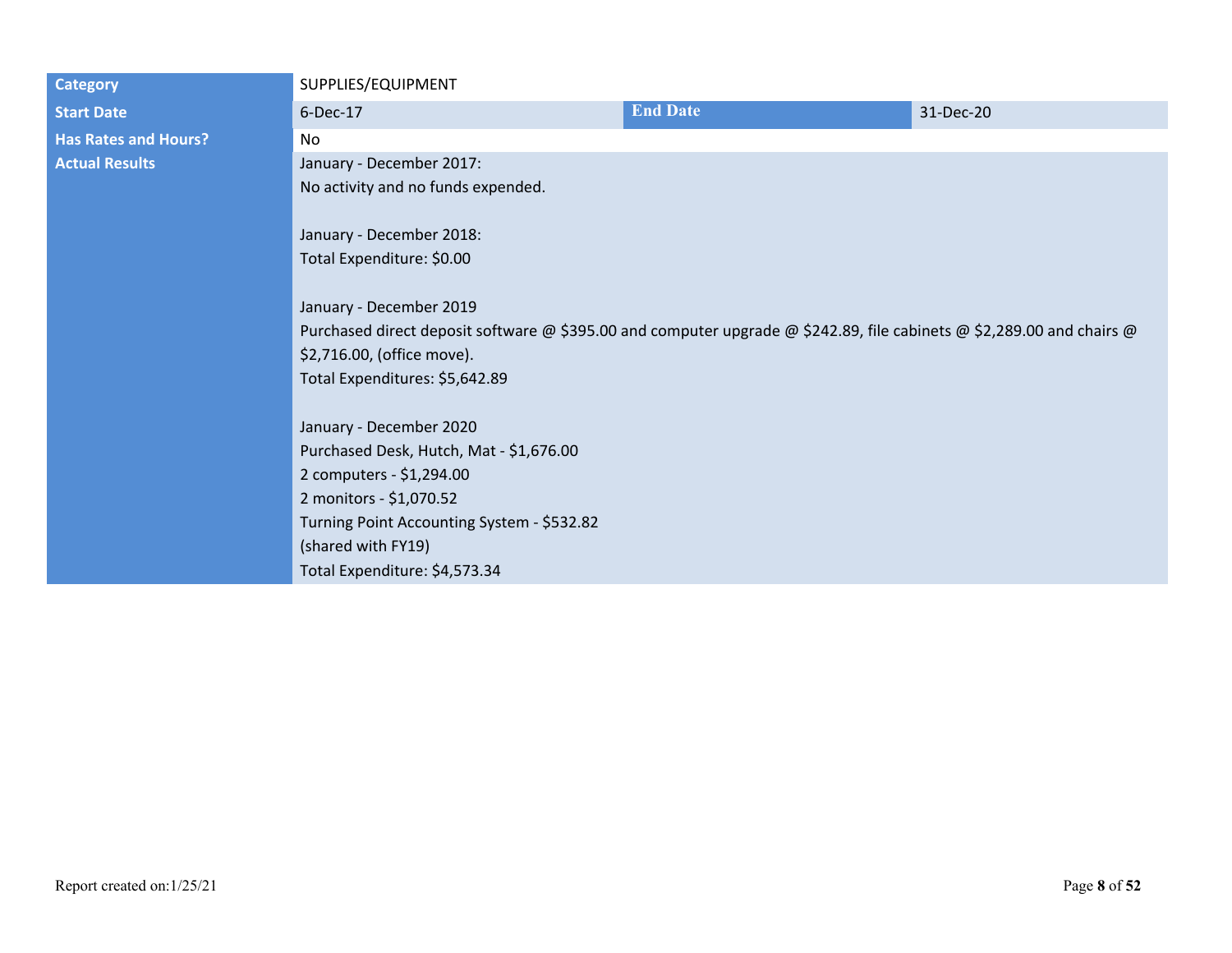**Grant Activity - Riparian Zone Management - 2018 - GIS Specialist**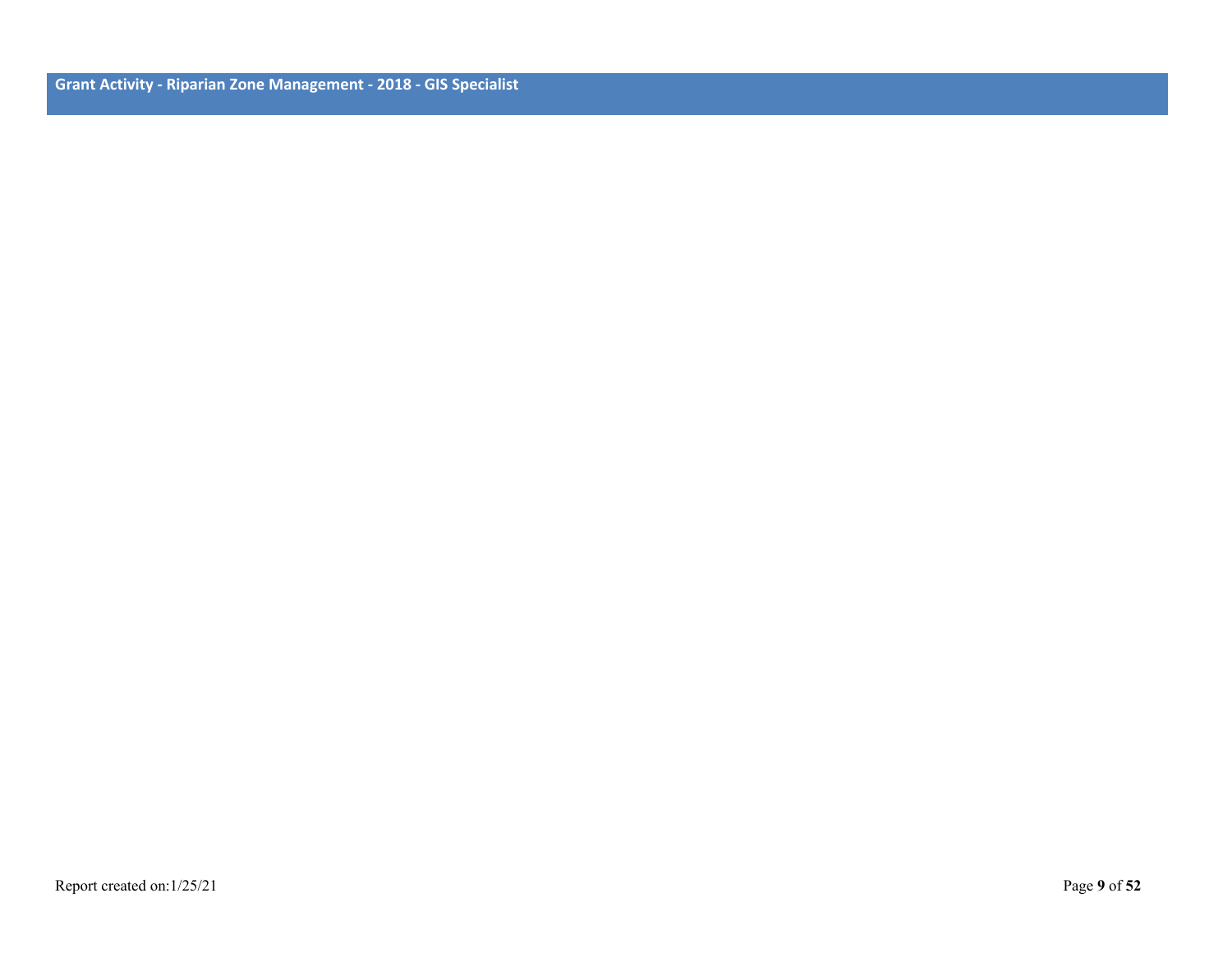| <b>Description</b> | Cottonwood County and the Cottonwood SWCD hired a GIS Specialist to be used 50/50 by each entity. The County           |
|--------------------|------------------------------------------------------------------------------------------------------------------------|
|                    | Commissioners approved the additional allocation of \$22,750 to the Cottonwood SWCD to provide matching funds to be    |
|                    | used to secure this position and use remaining funds for buffer cost-share. Until now there has been no consistent GIS |
|                    | work being completed for Cottonwood County.                                                                            |
|                    | The position will be housed in the Cottonwood SWCD and County Land Management Office and overseen by the               |
|                    | Cottonwood SWCD Administrator.                                                                                         |
|                    | The scope of this position at the SWCD and County Land Management Office will be to completed GIS work for the SSTS,   |
|                    | Feedlot, WCA, Local Water Plan, RIM/CREP Programs; along with Riparian and Soil Erosion information to help with       |
|                    | targeting areas of high concern.                                                                                       |
|                    | MINUTES HAVE BEEN ATTACHED THROUGH ELINK.                                                                              |
|                    |                                                                                                                        |
|                    | Wages, benefits, insurance, supplies, training, mileage and rent are included for this position.                       |
|                    | Wages, benefits and insurance will be computed through a calculated hourly rate.                                       |
|                    | Supplies, training, mileage and rent will be separate because they are through the SWCD.                               |
|                    | HALF TIME POSITION: \$32,300.00                                                                                        |
|                    | RIPARIAN MANAGEMENT CAPACITY GRANT FUNDS: \$11,375.00                                                                  |
|                    | SOIL EROSION CAPACITY GRANT FUNDS: \$11,375.00                                                                         |
|                    |                                                                                                                        |
|                    | RIPARIAN MANAGEMENT MATCH FUNDS: \$11,375.00 (Cottonwood County)                                                       |
|                    | SOIL EROSION MATCH FUNDS: \$11,375.00 (Cottonwood County)                                                              |
|                    |                                                                                                                        |
|                    | Cottonwood County Comprehensive Local Water Plan (Pgs. 32, 41, and 51 - By Watershed)                                  |
|                    | Priority Concern 1. Improve Surface Water Quality                                                                      |
|                    | Goal 1: Prevent further degradation of stream and lake water quality in Cottonwood County                              |
|                    | Objective 1.c: Address TMDL Impaired Waters.                                                                           |
|                    | 1.c.1: Provide public information on water quality.                                                                    |
|                    |                                                                                                                        |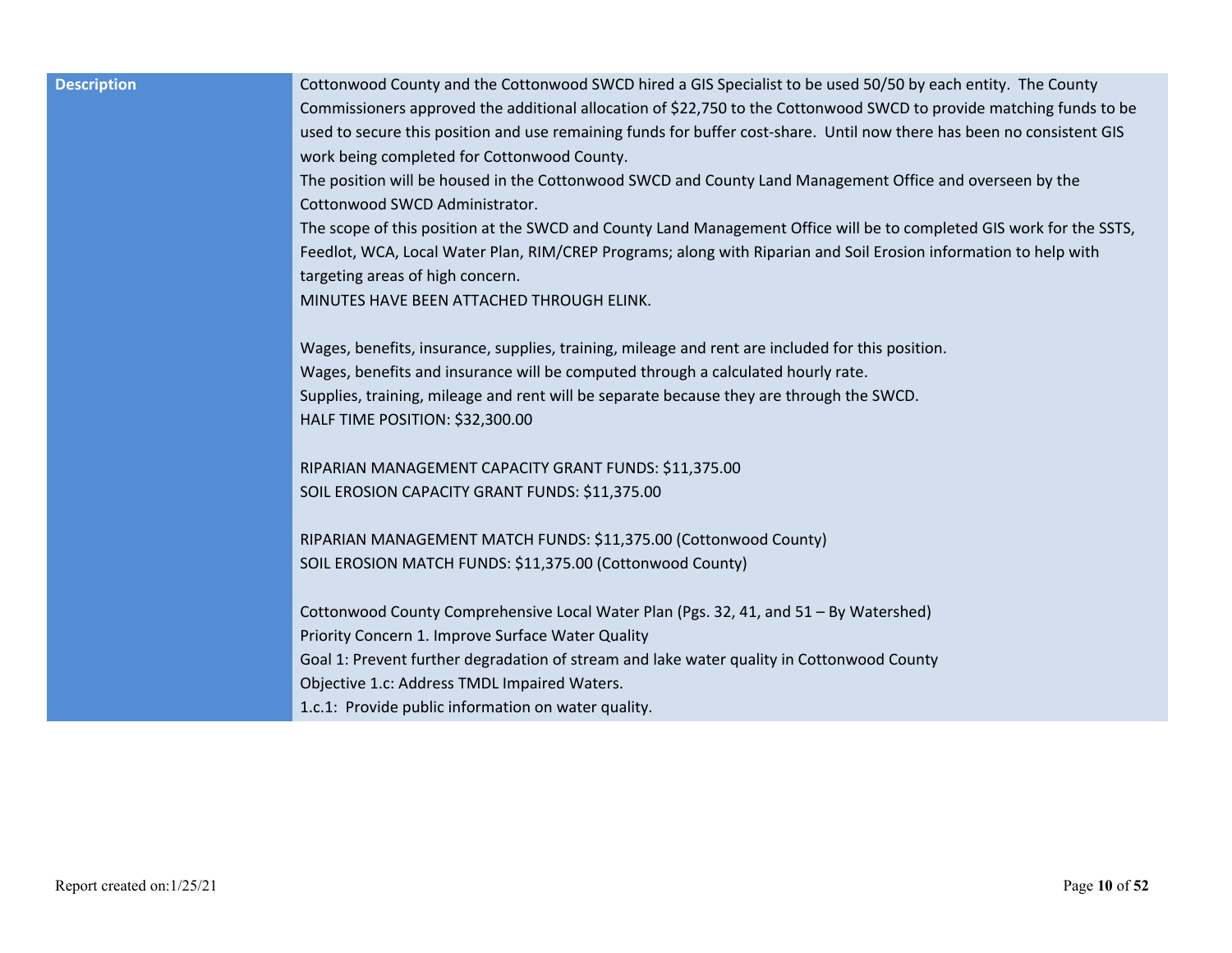**Category INVENTORY/MAPPING**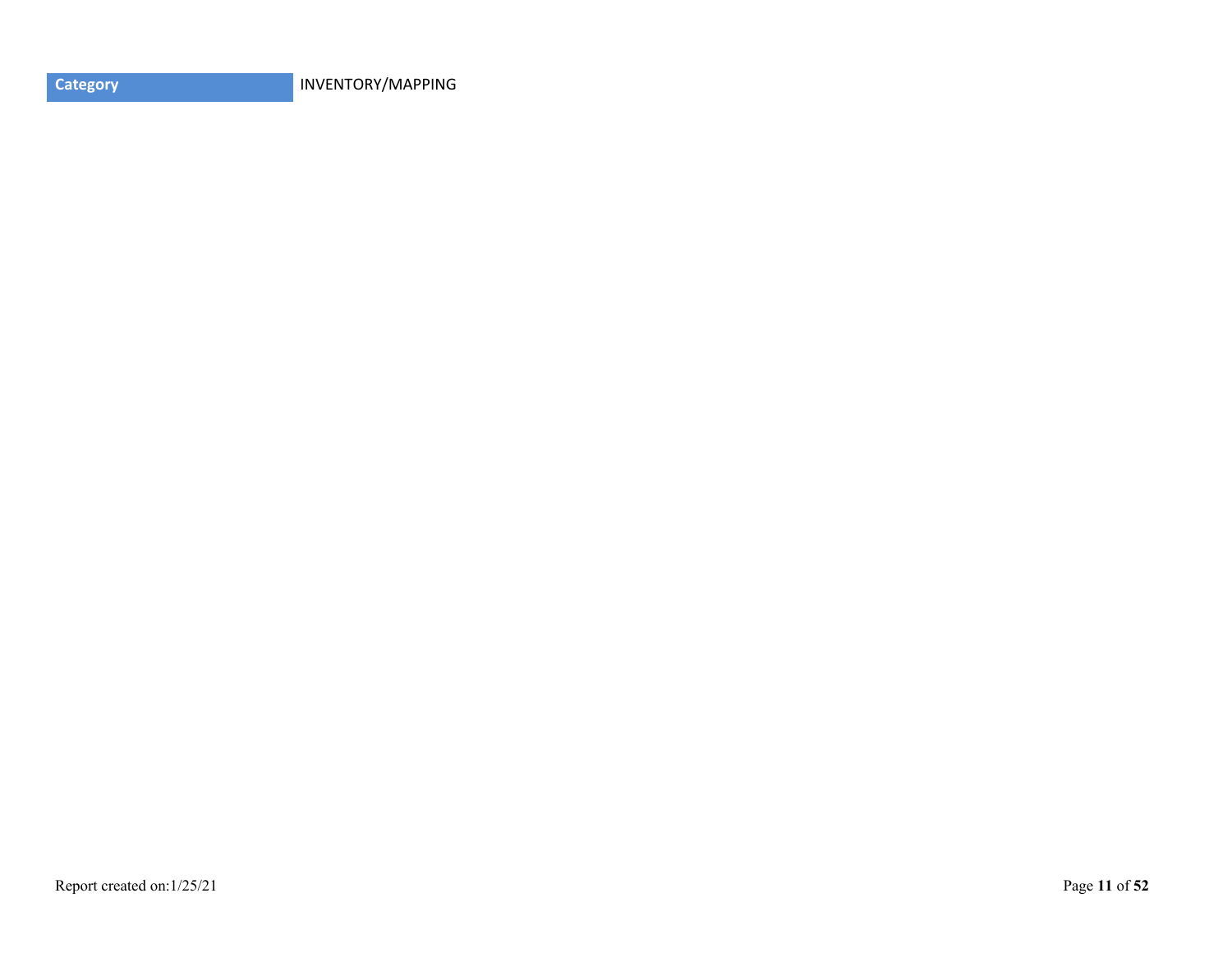| <b>End Date</b><br>$6$ -Dec-17<br>31-Dec-20<br><b>Start Date</b> |  |
|------------------------------------------------------------------|--|
|------------------------------------------------------------------|--|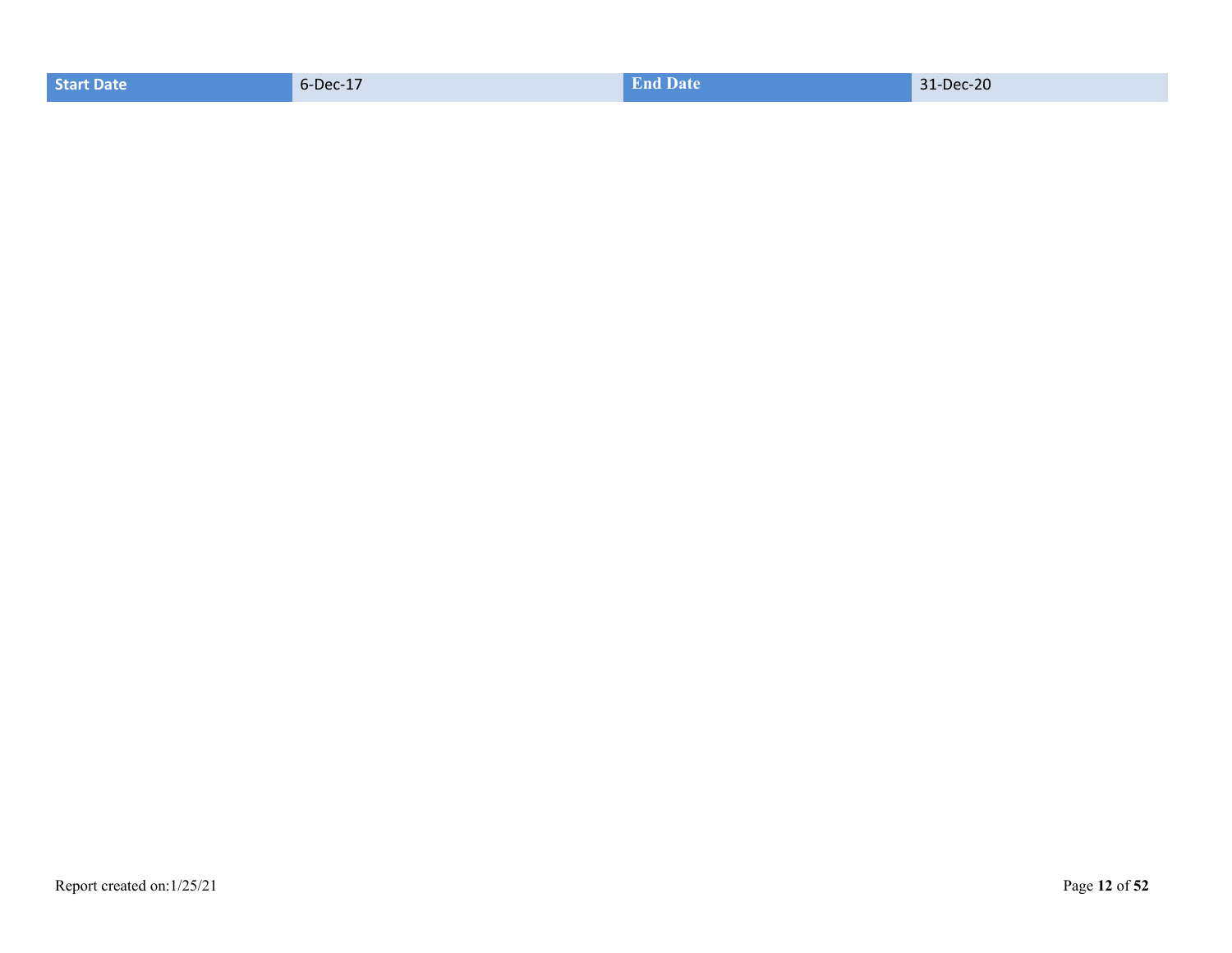| <b>Has Rates and Hours?</b> |
|-----------------------------|
|-----------------------------|

Yes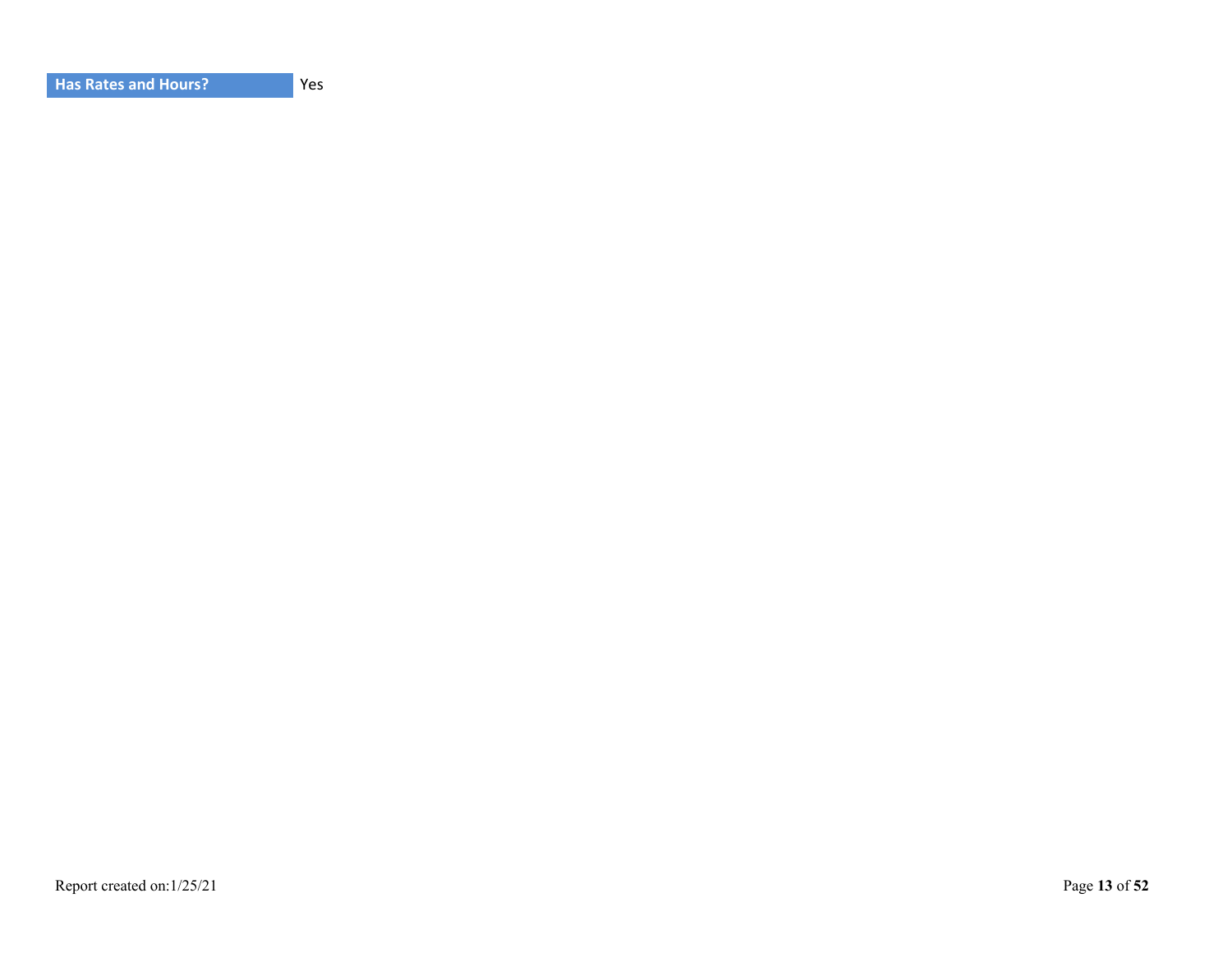| <b>Actual Results</b>      | January - December 2017:                          |               |
|----------------------------|---------------------------------------------------|---------------|
|                            | No activity and no funds expended.                |               |
|                            | Total Expenditure: \$0.00                         |               |
|                            | January - December 2018:                          |               |
|                            | Riparian Zone Management                          |               |
|                            | <b>GIS Specialist:</b>                            |               |
|                            | Rent - \$967.25                                   |               |
|                            | Training - \$344.04                               |               |
|                            | Total Expenditure: \$1,311.29                     |               |
|                            | (Reimbursed Jan & Feb Rent from County)           |               |
|                            | Soil Loss                                         |               |
|                            | <b>GIS Specialist:</b>                            |               |
|                            | Rent - \$967.25                                   |               |
|                            | Training - \$344.04                               |               |
|                            | Total Expenditure: \$1,311.29                     |               |
|                            | (Reimbursed Jan & Feb Rent from County)           |               |
|                            | AMENDMENT - 11-29-18 - RETROACTIVE TO 3-1         |               |
|                            | $-18.$                                            |               |
|                            | January - December 2019:                          |               |
|                            | GIS Specialist - County/SWCD                      |               |
|                            | Riparian Mgmt. - 344 hours @ \$24.81 = \$8,534.64 |               |
|                            | Insurance-Health/Life - \$1,529.07                |               |
|                            | Total: \$10,063.71                                |               |
|                            | Soil Loss - 344 hours @ \$24.81 = \$8,534.64      |               |
|                            | Insurance-Health/Life - \$1,529.07                |               |
|                            | Total: \$10,063.71                                |               |
|                            | April 2020:                                       |               |
| Report created on: 1/25/21 |                                                   | Page 14 of 52 |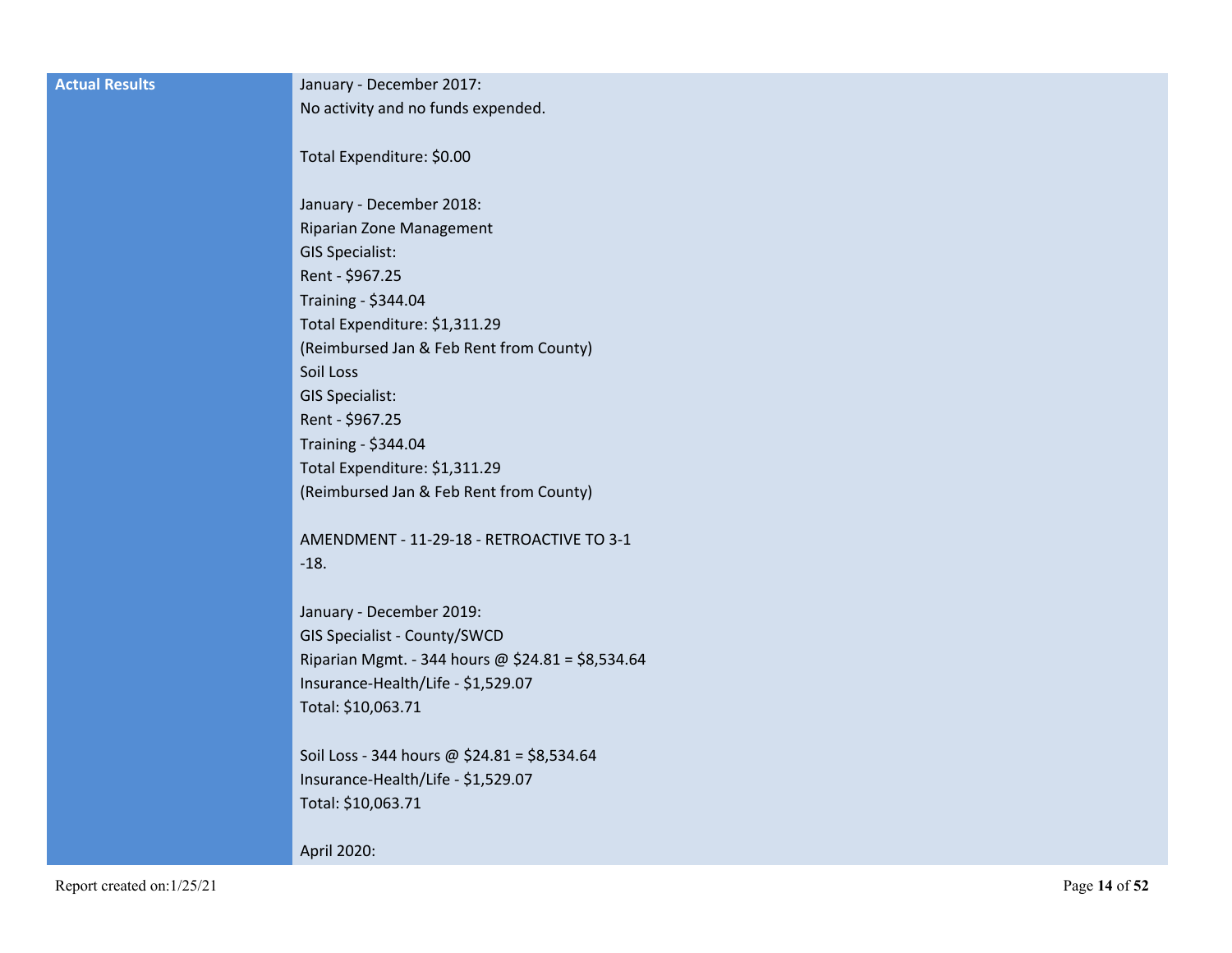Work plan revision request reflects on the GIS position collaboration with Cottonwood County. As directed by the Cottonwood County Commissioners they were only requesting funding from the District Capacity to pay for the SWCD portion of the GIS position. The other funding from the State is to be used by the SWCD for our continued conservation work.

With those changes I would like to request the following: Original - Riparian Zone Management – 2018 – GIS Specialist - \$11,350.00 – Local Fund Original - Soil Erosion – 2018 – GIS Specialist - \$11,350.00 – Local Fund

Change – Riparian Zone Management – 2018 – Staff - \$11,350.00 – Local Fund Change – Soil Erosion – 2018 – Staff - \$11,350.00 – Local Fund

With these changes, the staff included would be Administrator, Administrative Program Assistant, Senior Technician, Program Technician (2), and Watershed Specialist.

4-7-2020 Approval of Workplan changes by BWSR.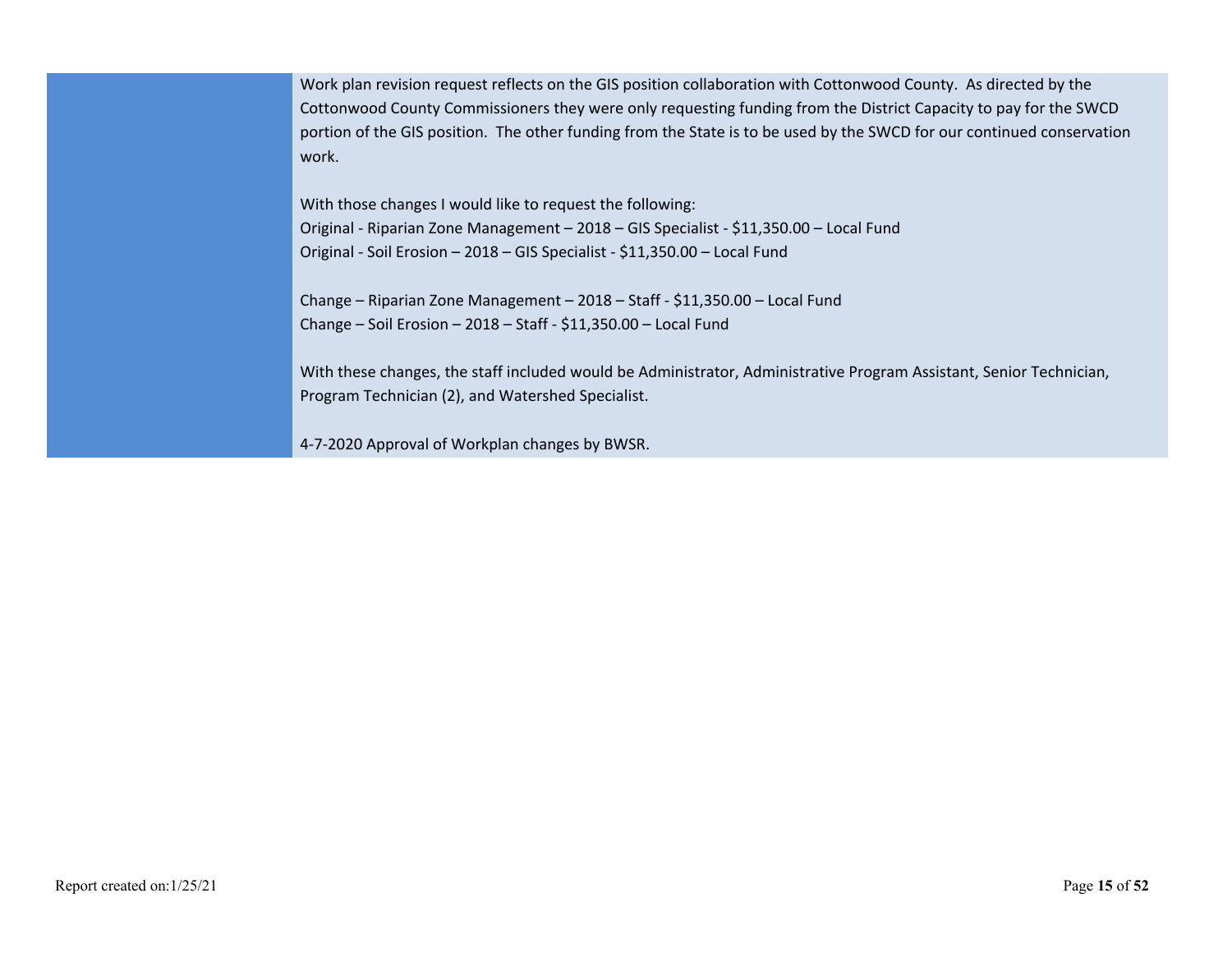**Grant Activity - Riparian Zone Management - 2018 - Programs Assistant**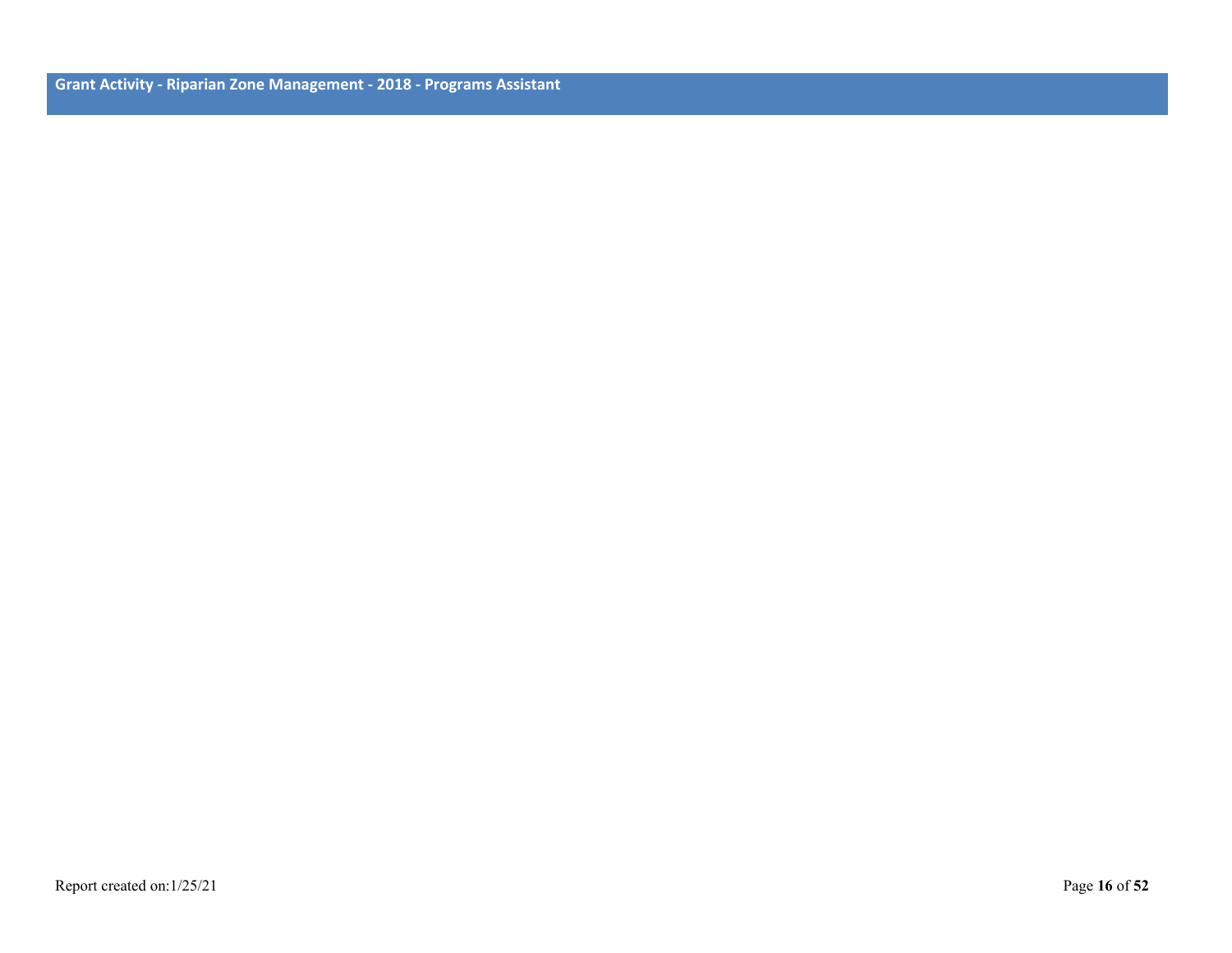| <b>Description</b> | The Cottonwood SWCD will be hiring a Programs Assistant in 2018. This position will work all programs through the SWCD<br>and through our Provision of Services Contract for Cottonwood County. Duties will include but not limited to information<br>education including Children's Water Festival, Fair, Environmental Fair; circulation advertising and newsletters for various                                                                                                                                              |
|--------------------|---------------------------------------------------------------------------------------------------------------------------------------------------------------------------------------------------------------------------------------------------------------------------------------------------------------------------------------------------------------------------------------------------------------------------------------------------------------------------------------------------------------------------------|
|                    | programs; rainfall monitoring program; Elink Reporting for programs. This position will allow existing staff to focus on<br>customer requests for Buffers, CREP, Feedlots, SSTS, LWP, TSA and GERBA activities.<br>Category reflects project support activities which will directly support the goals and outcomes of our office and the Local<br>Water Plan.                                                                                                                                                                   |
|                    | CAPACITY GRANT FUNDING: \$8,000.00<br>Cottonwood County Comprehensive Local Water Plan (Pg. 23)<br>Priority Concern 1. Improve Surface Water Quality<br>Goal 1: Prevent further degradation of stream and lake water quality in Cottonwood County<br>Objective 1.a: Protect Soil from Erosion and Prevent Agricultural Runoff.                                                                                                                                                                                                  |
|                    | 1.a-1: Assist with coordination and funding of environmental education events for the students of Cottonwood County.<br>These include (but not limited to) Children's Water Festival, Environmental Fair, Fifth Grade Conservation Day, 4th Grade<br><b>Water Awareness.</b><br>1.a-2: Educate landowners on lakeshore and streambank stabilization practices.<br>1.a-3: Promote the use of buffer strips along ditches, streams and lakes within Cottonwood County utilizing available<br>conservation programs and practices. |
|                    | 1.a-4: Promote conservation practices and programs to landowners in Cottonwood County. These include State Cost-<br>Share, RIM, RIM/WRP, CRP, EQIP, CSP and others.                                                                                                                                                                                                                                                                                                                                                             |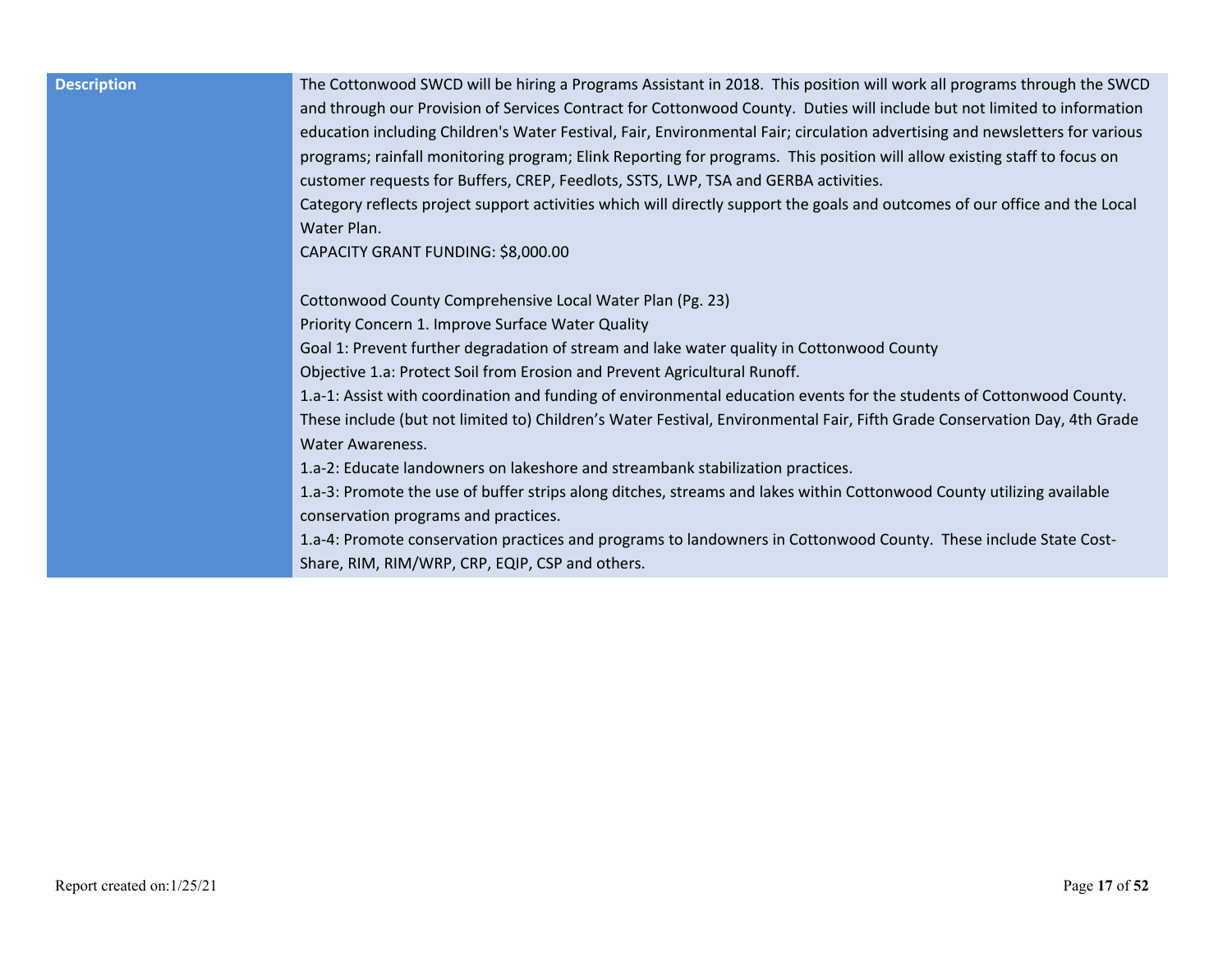| <b>Category</b>             | PROJECT DEVELOPMENT                                                                                                                                                                                                                                   |                 |           |  |
|-----------------------------|-------------------------------------------------------------------------------------------------------------------------------------------------------------------------------------------------------------------------------------------------------|-----------------|-----------|--|
| <b>Start Date</b>           | 6-Dec-17                                                                                                                                                                                                                                              | <b>End Date</b> | 31-Dec-20 |  |
| <b>Has Rates and Hours?</b> | Yes                                                                                                                                                                                                                                                   |                 |           |  |
| <b>Actual Results</b>       | January - December 2017:                                                                                                                                                                                                                              |                 |           |  |
|                             | No activity and no funds expended.                                                                                                                                                                                                                    |                 |           |  |
|                             |                                                                                                                                                                                                                                                       |                 |           |  |
|                             | January - December 2018:<br>Total Expenditure: \$0.00<br>January - December 2019:<br>Hired Administrative Program Assistant hired January 1, 2019.<br>Riparian Mgmt. 216 hours @ \$36.99 = \$7,989.84<br>Soil Loss 216.5 hours @ $$36.99 = $8,008.35$ |                 |           |  |
|                             |                                                                                                                                                                                                                                                       |                 |           |  |
|                             |                                                                                                                                                                                                                                                       |                 |           |  |
|                             |                                                                                                                                                                                                                                                       |                 |           |  |
|                             |                                                                                                                                                                                                                                                       |                 |           |  |
|                             |                                                                                                                                                                                                                                                       |                 |           |  |
|                             |                                                                                                                                                                                                                                                       |                 |           |  |
|                             | Total Expended \$15,998.19                                                                                                                                                                                                                            |                 |           |  |
|                             |                                                                                                                                                                                                                                                       |                 |           |  |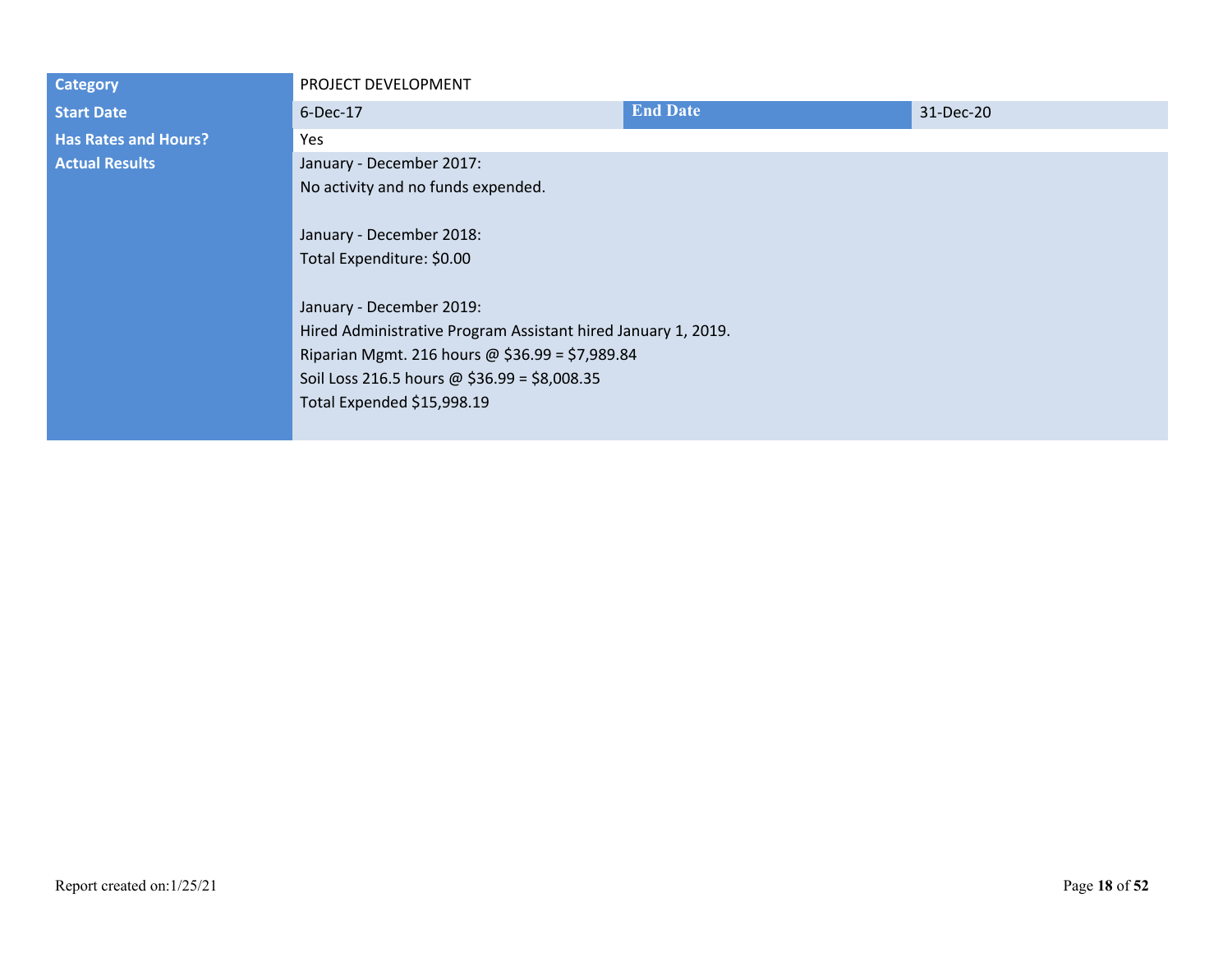**Grant Activity - Riparian Zone Management - 2018 - Resource Technician**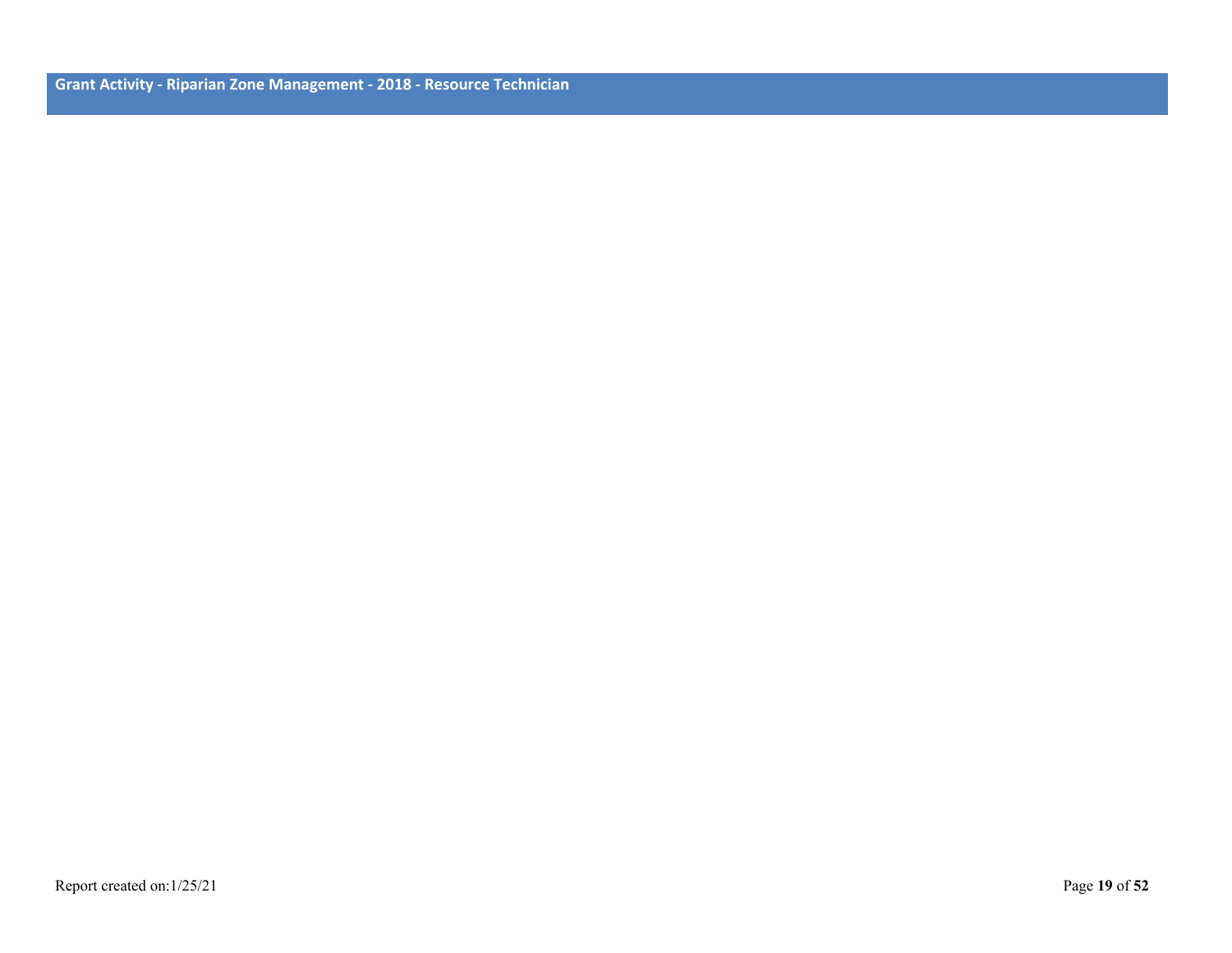| Technician staff time \$6,609.10. |
|-----------------------------------|
|-----------------------------------|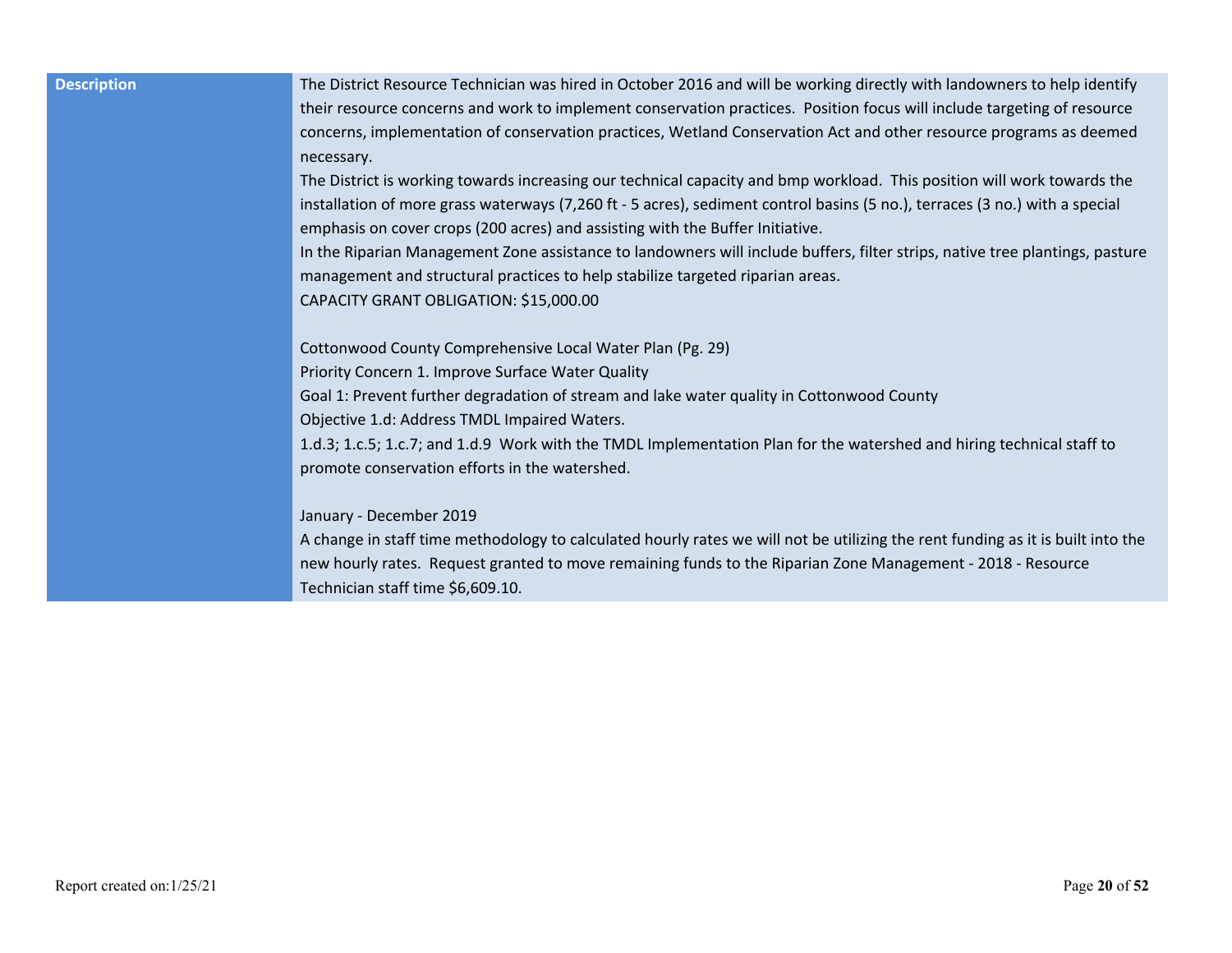| <b>Category</b>             | TECHNICAL/ENGINEERING ASSISTANCE                                                                                                |                 |           |  |
|-----------------------------|---------------------------------------------------------------------------------------------------------------------------------|-----------------|-----------|--|
| <b>Start Date</b>           | 6-Dec-17                                                                                                                        | <b>End Date</b> | 31-Dec-20 |  |
| <b>Has Rates and Hours?</b> | Yes                                                                                                                             |                 |           |  |
| <b>Actual Results</b>       | January - December 2017:                                                                                                        |                 |           |  |
|                             | No activity and no funds expended.                                                                                              |                 |           |  |
|                             |                                                                                                                                 |                 |           |  |
|                             | Total Expenditure: \$0.00                                                                                                       |                 |           |  |
|                             |                                                                                                                                 |                 |           |  |
|                             | January - December 2018:                                                                                                        |                 |           |  |
|                             | Resource Technician Salary                                                                                                      |                 |           |  |
|                             | 120 hrs @ $$20.83 = $2,499.60$                                                                                                  |                 |           |  |
|                             | Health Insurance: \$410.12                                                                                                      |                 |           |  |
|                             | Supplies: \$14.99                                                                                                               |                 |           |  |
|                             | Rent - \$165.00                                                                                                                 |                 |           |  |
|                             | Training - \$160.97                                                                                                             |                 |           |  |
|                             | Total Expenditures: \$3,250.68                                                                                                  |                 |           |  |
|                             |                                                                                                                                 |                 |           |  |
|                             | January - December 2019:                                                                                                        |                 |           |  |
|                             | A change in staff time methodology to calculated hourly rates we will not be utilizing the rent funding as it is built into the |                 |           |  |
|                             | new hourly rates. Request granted to move remaining funds to the Riparian Zone Management - 2018 - Resource                     |                 |           |  |
|                             | Technician staff time \$6,609.10.                                                                                               |                 |           |  |
|                             | Resource Technician - Hours - 697.25 hours @ \$33.88 = \$23,622.83                                                              |                 |           |  |
|                             | Riparian Mgmt. - 350 hours @ \$33.88 = \$11,858.00                                                                              |                 |           |  |
|                             | Soil Loss - 347.25 @ \$33.88 = \$11,764.83                                                                                      |                 |           |  |
|                             |                                                                                                                                 |                 |           |  |
|                             | January - December 2020                                                                                                         |                 |           |  |
|                             | Resource Technician - Hours - 384 hours @ $$36.15 = $13,881.60$                                                                 |                 |           |  |
|                             | Riparian Mgmt. - 192 hours @ \$36.15 = \$6,904.80                                                                               |                 |           |  |
|                             | Soil Loss - 192 hours @ \$36.15 = \$6,904.81                                                                                    |                 |           |  |
|                             | (Extra \$0.01 - Rounding adjustment from monthly calculations)                                                                  |                 |           |  |
|                             |                                                                                                                                 |                 |           |  |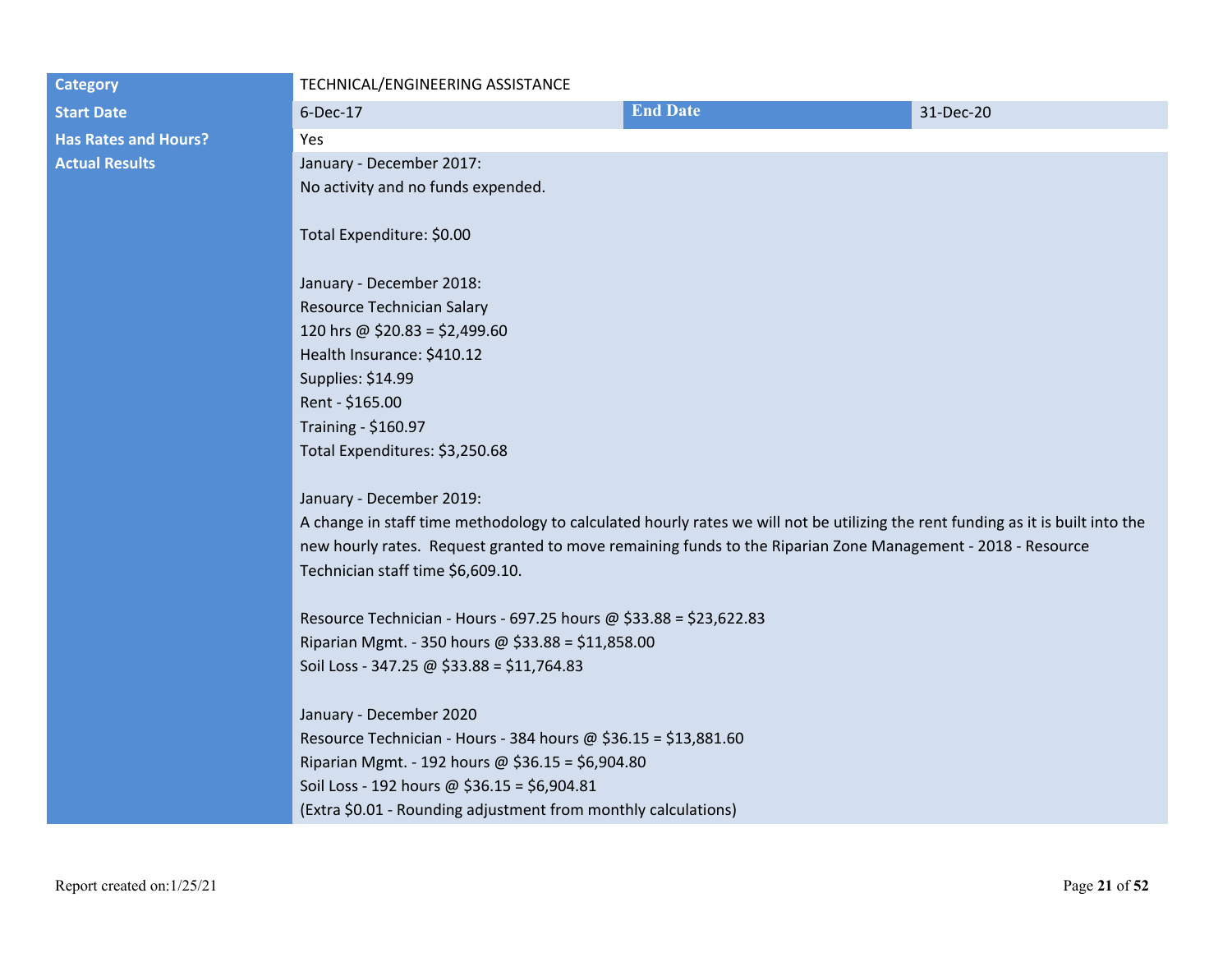**Grant Activity - Riparian Zone Management - 2018 - Staff**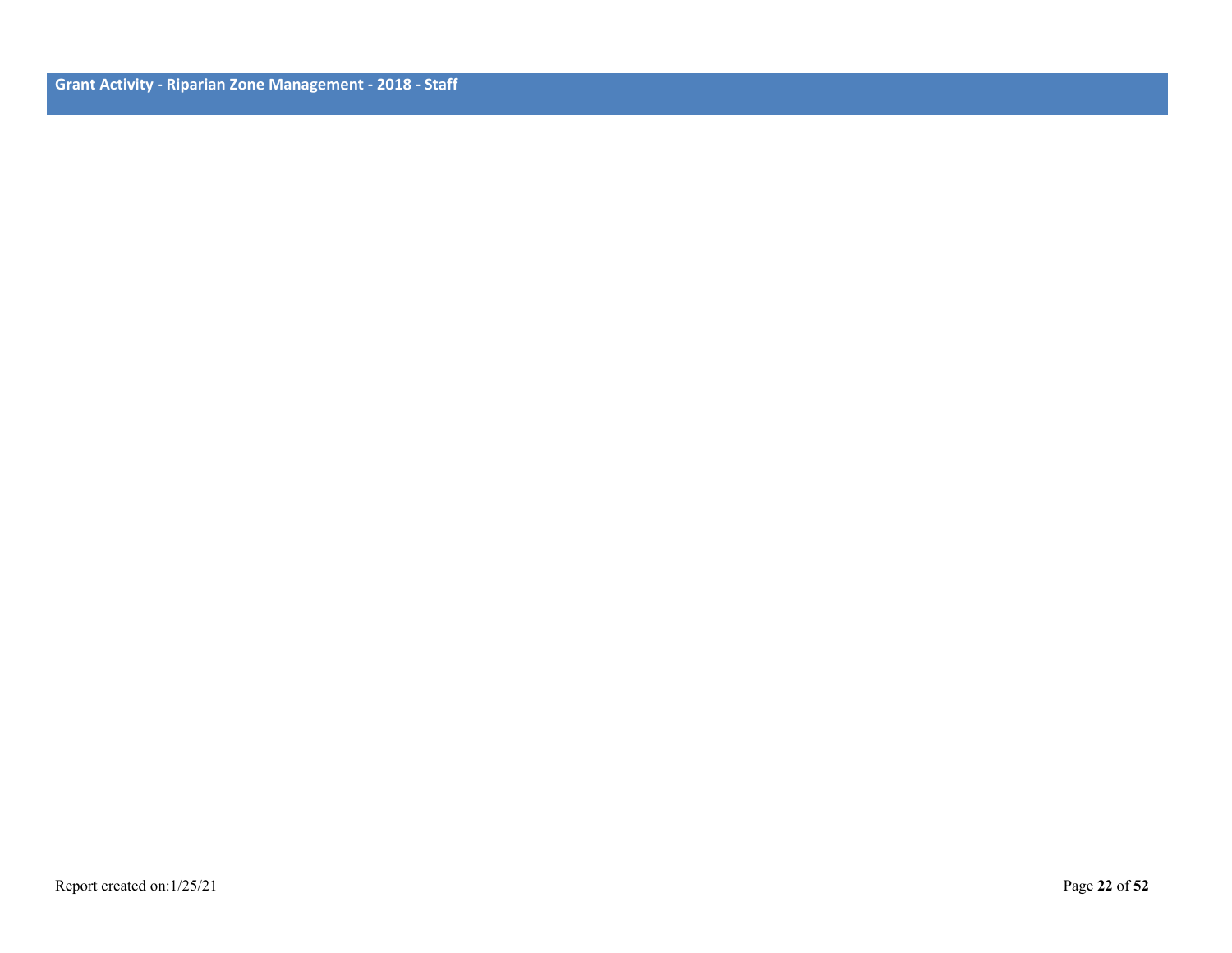| <b>Description</b> | Staff will provide Riparian Management Zone assistance (including administration, information, education, technical and<br>engineering services) to landowners including buffers, filter strips, native tree plantings, pasture management and<br>structural practices to help stabilize targeted riparian areas.<br>These funds will include staff time and benefits (if appropriate for position).<br>CAPACITY GRANT OBLIGATION: \$13,075.00 |
|--------------------|------------------------------------------------------------------------------------------------------------------------------------------------------------------------------------------------------------------------------------------------------------------------------------------------------------------------------------------------------------------------------------------------------------------------------------------------|
|                    | Cottonwood County Comprehensive Local Water Plan (Pg. 23-25)<br>Priority Concern 1. Improve Surface Water Quality                                                                                                                                                                                                                                                                                                                              |
|                    |                                                                                                                                                                                                                                                                                                                                                                                                                                                |
|                    | Goal 1: Prevent further degradation of stream and lake water quality in Cottonwood County                                                                                                                                                                                                                                                                                                                                                      |
|                    | Objective 1.a: Protect Soil from Erosion and Prevent Agricultural Runoff.                                                                                                                                                                                                                                                                                                                                                                      |
|                    | 1.a-2: Educate landowners on lakeshore and streambank stabilization practices.                                                                                                                                                                                                                                                                                                                                                                 |
|                    | 1.a-3: Promote the use of buffer strips along ditches, streams and lakes within Cottonwood County utilizing available                                                                                                                                                                                                                                                                                                                          |
|                    | conservation programs and incentives.                                                                                                                                                                                                                                                                                                                                                                                                          |
|                    | 1.a-4: Promote conservation practices and programs to landowners in Cottonwood County. These include State Cost-                                                                                                                                                                                                                                                                                                                               |
|                    | Share, RIM, RIM/WRP, CRP, EQIP, CSP and others.                                                                                                                                                                                                                                                                                                                                                                                                |
|                    | 1.a-8; 1.a-13; 1.a-18 and 1.a-23: Promote, assist and seek funding to reduce erosion by installing eligible streambank and                                                                                                                                                                                                                                                                                                                     |
|                    | lakeshore stabilization projects.                                                                                                                                                                                                                                                                                                                                                                                                              |
|                    |                                                                                                                                                                                                                                                                                                                                                                                                                                                |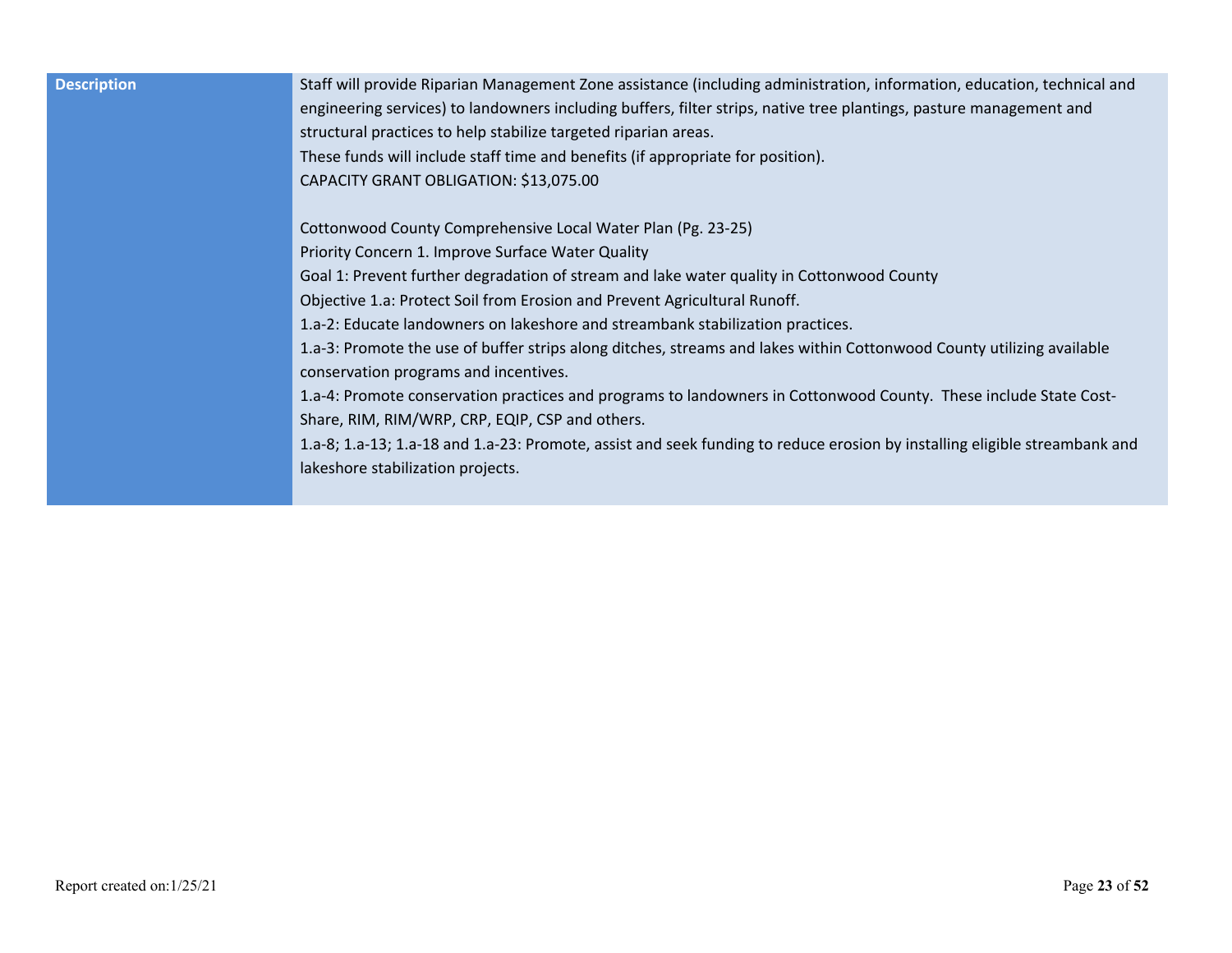**Category PROJECT DEVELOPMENT**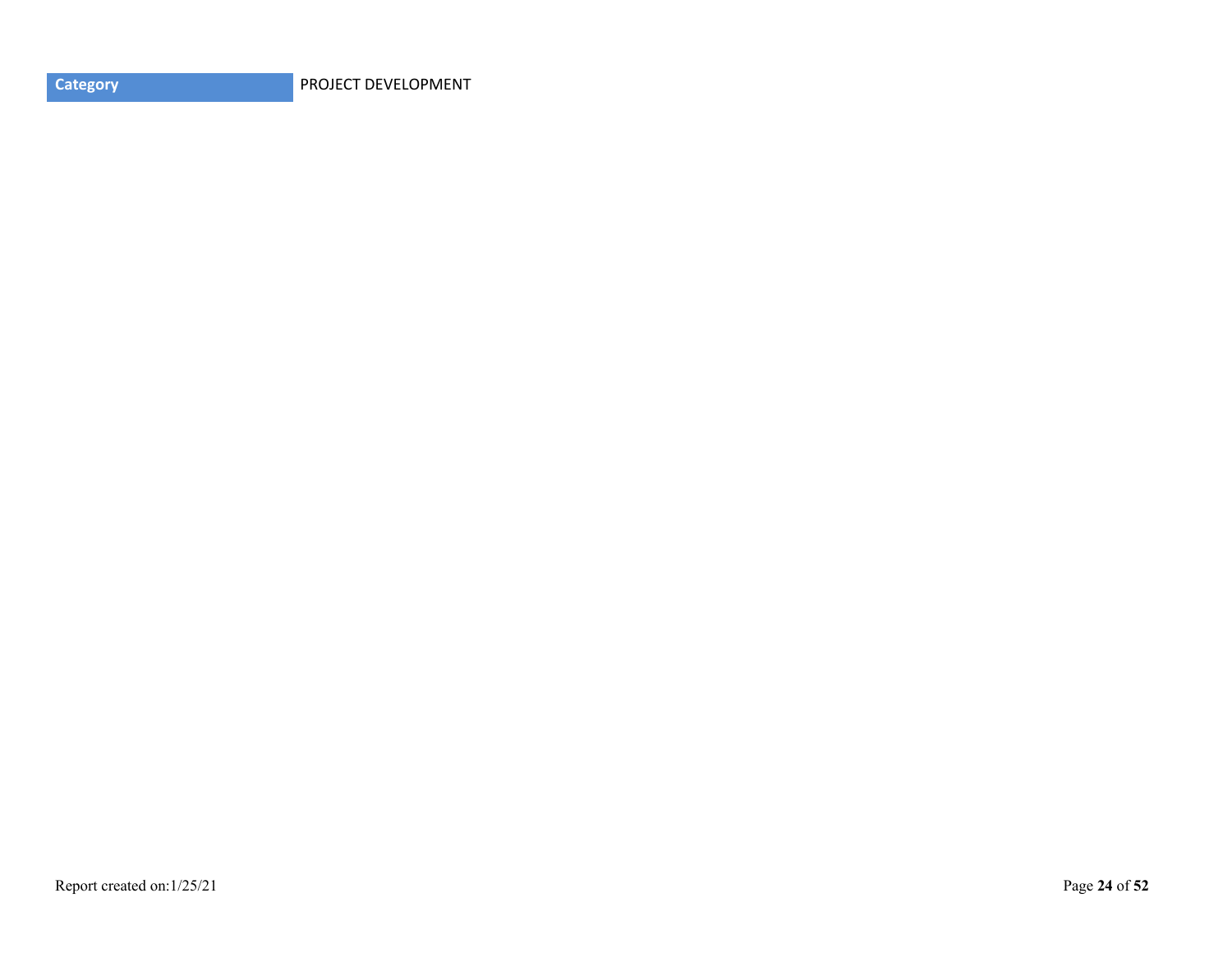| <b>End Date</b><br>31-Dec-20<br>20-Jul-18<br><b>Start Date</b> |  |
|----------------------------------------------------------------|--|
|----------------------------------------------------------------|--|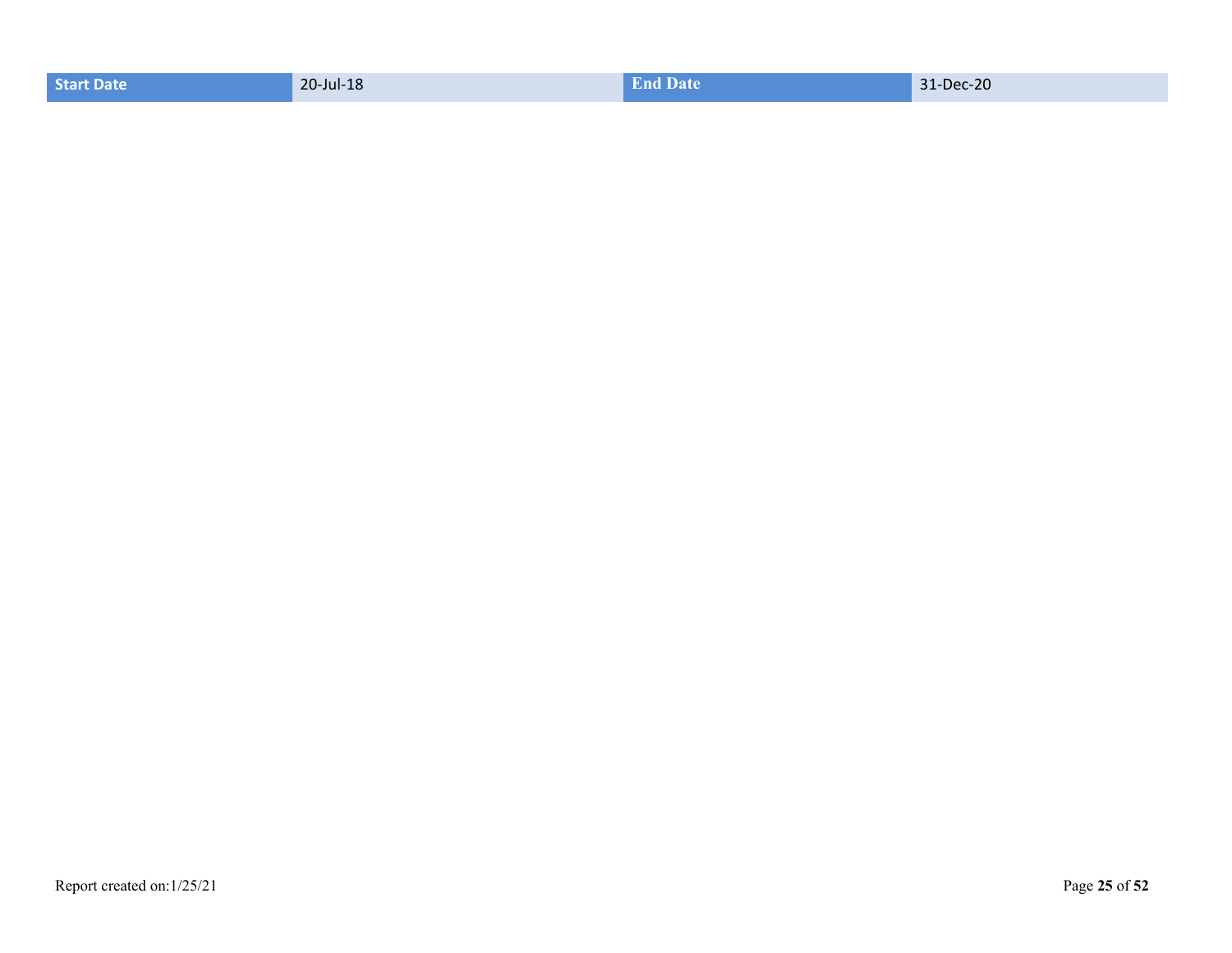Yes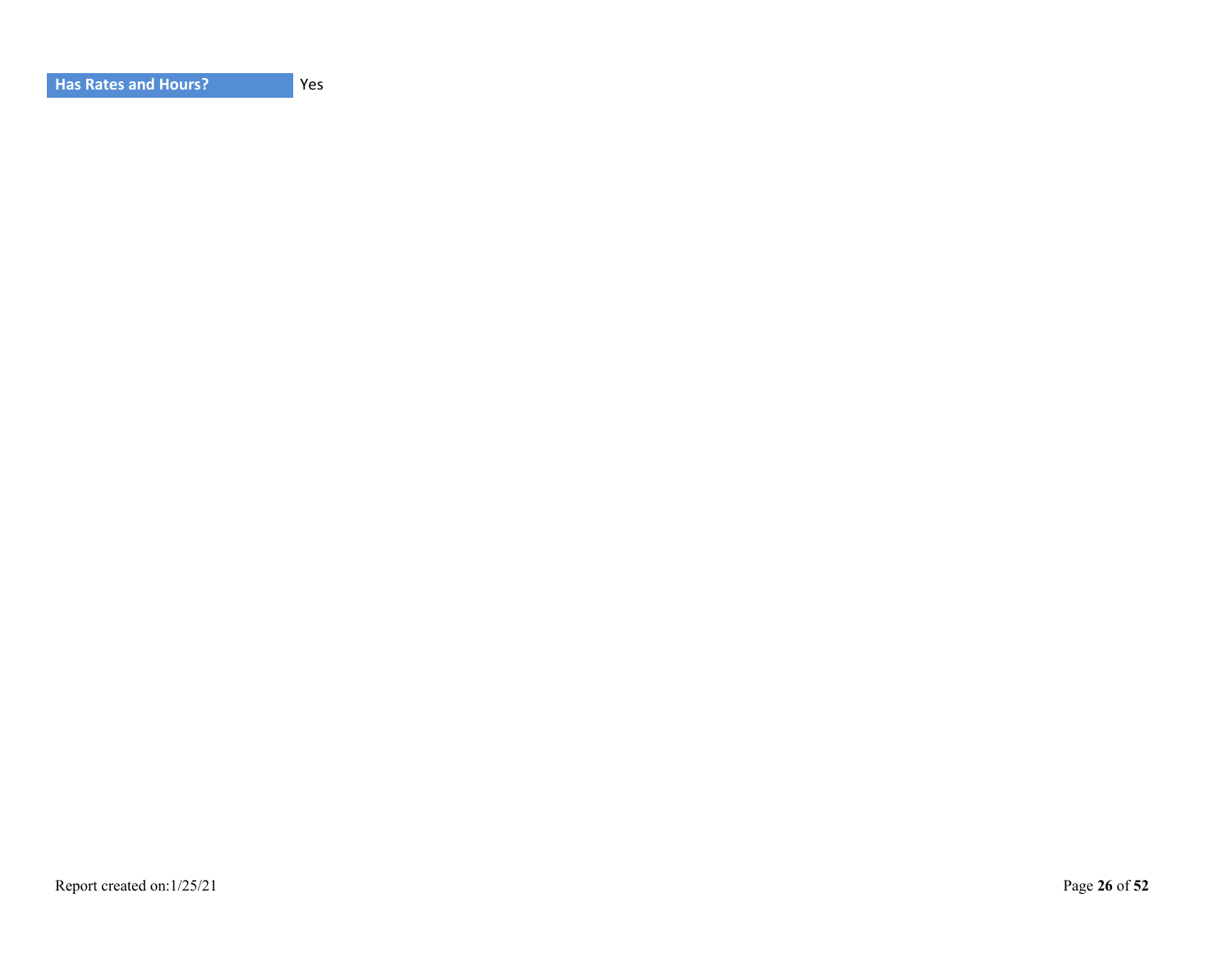| <b>Actual Results</b> | January - December 2018                                                                  |
|-----------------------|------------------------------------------------------------------------------------------|
|                       | District Admin. - 1.50 hrs @ \$41.64 = \$62.46                                           |
|                       |                                                                                          |
|                       | January - December 2019:                                                                 |
|                       | Riparian: Farm Bill Tech - 42 hrs. @ \$43.26 = \$1,816.92                                |
|                       | Watershed Spec - 27 hrs @ \$32.20 = \$869.40                                             |
|                       | Program Tech - 6 hrs @ $$28.60 = $171.60$                                                |
|                       | District Tech - 29 hrs @ \$55.49 = \$1,609.21                                            |
|                       | Prog Asst. - 45 hrs @ $$36.99 = $1,664.55$ Total: \$6,131.68                             |
|                       |                                                                                          |
|                       | Soil Loss: Farm Bill Tech - 42.75 hrs @ \$43.26 = 1,849.37                               |
|                       | Watershed Spec - 27 hrs @ \$32.20 = \$869.40                                             |
|                       | Program Tech - 6 hrs @ $$28.60 = $171.60$                                                |
|                       | District Tech - 29.5 hrs @ \$55.49 = \$1,636.96                                          |
|                       | Prog Asst. - 46.5 hrs @ $$36.99 = $1,720.04$ Total: \$6,247.37                           |
|                       |                                                                                          |
|                       | April-2020 Revision/New Request:                                                         |
|                       | Original - Riparian Mgmt. - 2018 - GIS Specialist - \$11,350.00 - Local Fund             |
|                       | Original - Soil Loss - 2018 - GIS Specialist - \$11,350.00 - Local Fund                  |
|                       | Change - Riparian Mgmt. - 2018 - Staff - \$11,350.00 - Local Fund                        |
|                       | Change - Soil Erosion - 2018 - Staff - \$11,350.00 - Local Fund                          |
|                       | Staff-Admin., Admin. Program Asst., Sr Tech, Program Tech (2), and Watershed Specialist. |
|                       |                                                                                          |
|                       | January - December 2020:                                                                 |
|                       | Program Technician/Farm Bill - 49.50 hrs @ \$48.66 and 1 hr @ \$48.97 - Total \$2,457.64 |
|                       | Program Tech2 - 229 hrs @ \$34.33 - \$7,861.57                                           |
|                       | Sr Technician - 35 hrs @ \$62.58 and 1 hr @ \$71.33 - Total \$2,261.63                   |
|                       | Total Expenditures: \$12,580.84                                                          |
|                       | Riparian Management - \$6,336.93                                                         |
|                       | Soil Loss Management - \$6,243.91                                                        |
|                       |                                                                                          |
|                       | January - December 2020:                                                                 |
|                       |                                                                                          |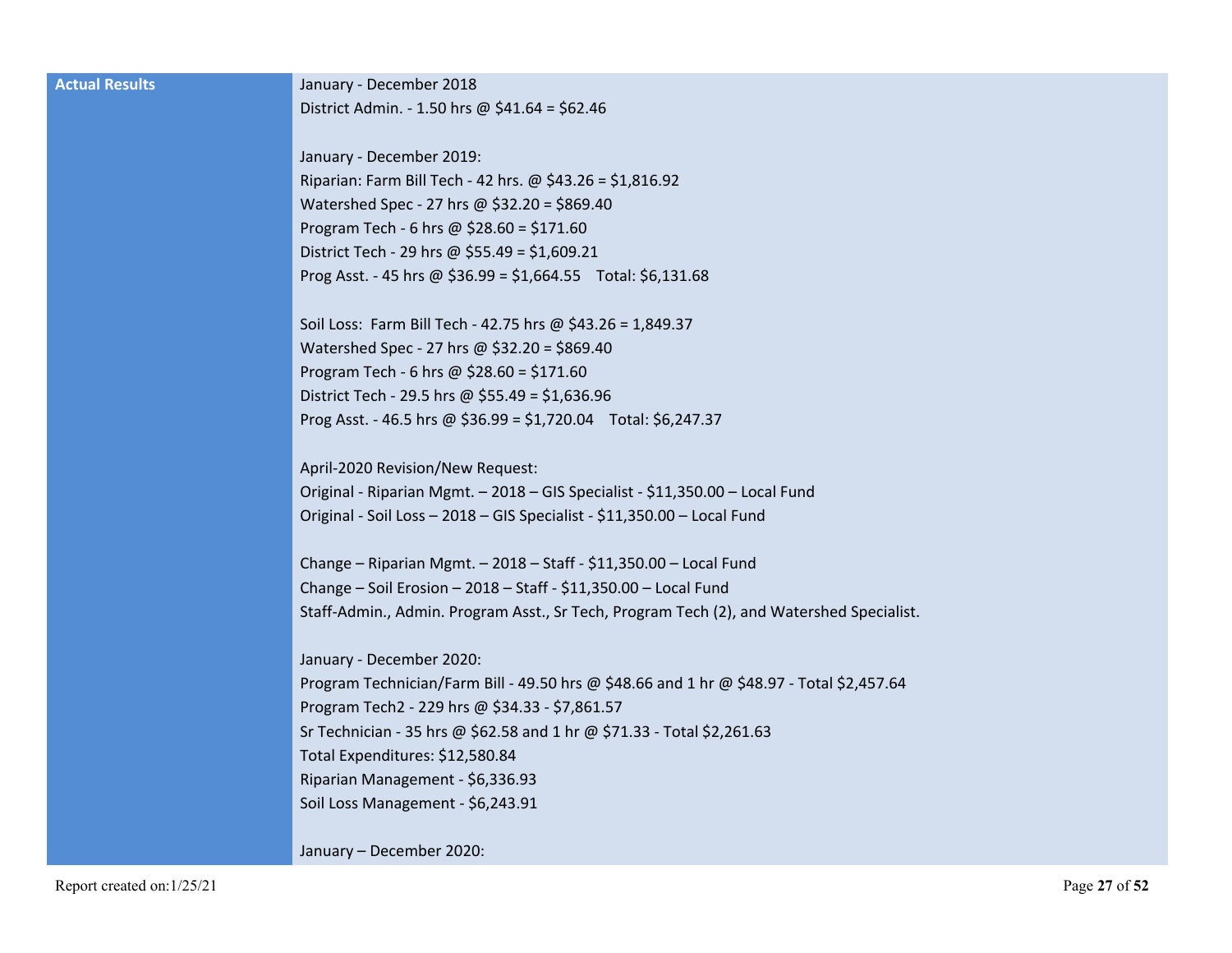Match funding from County with a request to use funding for hours worked on LWP and Capacity. District Admin. – 12 hrs @ \$60.28 = \$723.36 District Admin. – 89.5 hrs @ \$60.58 = \$5,421.91 Sr Tech. – 26 hrs @ \$62.58 = \$1,627.07 Sr Tech. – 72 hrs @ \$71.33 = \$5,135.76 Program Tech/Farm Bill – 5 hrs @ \$48.66 = \$243.30 Program Tech/Farm Bill – 8.5 hrs @ \$48.97 = \$416.25 Program Assistant – 122 hrs @ \$38.46 = \$4,692.12 Watershed Spec – 138 hrs @ \$32.69 = \$4,511.22 Riparian - \$10,837.39(Admin, Program Assist) Soil Loss - \$11,933.60 (Sr Tech, Prog/Farm Bill, Watershed Spec). Funds from Watonwan 1W1P removed from LWP hrs).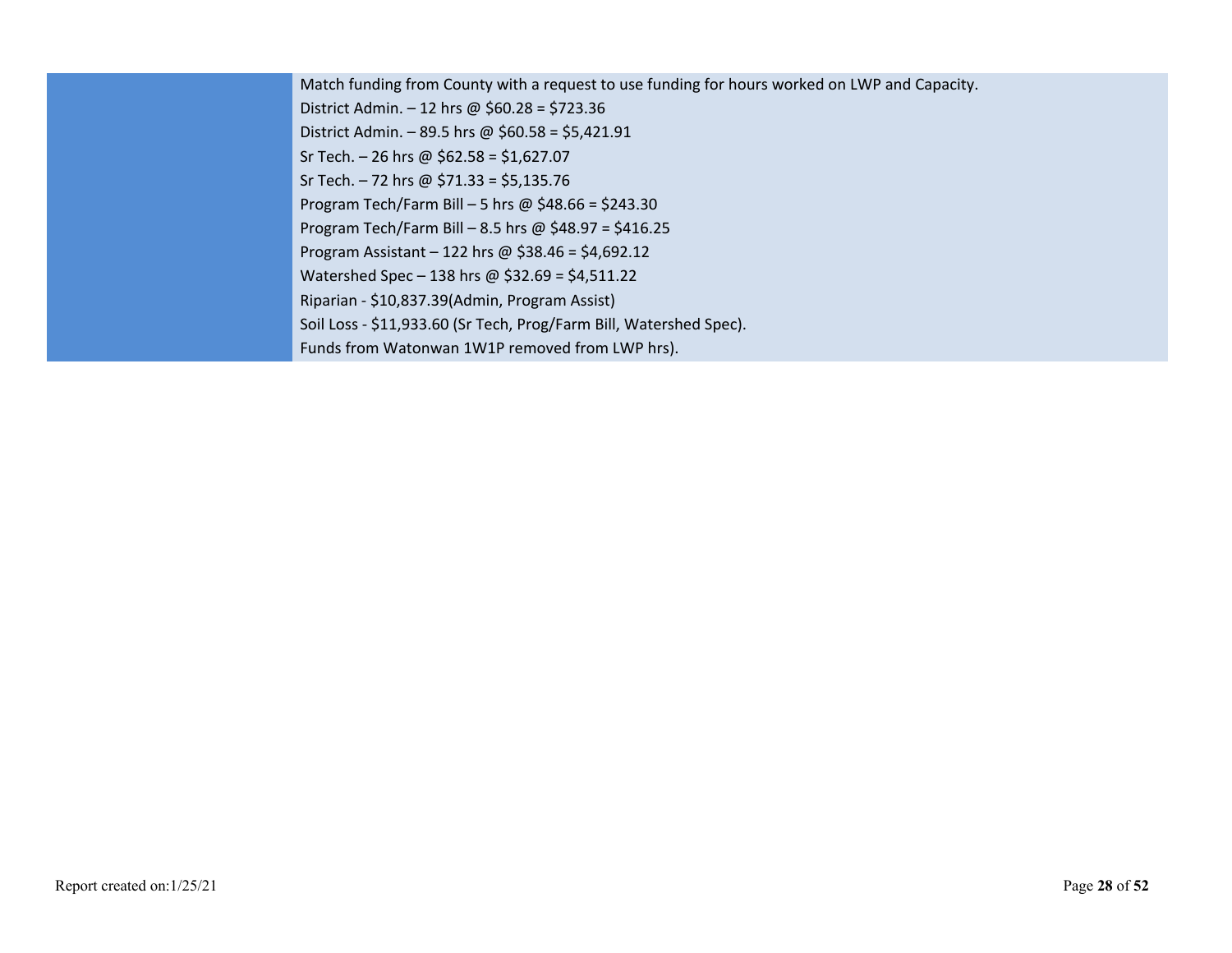**Grant Activity - Soil Erosion - 2018 - Administration and Coordination**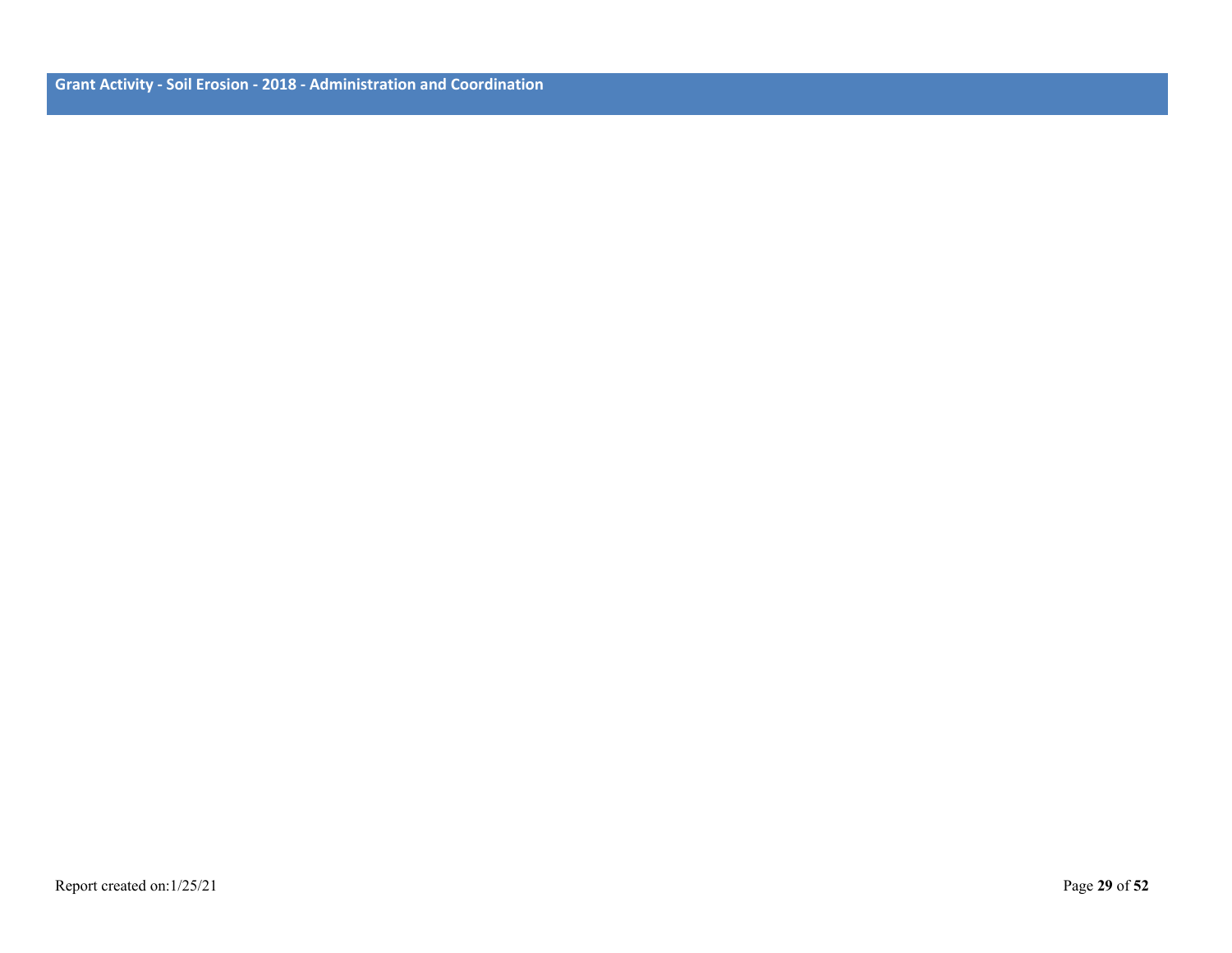| <b>Description</b> |  |
|--------------------|--|
|                    |  |

**Description** The Cottonwood SWCD and the Cottonwood County Land Management Offices are co-located with the Federal Natural Resources Block Grant. Rental increases have greatly impacted the SWCD through the increase in the building rental rate from \$16.36 to \$22.13 per square foot. With this increase the added burden of increased non-usable space has added 301.21 square feet of common space which includes hallways, bathrooms and mechanical room. Yearly rent has increased by \$12,725.00 (per year) which is a burden the District can't sustain. Crowded conditions and the rent increase is pressuring the District and County to look for new space with anticipation of an office move by the end of 2018. Funding will be used for 2017 and the beginning of 2018. CAPACITY GRANT FUNDING: \$8,925.00

Cottonwood County Comprehensive Local Water Plan (Pg. 23)

Priority Concern 1. Improve Surface Water Quality

Goal 1: Prevent further degradation of stream and lake water quality in Cottonwood County

Objective 1.a: Protect Soil from Erosion and Prevent Agricultural Runoff.

1.a-1: Assist with coordination and funding of environmental education events for the students of Cottonwood County. These include (but not limited to) Children's Water Festival, Environmental Fair, Fifth Grade Conservation Day, 4th Grade Water Awareness.

1.a-4: Promote conservation practices and programs to landowners in Cottonwood County. These include State Cost-Share, RIM, RIM/WRP, CRP, EQIP, CSP and others.

#### January - December 2019

A change in staff time methodology to calculated hourly rates we will not be utilizing the rent funding as it is built into the new hourly rates. Request granted to move remaining funds to the Soil Erosion - 2018 - Resource Technician staff time \$6,609.10.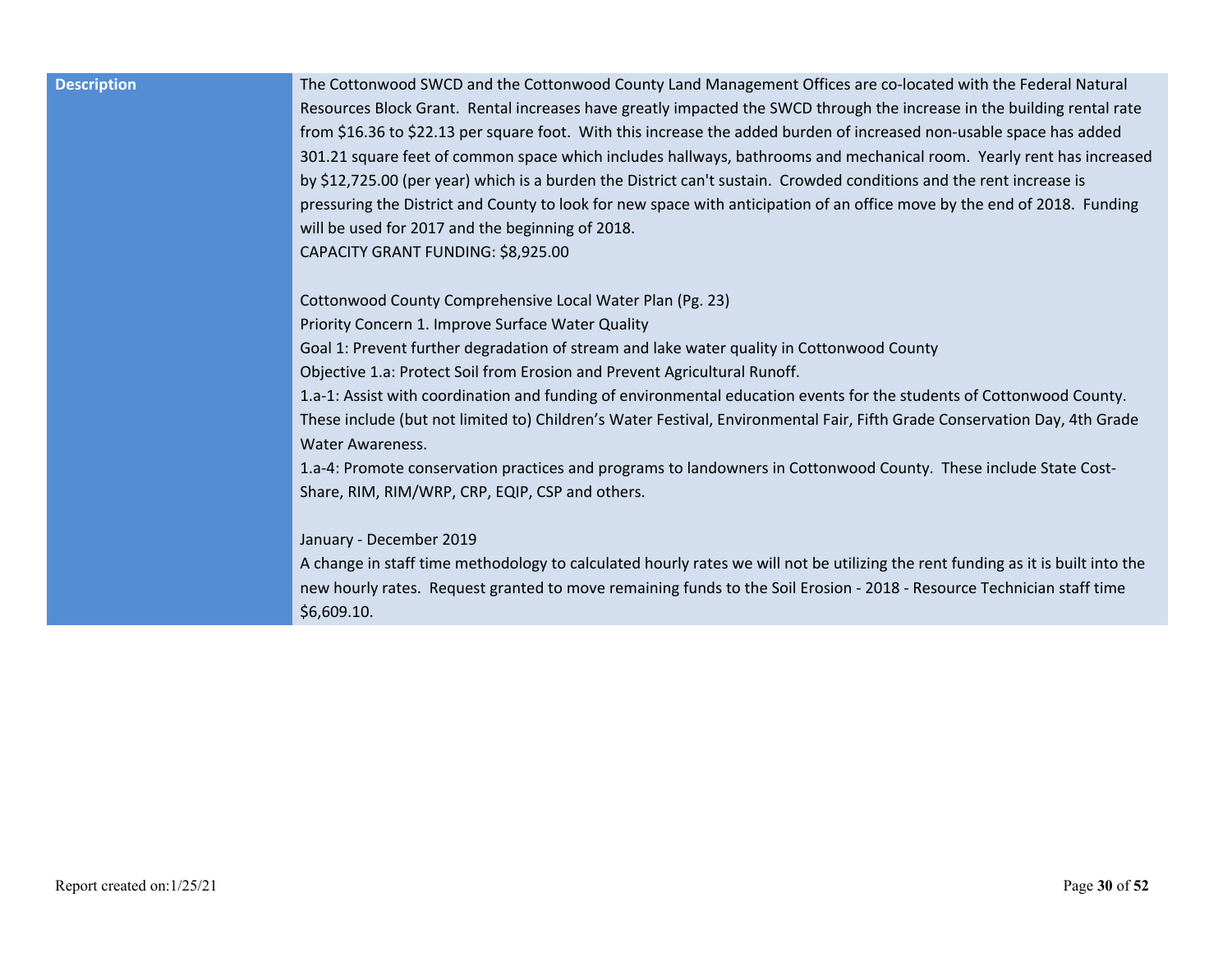| <b>Category</b>             | ADMINISTRATION/COORDINATION                                                                                                     |                 |           |  |
|-----------------------------|---------------------------------------------------------------------------------------------------------------------------------|-----------------|-----------|--|
| <b>Start Date</b>           | $6$ -Dec-17                                                                                                                     | <b>End Date</b> | 31-Dec-20 |  |
| <b>Has Rates and Hours?</b> | No.                                                                                                                             |                 |           |  |
| <b>Actual Results</b>       | January - December 2017:                                                                                                        |                 |           |  |
|                             | No activity and no funds expended.                                                                                              |                 |           |  |
|                             | Total Expenditure: \$0.00                                                                                                       |                 |           |  |
|                             |                                                                                                                                 |                 |           |  |
|                             | January - December 2018:                                                                                                        |                 |           |  |
|                             | Rent - August - December - \$2,315.90                                                                                           |                 |           |  |
|                             | Total Expenditure: \$2,315.90                                                                                                   |                 |           |  |
|                             |                                                                                                                                 |                 |           |  |
|                             | January - December 2019:                                                                                                        |                 |           |  |
|                             | A change in staff time methodology to calculated hourly rates we will not be utilizing the rent funding as it is built into the |                 |           |  |
|                             | new hourly rates. Request granted to move remaining funds to the Soil Erosion - 2018 - Resource Technician staff time           |                 |           |  |
|                             | \$6,609.10.                                                                                                                     |                 |           |  |
|                             |                                                                                                                                 |                 |           |  |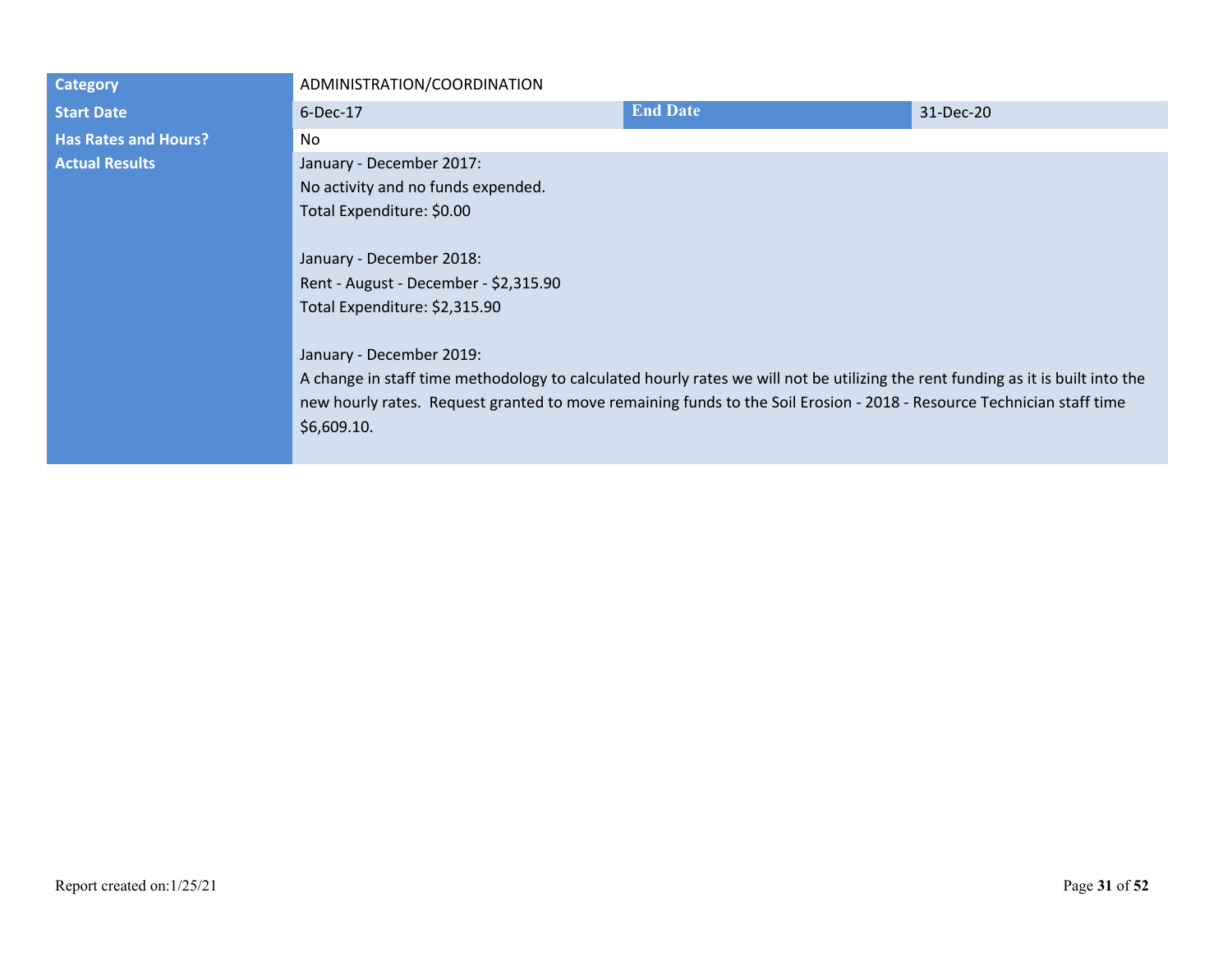**Grant Activity - Soil Erosion - 2018 - GIS Specialist**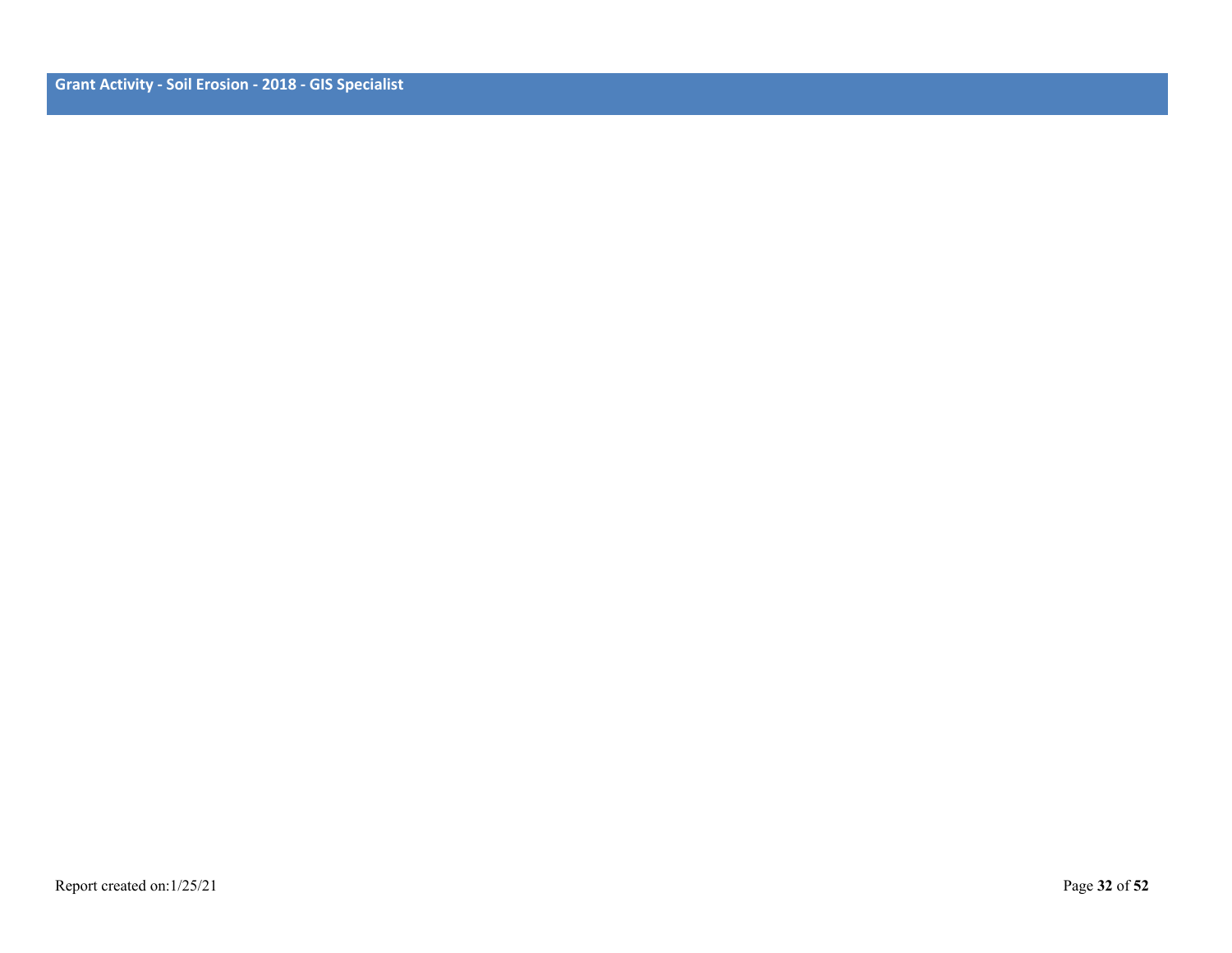| <b>Description</b> | Cottonwood County and the Cottonwood SWCD hired a GIS Specialist to be used 50/50 by each entity. The County<br>Commissioners approved the additional allocation of \$22,750 to the Cottonwood SWCD to provide matching funds to be<br>used to secure this position and use remaining funds for buffer cost-share. Until now there has been no consistent GIS<br>work being completed for Cottonwood County.                                              |
|--------------------|-----------------------------------------------------------------------------------------------------------------------------------------------------------------------------------------------------------------------------------------------------------------------------------------------------------------------------------------------------------------------------------------------------------------------------------------------------------|
|                    | The position will be housed in the Cottonwood SWCD and County Land Management Office and overseen by the<br>Cottonwood SWCD Administrator.                                                                                                                                                                                                                                                                                                                |
|                    | The scope of this position at the SWCD and County Land Management Office will be to completed GIS work for the SSTS,<br>Feedlot, WCA, Local Water Plan, RIM/CREP Programs; along with Riparian and Soil Erosion information to help with<br>targeting areas of high concern.<br>MINUTES HAVE BEEN ATTACHED THROUGH ELINK.                                                                                                                                 |
|                    | Wages, benefits, insurance, supplies, training, mileage and rent are included for this position.<br>Wages, benefits and insurance will be computed through a calculated hourly rate.<br>Supplies, training, mileage and rent will be separate because they are through the SWCD.<br>HALF TIME POSITION: \$32,300.00                                                                                                                                       |
|                    | RIPARIAN MANAGEMENT CAPACITY GRANT FUNDS: \$11,375.00<br>SOIL EROSION CAPACITY GRANT FUNDS: \$11,375.00                                                                                                                                                                                                                                                                                                                                                   |
|                    | RIPARIAN MANAGEMENT MATCH FUNDS: \$11,375.00 (Cottonwood County)<br>SOIL EROSION MATCH FUNDS: \$11,375.00 (Cottonwood County)                                                                                                                                                                                                                                                                                                                             |
|                    | Cottonwood County Comprehensive Local Water Plan (Pgs. 30, 39 and 49 - By Watershed)<br>Priority Concern 1. Improve Surface Water Quality<br>Goal 1: Prevent further degradation of stream and lake water quality in Cottonwood County<br>Objective 1.a: Protect Soil from Erosion and Prevent Agricultural Runoff.<br>1.a-7: Promote, assist and seek funding to reduce erosion by stalling eligible streambank and lakeshore stabilization<br>projects. |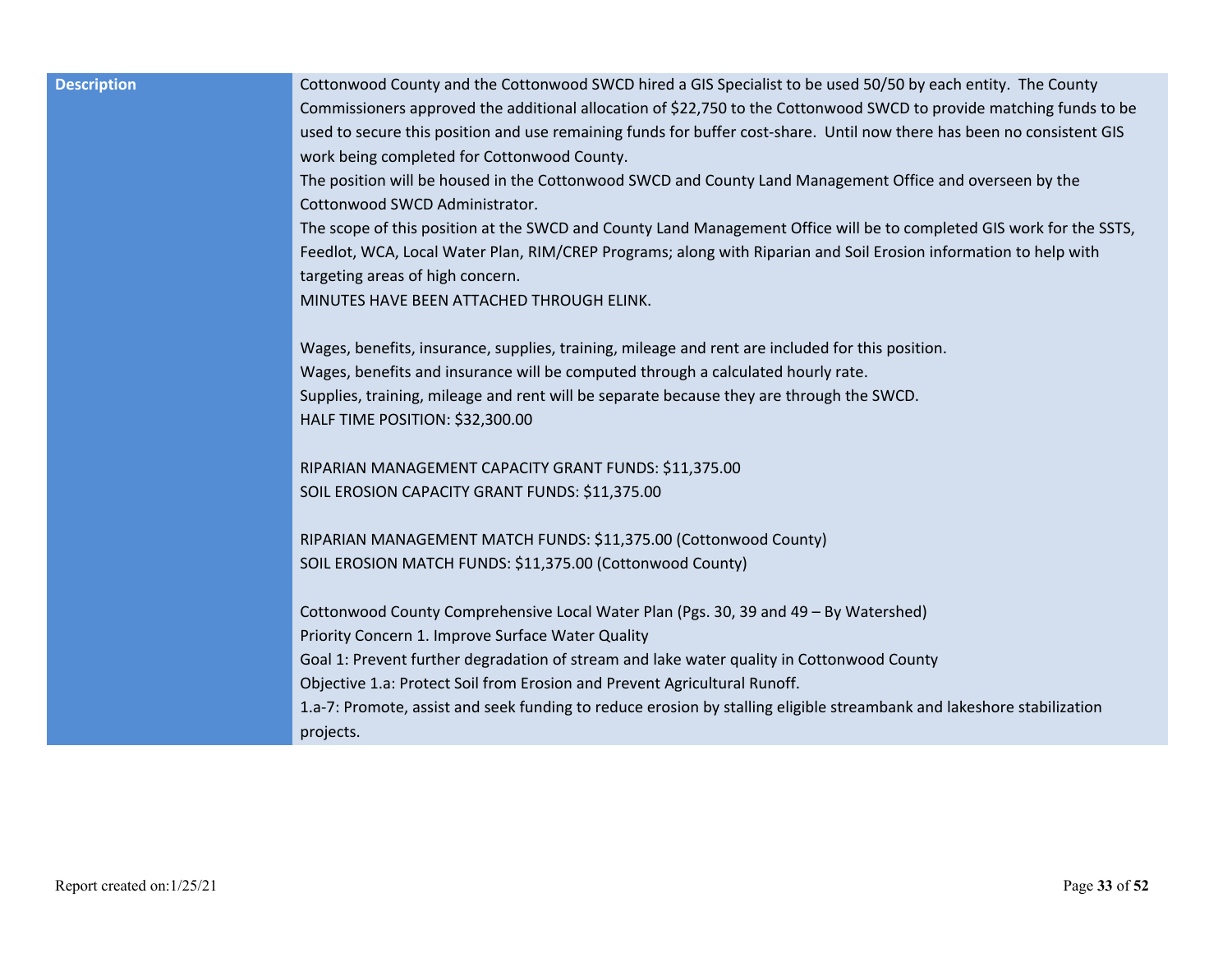**Category INVENTORY/MAPPING**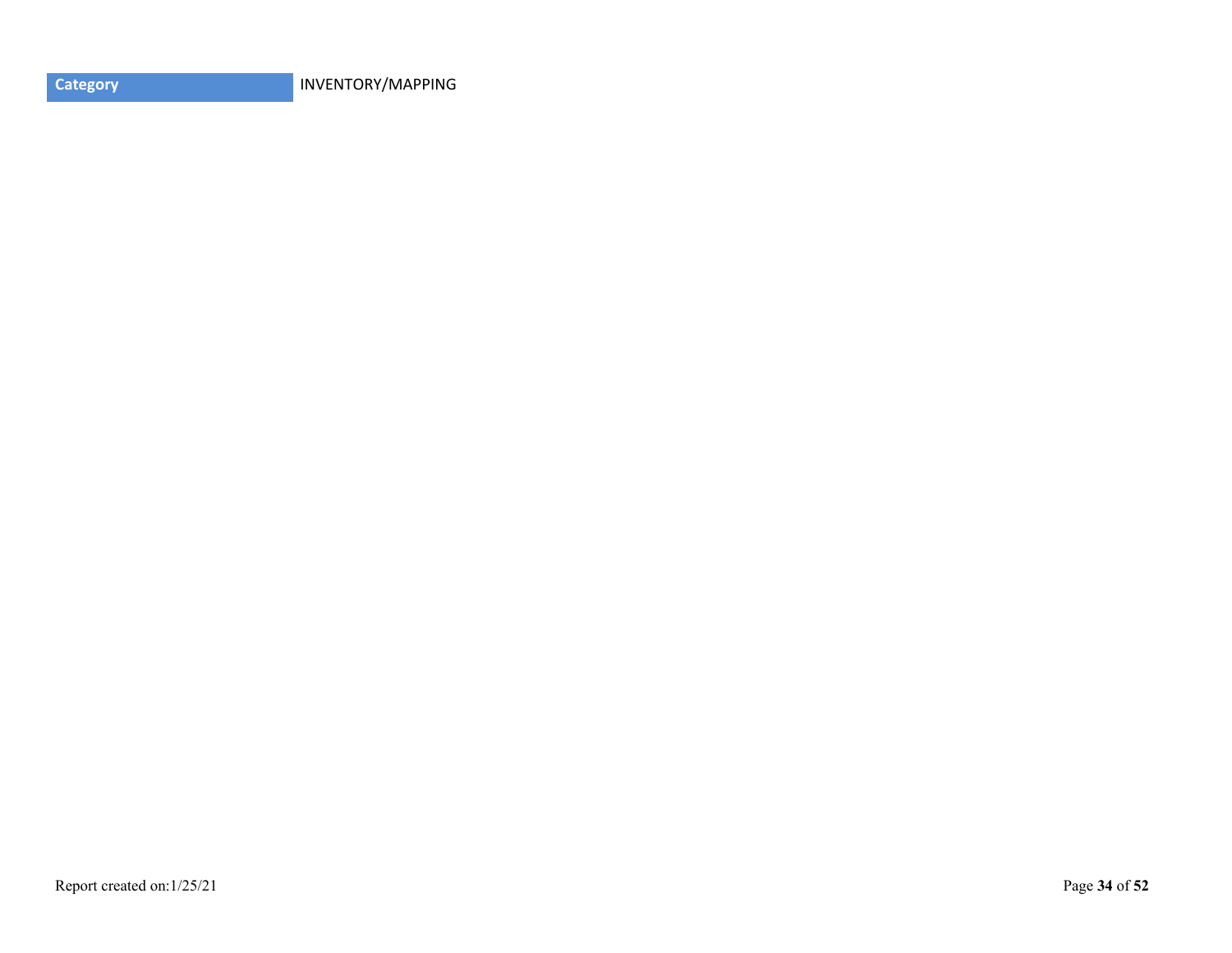| <b>End Date</b><br>6-Dec-17<br>31-Dec-20<br><b>Start Date</b> |  |
|---------------------------------------------------------------|--|
|---------------------------------------------------------------|--|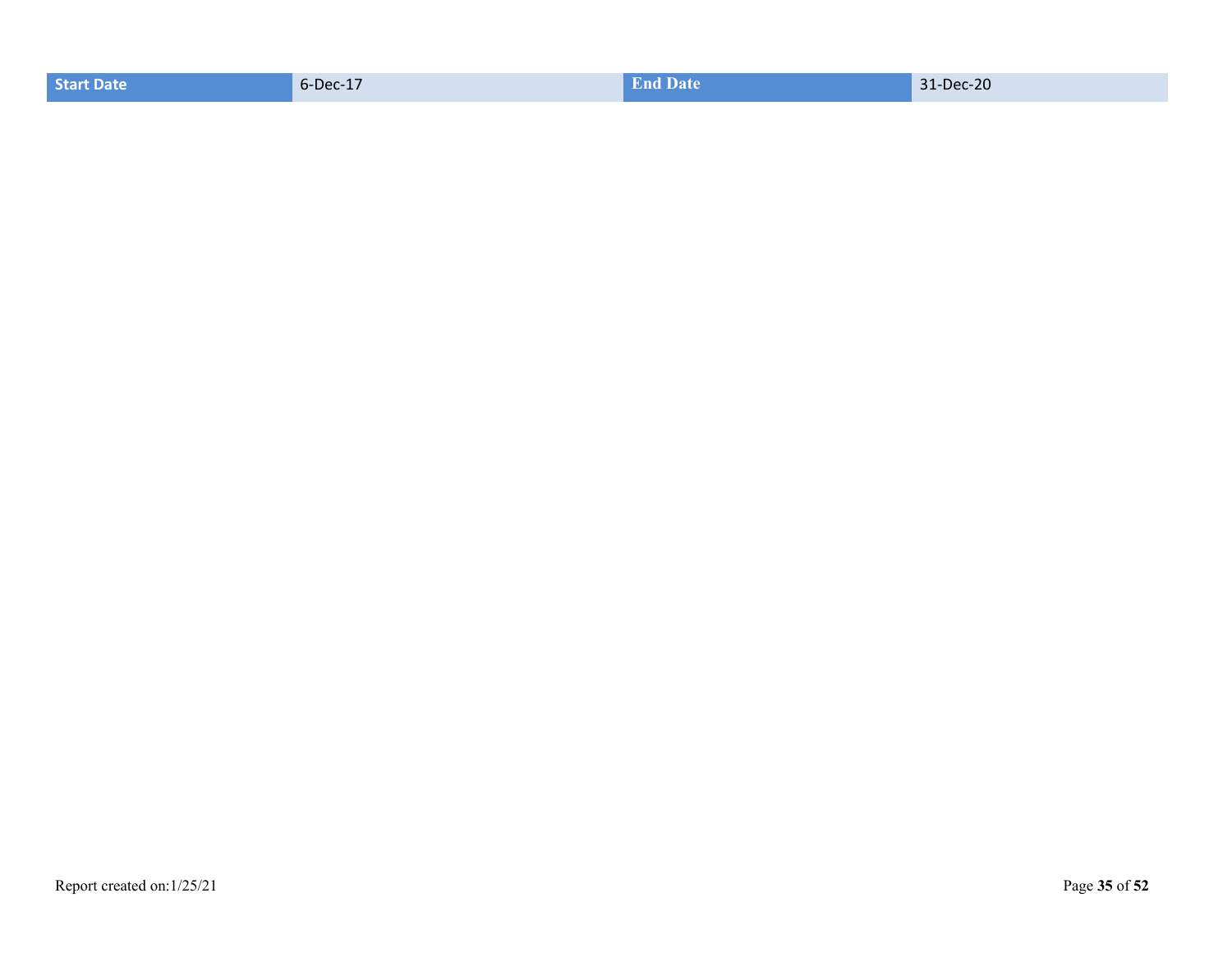| <b>Has Rates and Hours?</b> |
|-----------------------------|
|-----------------------------|

Yes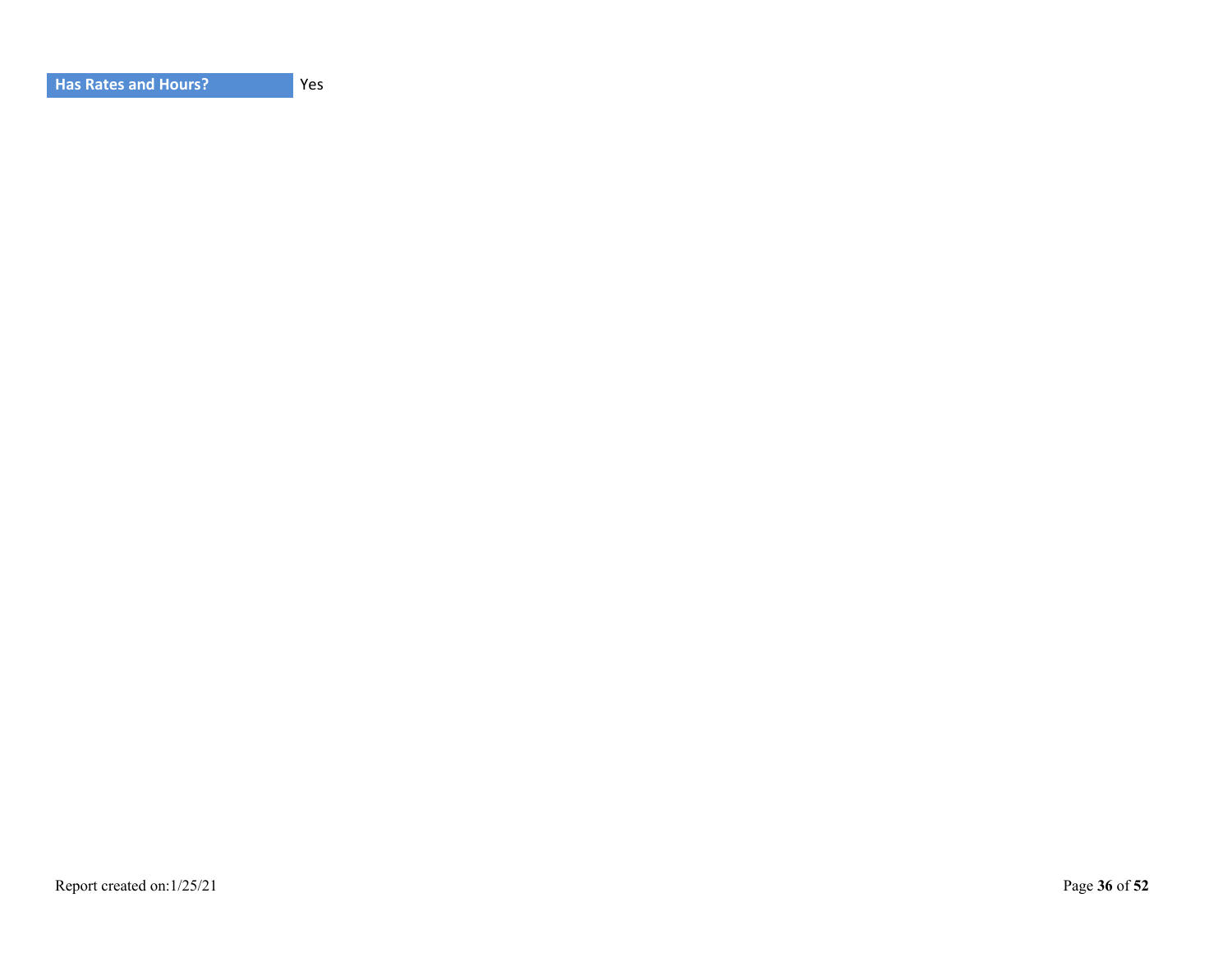| <b>Actual Results</b> | January - December 2017:                     |
|-----------------------|----------------------------------------------|
|                       | No activity and no funds expended.           |
|                       | Total Expenditure: \$0.00                    |
|                       |                                              |
|                       | January - December 2018:                     |
|                       | Riparian Zone Management                     |
|                       | <b>GIS Specialist:</b>                       |
|                       | Rent - \$967.25                              |
|                       | Training - \$344.04                          |
|                       | Total Expenditure: \$1,311.29                |
|                       | (Reimbursed Jan & Feb Rent from County)      |
|                       | Soil Loss                                    |
|                       | <b>GIS Specialist:</b>                       |
|                       | Rent - \$967.25                              |
|                       | Training - \$344.04                          |
|                       | Total Expenditure: \$1,311.29                |
|                       | (Reimbursed Jan & Feb Rent from County)      |
|                       |                                              |
|                       | AMENDMENT - 11-29-18 - RETROACTIVE TO 3-1    |
|                       | $-18.$                                       |
|                       |                                              |
|                       | January - December 2019:                     |
|                       | GIS Specialist - County/SWCD                 |
|                       | Riparian 10,063.71                           |
|                       |                                              |
|                       | Soil Loss - 344 hours @ \$24.81 = \$8,534.64 |
|                       | Insurance-Health/Life - \$1,529.07           |
|                       | Total: \$10,063.71                           |
|                       |                                              |
|                       | April 2020:                                  |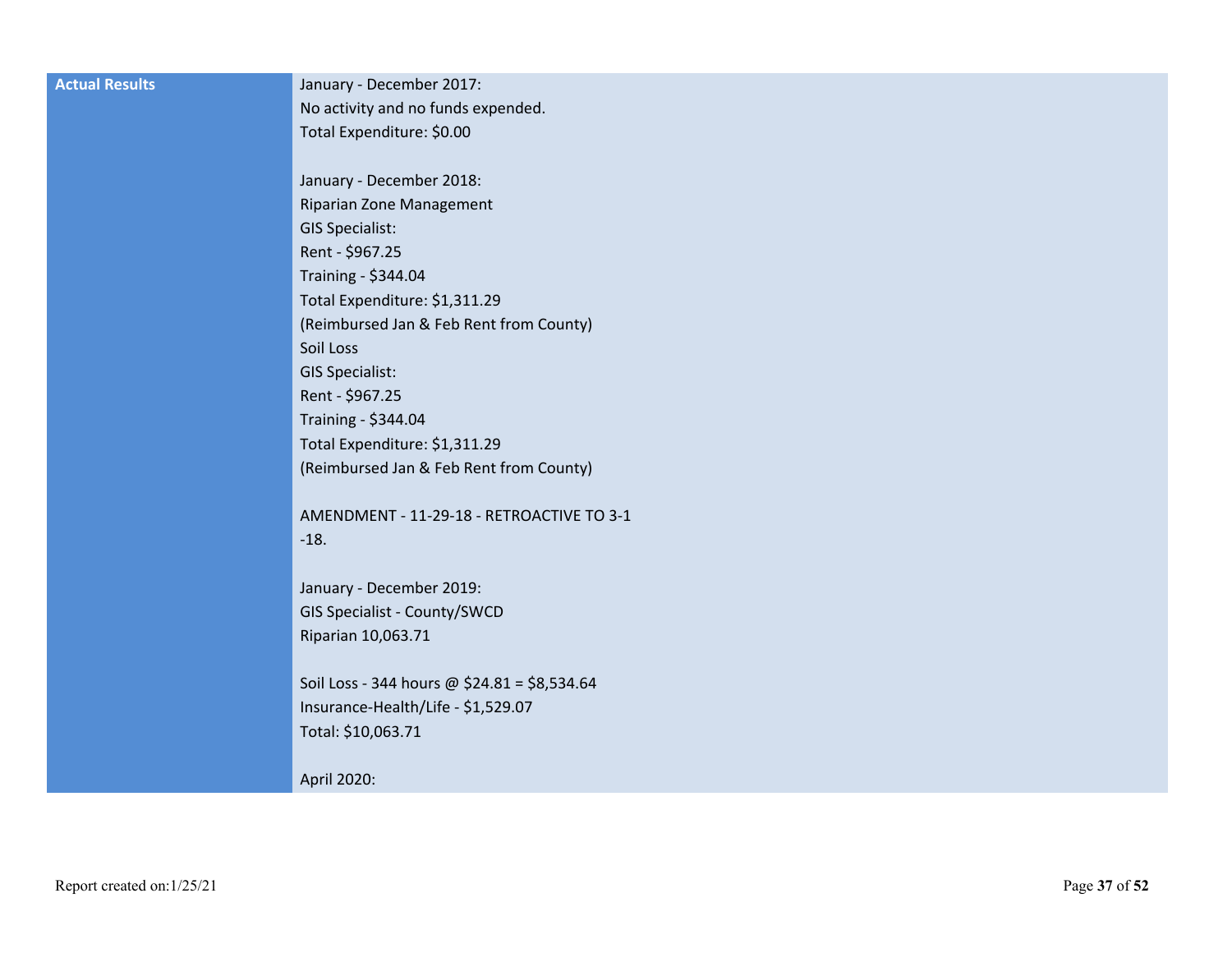Work plan revision request reflects on the GIS position collaboration with Cottonwood County. As directed by the Cottonwood County Commissioners they were only requesting funding from the District Capacity to pay for the SWCD portion of the GIS position. The other funding from the State is to be used by the SWCD for our continued conservation work.

With those changes I would like to request the following: Original - Riparian Zone Management – 2018 – GIS Specialist - \$11,350.00 – Local Fund Original - Soil Erosion – 2018 – GIS Specialist - \$11,350.00 – Local Fund

Change – Riparian Zone Management – 2018 – Staff - \$11,350.00 – Local Fund Change – Soil Erosion – 2018 – Staff - \$11,350.00 – Local Fund

With these changes, the staff included would be Administrator, Administrative Program Assistant, Senior Technician, Program Technician (2), and Watershed Specialist.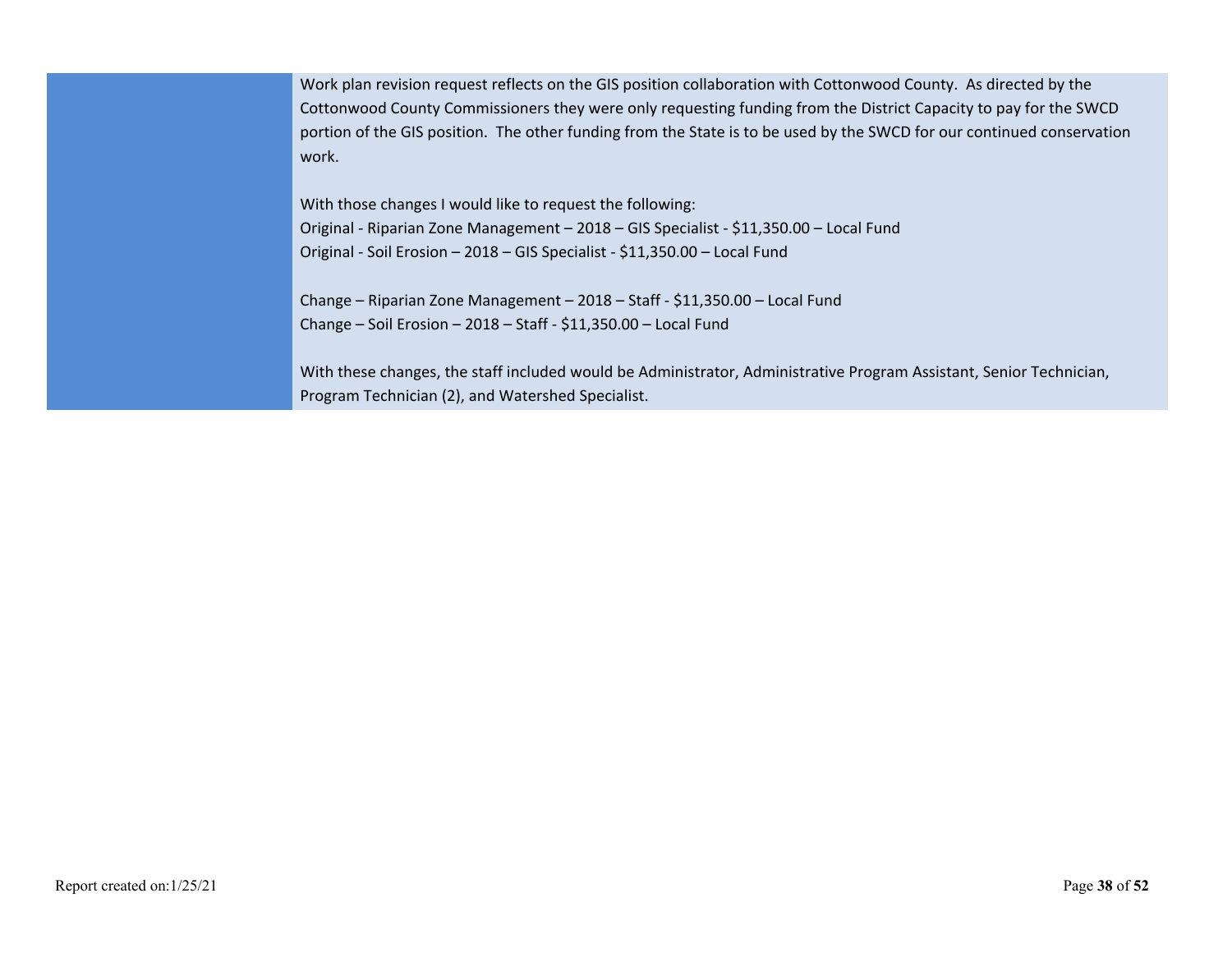**Grant Activity - Soil Erosion - 2018 - Programs Assistant**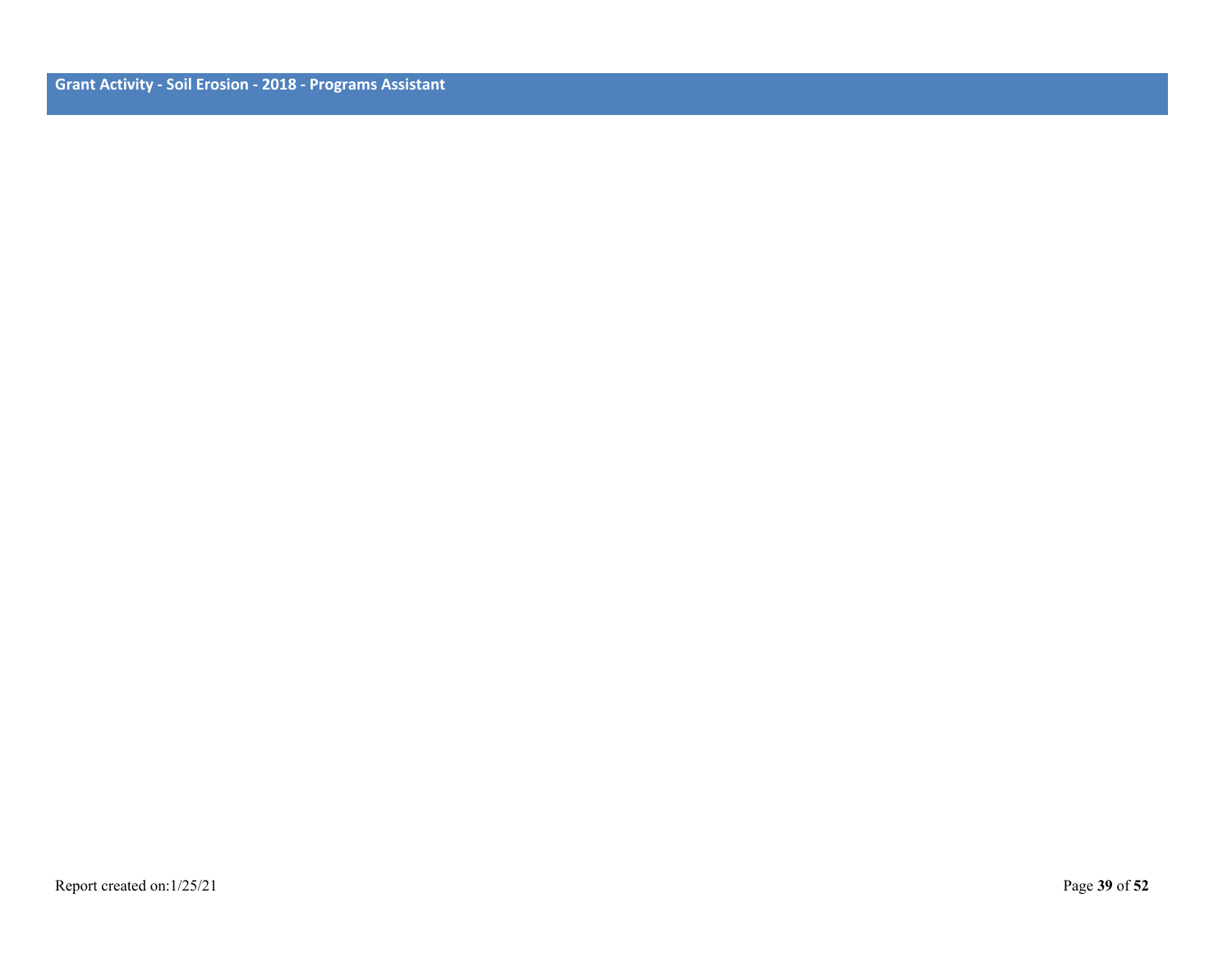| <b>Description</b> | The Cottonwood SWCD will be hiring a Programs Assistant in 2018. This position will work all programs through the SWCD       |
|--------------------|------------------------------------------------------------------------------------------------------------------------------|
|                    | and through our Provision of Services Contract for Cottonwood County. Duties will include but not limited to information     |
|                    | education including Children's Water Festival, Fair, Environmental Fair; circulation advertising and newsletters for various |
|                    | programs; rainfall monitoring program; Elink Reporting for programs. This position will allow existing staff to focus on     |
|                    | customer requests for Buffers, CREP, Feedlots, SSTS, LWP, TSA and GERBA activities.                                          |
|                    | Category reflects project support activities which will directly support the goals and outcomes of our office and the Local  |
|                    | Water Plan.                                                                                                                  |
|                    | CAPACITY GRANT FUNDING: \$10,000.00                                                                                          |
|                    |                                                                                                                              |
|                    | Cottonwood County Comprehensive Local Water Plan (Pg. 23)                                                                    |
|                    | Priority Concern 1. Improve Surface Water Quality                                                                            |
|                    | Goal 1: Prevent further degradation of stream and lake water quality in Cottonwood County                                    |
|                    | Objective 1.a: Protect Soil from Erosion and Prevent Agricultural Runoff.                                                    |
|                    | 1.a-1: Assist with coordination and funding of environmental education events for the students of Cottonwood County.         |
|                    | These include (but not limited to) Children's Water Festival, Environmental Fair, Fifth Grade Conservation Day, 4th Grade    |
|                    | <b>Water Awareness.</b>                                                                                                      |
|                    | 1.a-4: Promote conservation practices and programs to landowners in Cottonwood County. These include State Cost-             |
|                    | Share, RIM, RIM/WRP, CRP, EQIP, CSP and others.                                                                              |
|                    |                                                                                                                              |
|                    |                                                                                                                              |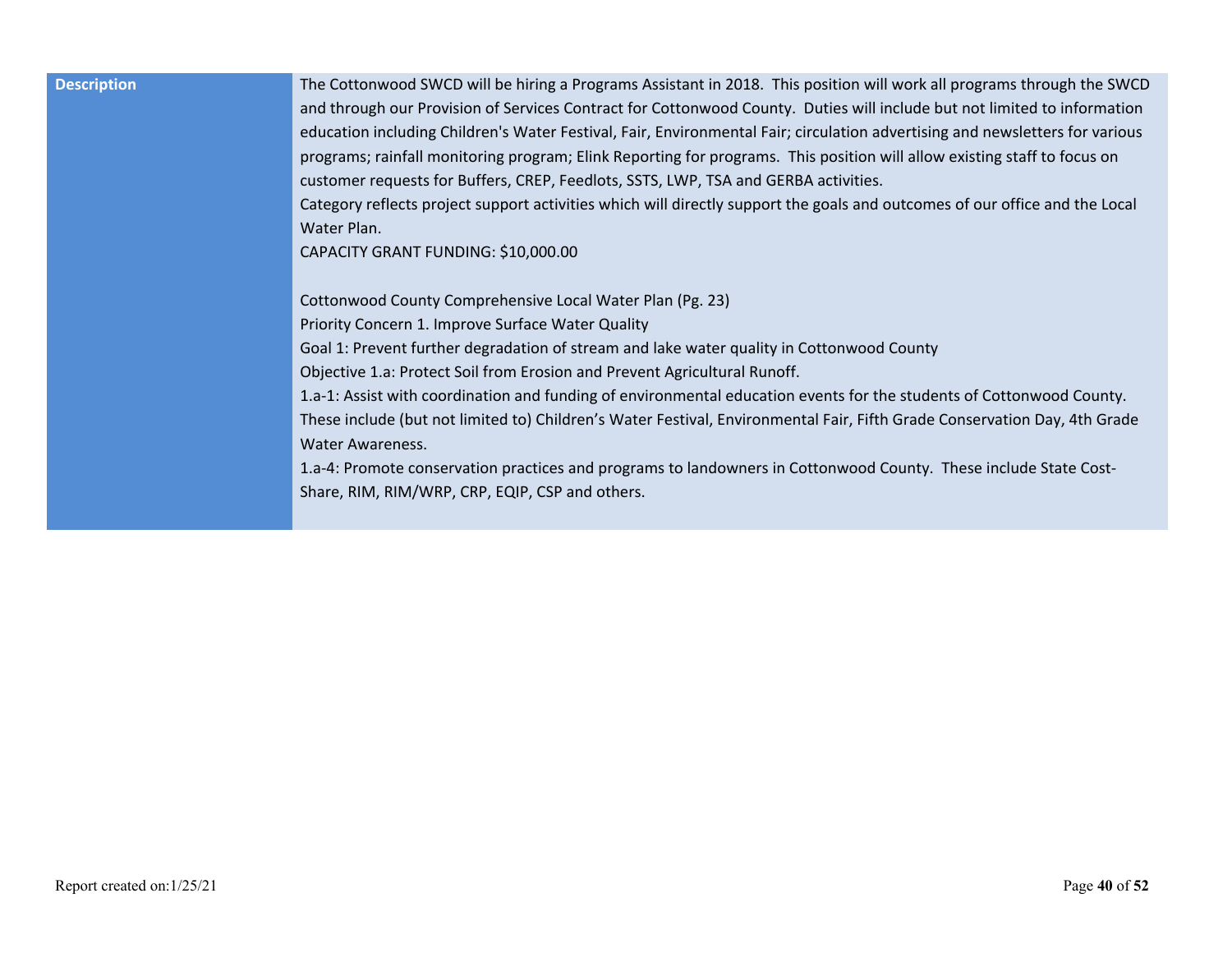| <b>Category</b>             | PROJECT DEVELOPMENT                                           |                 |           |
|-----------------------------|---------------------------------------------------------------|-----------------|-----------|
| <b>Start Date</b>           | $6$ -Dec-17                                                   | <b>End Date</b> | 31-Dec-20 |
| <b>Has Rates and Hours?</b> | Yes                                                           |                 |           |
| <b>Actual Results</b>       | January - December 2017:                                      |                 |           |
|                             | No activity and no funds expended.                            |                 |           |
|                             |                                                               |                 |           |
|                             | January - December 2018:                                      |                 |           |
|                             | Total Expenditure: \$0.00                                     |                 |           |
|                             |                                                               |                 |           |
|                             | January - December 2019:                                      |                 |           |
|                             | Hired Administrative Program Assistant hired January 1, 2019. |                 |           |
|                             | Riparian Mgmt. 216 hours @ \$36.99 = \$7,989.84               |                 |           |
|                             | Soil Loss 216.5 hours @ \$36.99 = \$8,008.35                  |                 |           |
|                             | Total Expended \$15,998.19                                    |                 |           |
|                             |                                                               |                 |           |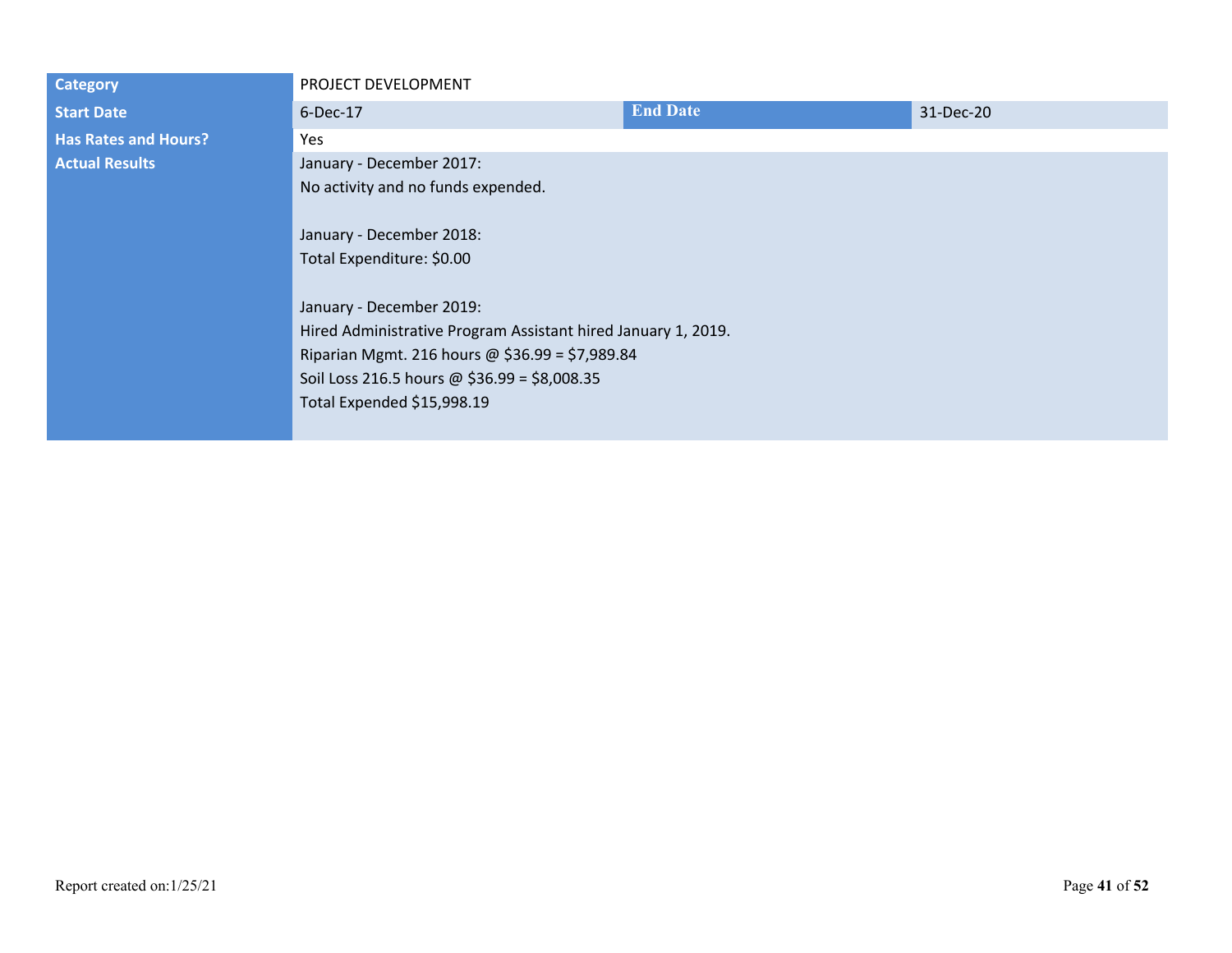**Grant Activity - Soil Erosion - 2018 - Resource Technician**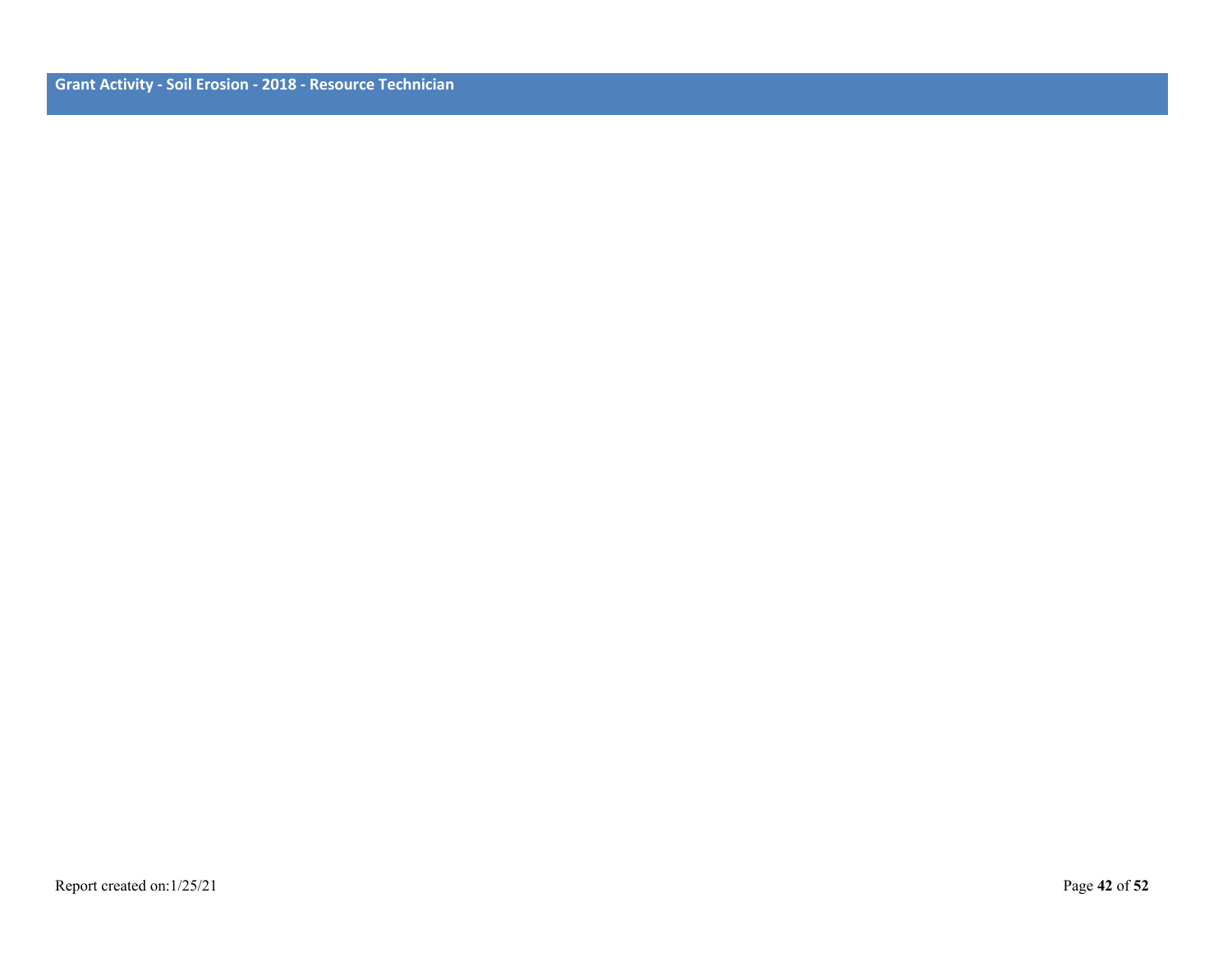**Description** The Resource Technician hired in October 2016 works directly with landowners to help identify resource concerns and implement conservation practices. Position focus includes targeting resource concerns, implementation of BMPs, Wetland Conservation Act and other resource programs.

> The District is working towards increasing our technical capacity and bmp workload. This position will work towards the installation of more grass waterways (7,260 ft - 5 acres), sediment control basins (5 no.), terraces (3 no.) with a special emphasis on cover crops (200 acres) and assisting with the Buffer Initiative.

In the Riparian Mgmt Zone assistance to landowners will include buffers, filter strips, native tree plantings, pasture management and structural practices to help stabilize targeted riparian areas. CAPACITY GRANT OBLIGATION: \$15,000.00

Cottonwood County Comprehensive Local Water Plan (Pg. 23-25)

Priority Concern 1. Improve Surface Water Quality

Goal 1: Prevent further degradation of stream and lake water quality in Cottonwood County

Objective 1.a: Protect Soil from Erosion and Prevent Agricultural Runoff.

1.a-2: Educate landowners on lakeshore and streambank stabilization practices.

1.a-3: Promote the use of buffer strips along ditches, streams and lakes within Cottonwood County utilizing available conservation programs and incentives.

1.a-4: Promote conservation practices and programs to landowners in Cottonwood County. These include State Cost-Share, RIM, RIM/WRP, CRP, EQIP, CSP and others.

1.a-8; 1.a-13; 1.a-18 and 1.a-23: Promote, assist and seek funding to reduce erosion by installing eligible streambank and lakeshore stabilization projects.

#### January - December 2019

A change in staff time methodology to calculated hourly rates we will not be utilizing the rent funding as it is built into the new hourly rates. Request granted to move remaining funds to the Soil Erosion - 2018 - Resource Technician staff time \$6,609.10.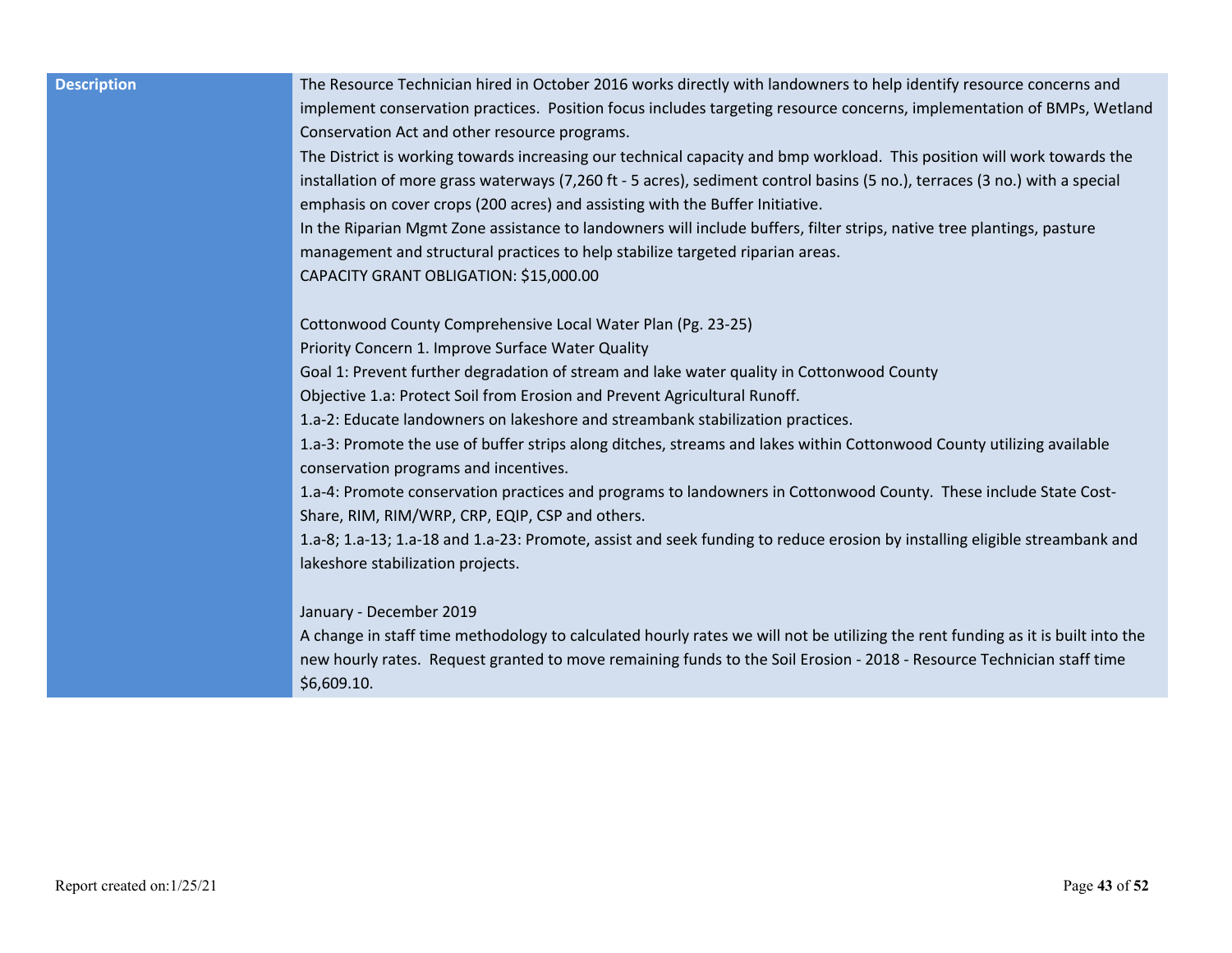| <b>Category</b>             | TECHNICAL/ENGINEERING ASSISTANCE                                                                                                |                 |           |
|-----------------------------|---------------------------------------------------------------------------------------------------------------------------------|-----------------|-----------|
| <b>Start Date</b>           | 6-Dec-17                                                                                                                        | <b>End Date</b> | 31-Dec-20 |
| <b>Has Rates and Hours?</b> | Yes                                                                                                                             |                 |           |
| <b>Actual Results</b>       | January - December 2017:                                                                                                        |                 |           |
|                             | No activity and no funds expended.                                                                                              |                 |           |
|                             |                                                                                                                                 |                 |           |
|                             | Total Expenditure: \$0.00                                                                                                       |                 |           |
|                             |                                                                                                                                 |                 |           |
|                             | January - December 2018:                                                                                                        |                 |           |
|                             | Resource Technician Salary                                                                                                      |                 |           |
|                             | 126.75 hrs @ \$20.83 = \$2,640.21                                                                                               |                 |           |
|                             | Please take into consideration rounding (\$0.01)                                                                                |                 |           |
|                             | Health Insurance - \$410.12                                                                                                     |                 |           |
|                             | Rent - \$165.00                                                                                                                 |                 |           |
|                             | Training - \$160.98                                                                                                             |                 |           |
|                             | Total Expenditures: \$3,376.31                                                                                                  |                 |           |
|                             | January - December 2019                                                                                                         |                 |           |
|                             | A change in staff time methodology to calculated hourly rates we will not be utilizing the rent funding as it is built into the |                 |           |
|                             | new hourly rates. Request granted to move remaining funds to the Soil Erosion - 2018 - Resource Technician staff time           |                 |           |
|                             | \$6,609.10.                                                                                                                     |                 |           |
|                             | Resource Technician - Hours - 697.25 hours @ \$33.88 = \$23,622.83                                                              |                 |           |
|                             | Riparian Mgmt. - 350 hours @ \$33.88 = \$11,858.00                                                                              |                 |           |
|                             | Soil Loss - 347.25 @ \$33.88 = \$11,764.83                                                                                      |                 |           |
|                             |                                                                                                                                 |                 |           |
|                             | January - December 2020                                                                                                         |                 |           |
|                             | Resource Technician - Hours - 384 hours @ \$36.15 = \$13,881.60                                                                 |                 |           |
|                             | Riparian Mgmt. - 192 hours @ \$36.15 = \$6,904.80                                                                               |                 |           |
|                             | Soil Loss - 192 hours @ \$36.15 = \$6,904.81                                                                                    |                 |           |
|                             | (Extra \$0.01 - Rounding adjustment from monthly calculations)                                                                  |                 |           |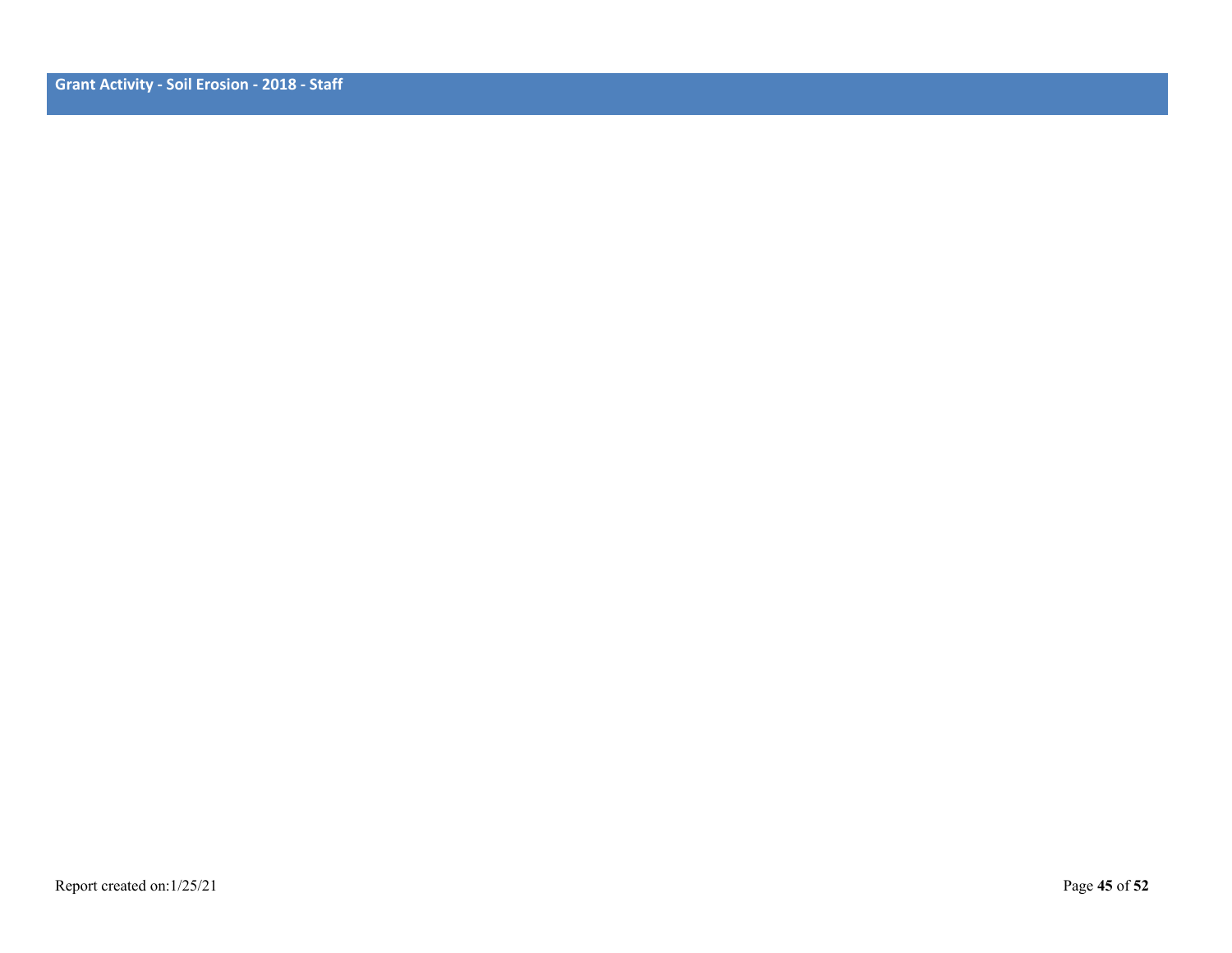| <b>Description</b> | Staff will provide Soil Loss assistance (including administration, information, education, technical and engineering services)<br>to landowners including buffers, filter strips, ecological practices (including a focus on soil health and cover crops) and<br>structural practices to help stabilize targeted vulnerable soils.<br>These funds will include staff time and benefits (if appropriate for position).<br>CAPACITY GRANT OBLIGATION: \$13,075.00 |
|--------------------|-----------------------------------------------------------------------------------------------------------------------------------------------------------------------------------------------------------------------------------------------------------------------------------------------------------------------------------------------------------------------------------------------------------------------------------------------------------------|
|                    | Cottonwood County Comprehensive Local Water Plan (Pg. 29)<br>Priority Concern 1. Improve Surface Water Quality<br>Goal 1: Prevent further degradation of stream and lake water quality in Cottonwood County<br>Objective 1.d: Address TMDL Impaired Waters.<br>$1.d.3$ ; 1.c.5; 1.c.7;                                                                                                                                                                          |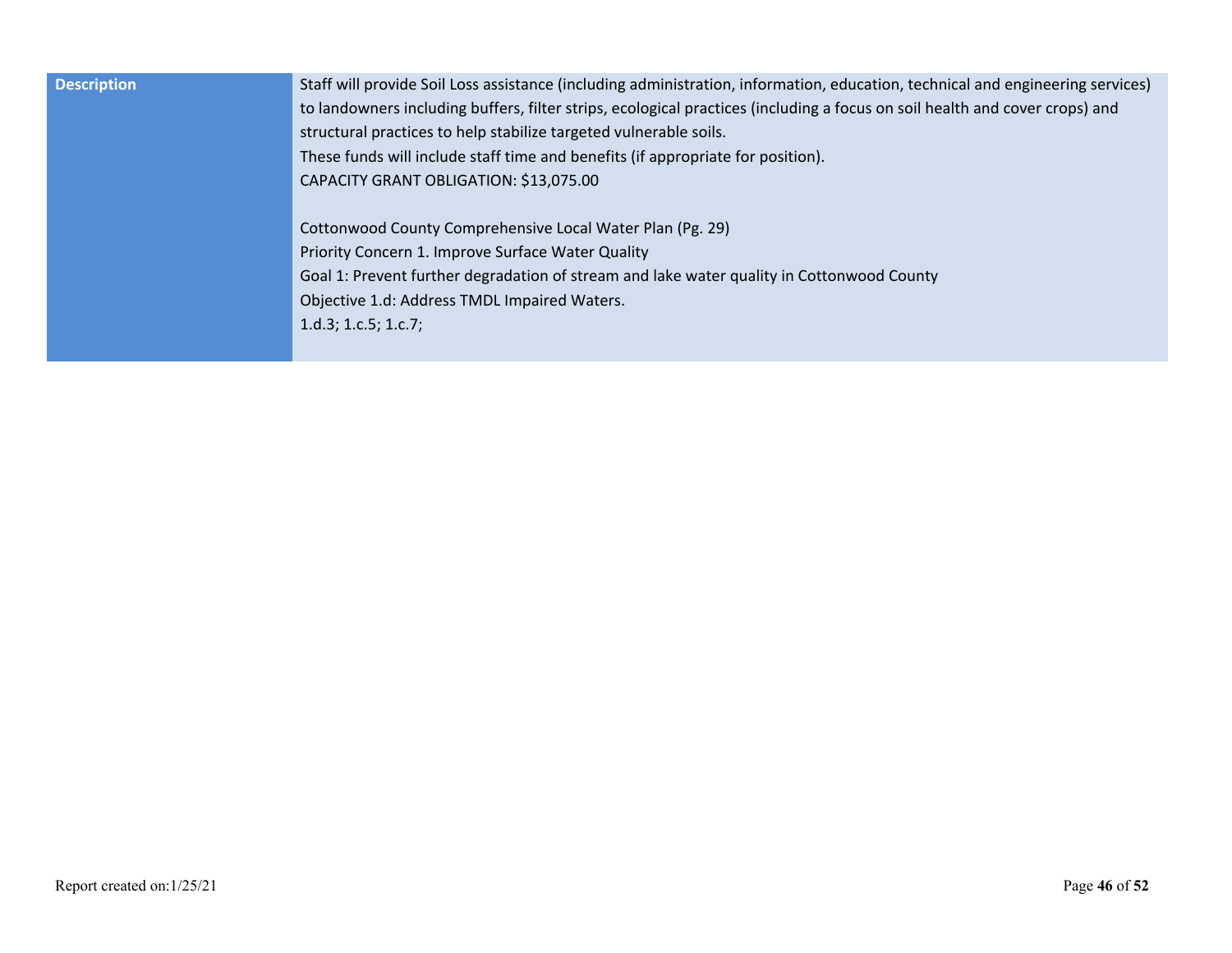**Category PROJECT DEVELOPMENT**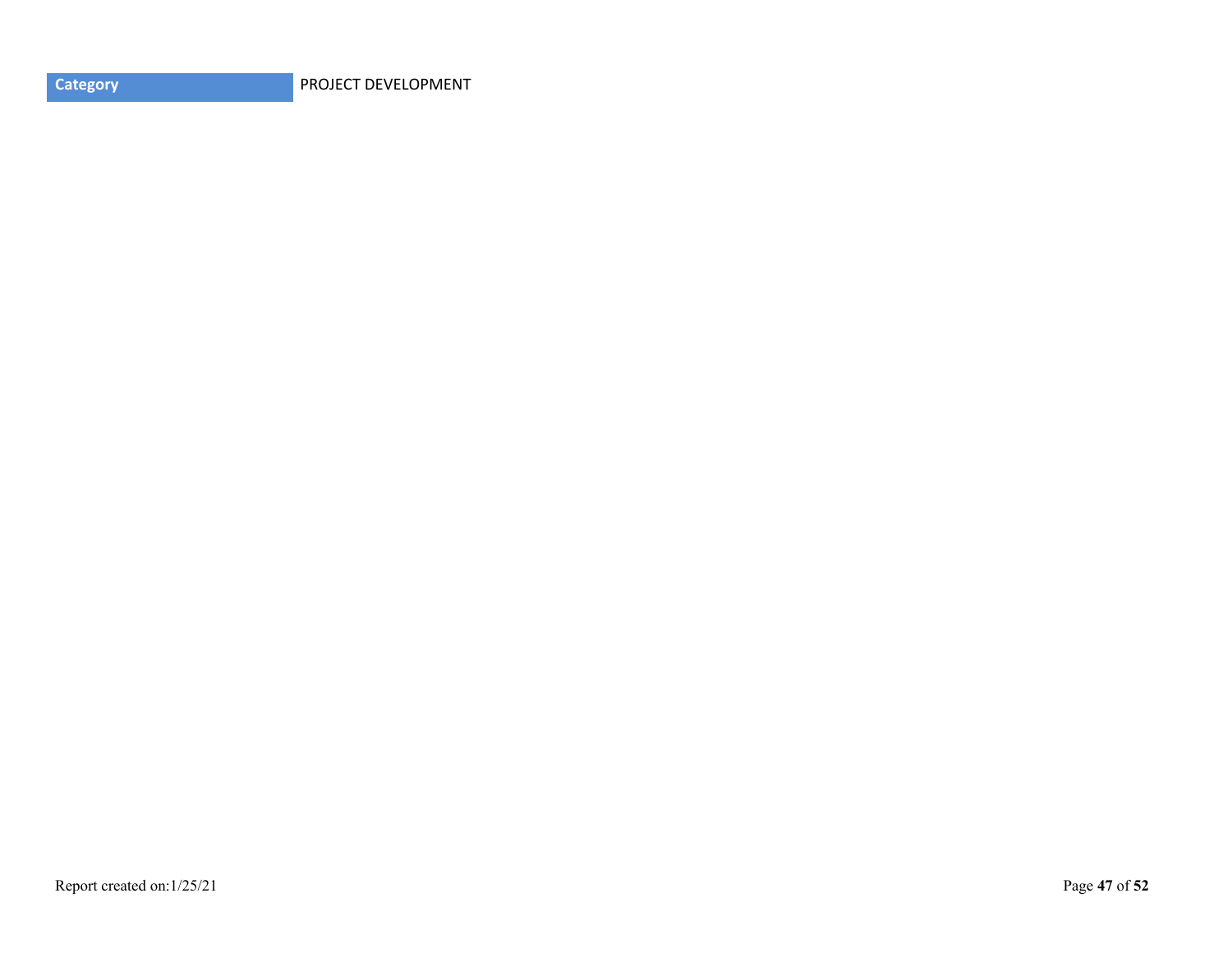| Start Date | 20-Jul-18 | <b>End Date</b> | 31-Dec-20 |
|------------|-----------|-----------------|-----------|
|------------|-----------|-----------------|-----------|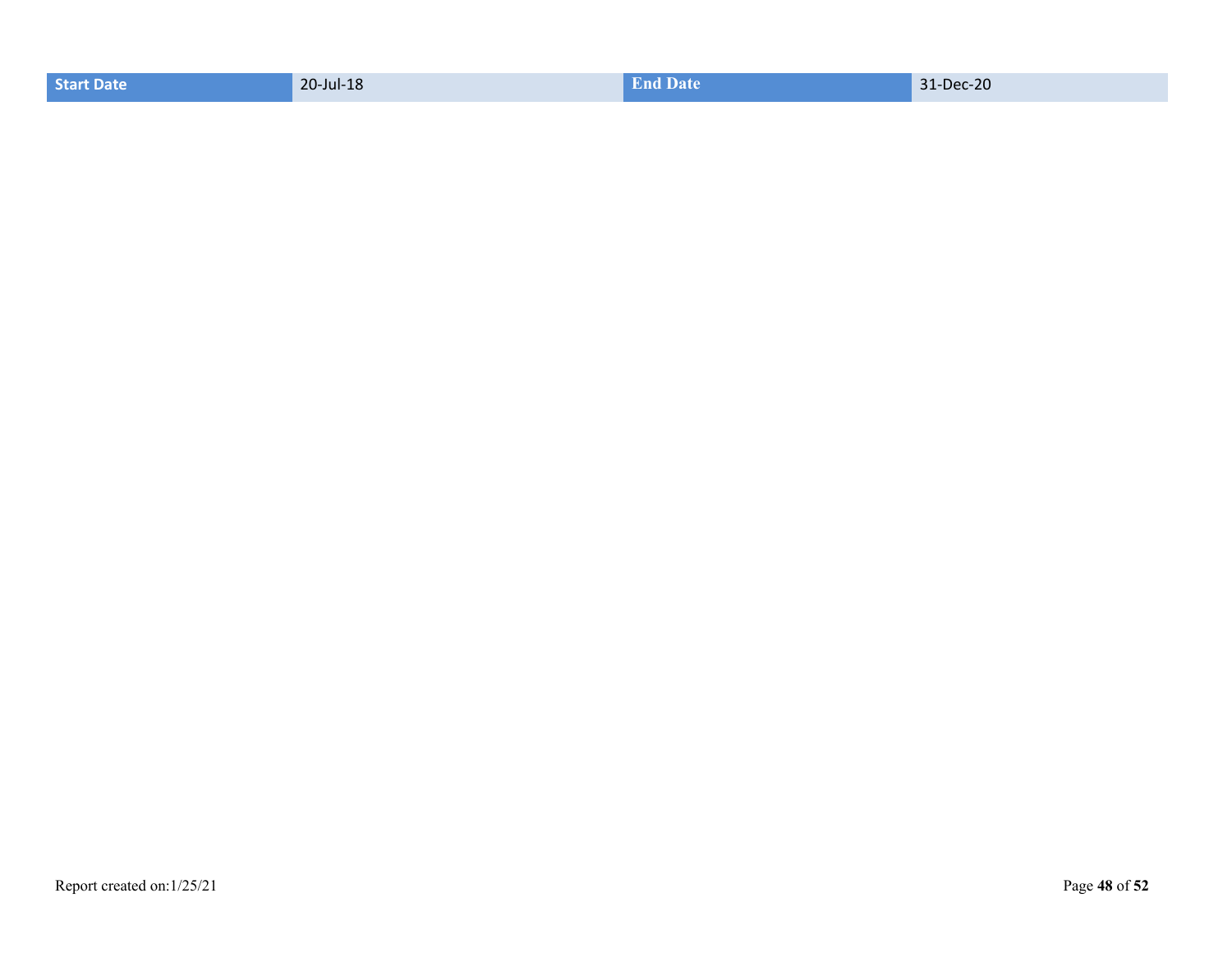| <b>Has Rates and Hours?</b> |
|-----------------------------|
|-----------------------------|

Yes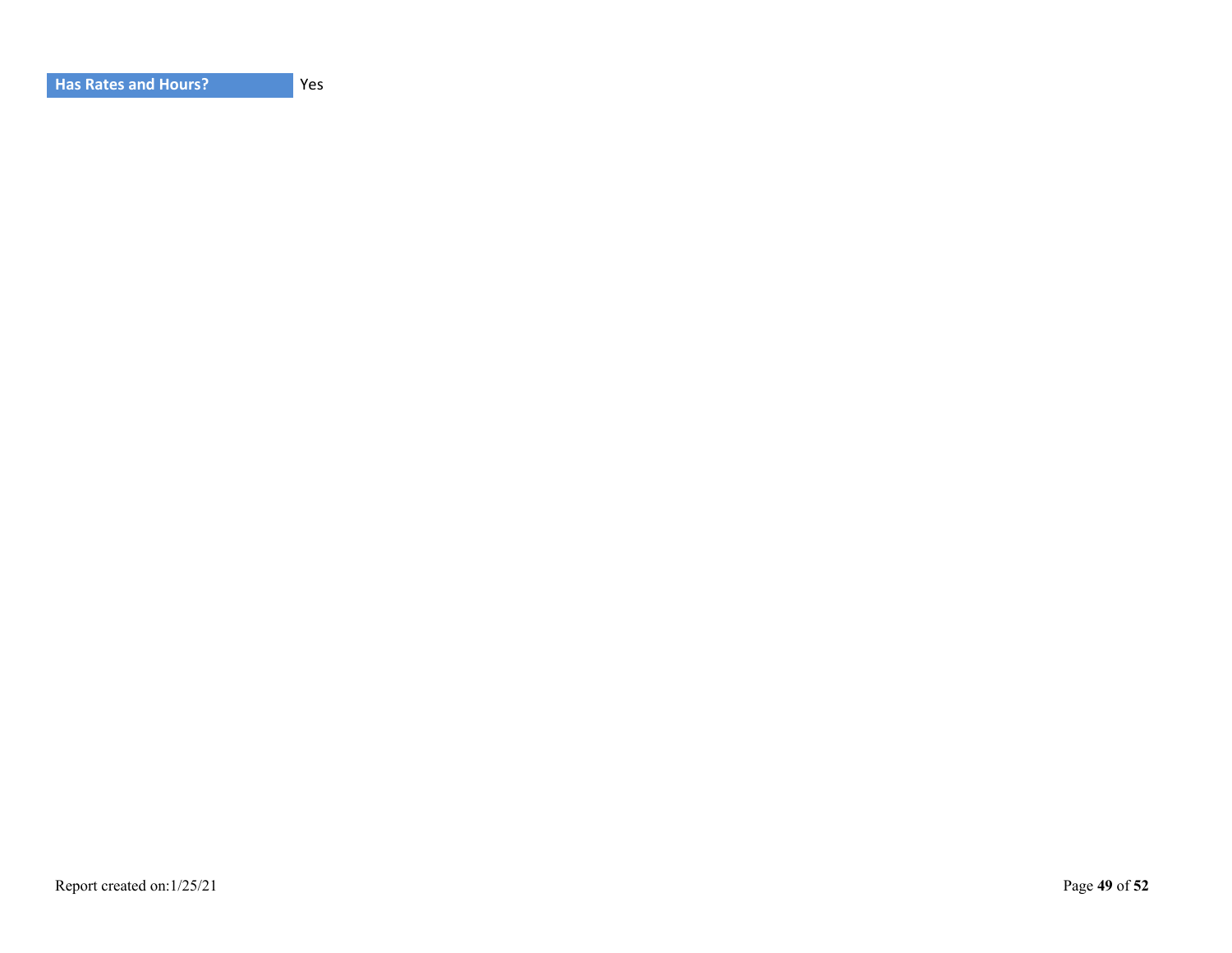| <b>Actual Results</b> | January - December 2019:                                                                                               |
|-----------------------|------------------------------------------------------------------------------------------------------------------------|
|                       | Riparian Mgmt.                                                                                                         |
|                       | Farm Bill Tech - 42 hours @ \$43.26 = \$1,816.92                                                                       |
|                       | Watershed Tech - 27 hours @ \$32.20 = \$869.40                                                                         |
|                       | Program Tech - 6 hours @ $$28.60 = $171.60$                                                                            |
|                       | District Tech - 29 hours @ \$55.49 = \$1,609.21                                                                        |
|                       | Admin Prog Asist - 45 hours @ \$36.99 = \$1,664.55                                                                     |
|                       | Total: \$6,131.68                                                                                                      |
|                       | Soil Loss                                                                                                              |
|                       | Farm Bill Tech - 42.75 hours @ \$43.26 = 1,849.37                                                                      |
|                       | Watershed Tech - 27 hours @ 32.20 = \$869.40                                                                           |
|                       | Program Tech - 6 hours @ $$28.60 = $171.60$                                                                            |
|                       | District Tech - 29.5 hours @ \$55.49 = \$1,636.96                                                                      |
|                       | Admin Prog Asist - 46.5 hours @ \$36.99 = \$1,720.04                                                                   |
|                       | Total: \$6,247.37                                                                                                      |
|                       | April-2020                                                                                                             |
|                       | Work plan revision request to reflect on the GIS position collaboration with Cottonwood County. As directed by the     |
|                       | Cottonwood County Commissioners they were only requesting funding from the District Capacity to pay for the SWCD       |
|                       | portion of the GIS position. The other funding from the State is to be used by the SWCD for our continued conservation |
|                       | work.                                                                                                                  |
|                       | With those changes I would like to request the following:                                                              |
|                       | Original - Riparian Zone Management - 2018 - GIS Specialist - \$11,350.00 - Local Fund                                 |
|                       | Original - Soil Erosion - 2018 - GIS Specialist - \$11,350.00 - Local Fund                                             |
|                       |                                                                                                                        |
|                       | Change - Riparian Zone Management - 2018 - Staff - \$11,350.00 - Local Fund                                            |
|                       | Change - Soil Erosion - 2018 - Staff - \$11,350.00 - Local Fund                                                        |
|                       | With these changes, the staff included would be Administrator, Administrative Program Assistant, Senior Technician,    |
|                       | Program Technician (2), and Watershed Specialist.                                                                      |
|                       |                                                                                                                        |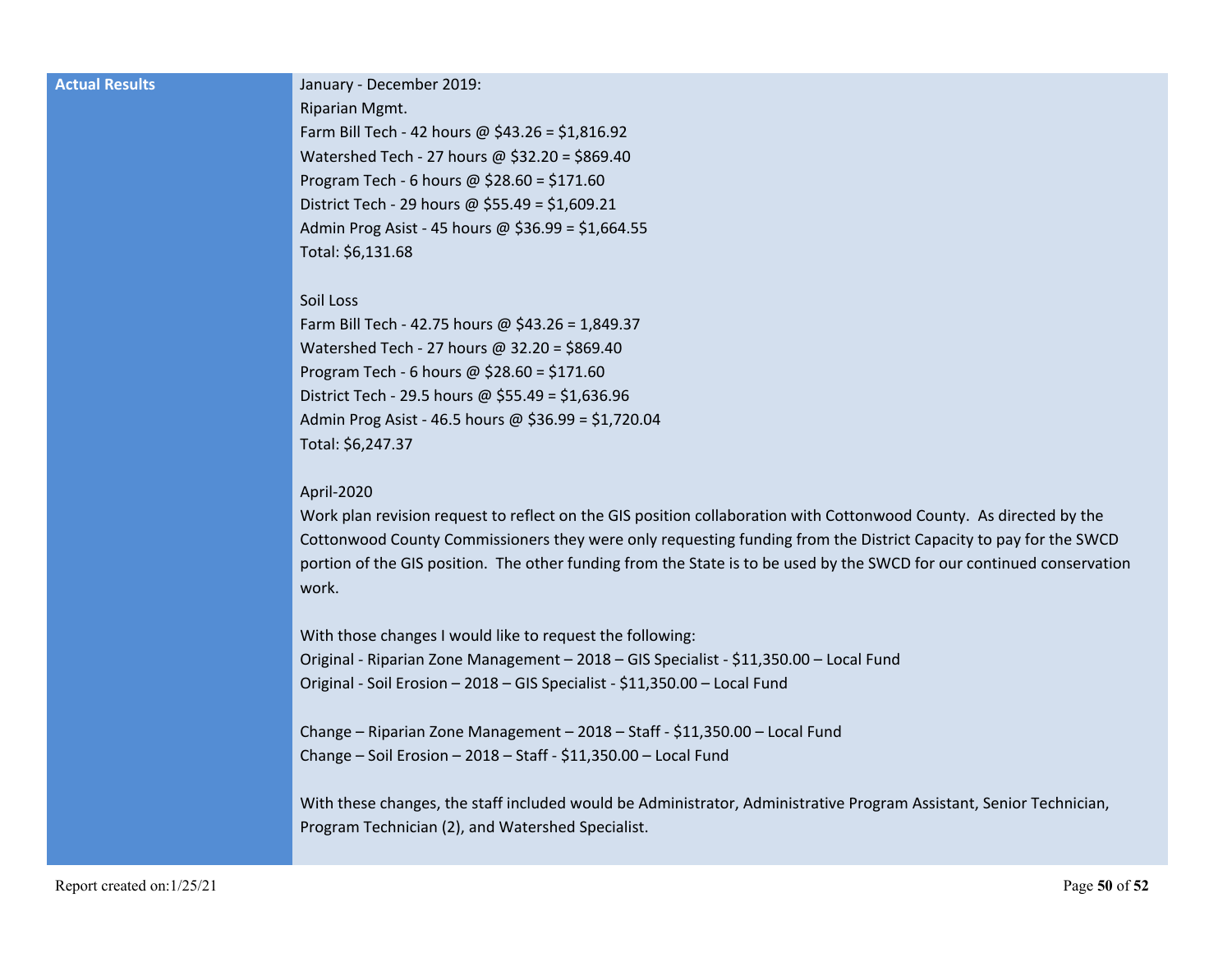| January - December 2020:                                                               |
|----------------------------------------------------------------------------------------|
| Program Tech/Farm Bill - 49.50 hours @ \$48.66 and 1 hour @ \$48.97 - Total \$2,457.64 |
| Program Tech 2 - 229 hours @ \$34.33 - \$7,861.57                                      |
| Sr District Technician - 35 hours @ \$62.58 and 1 hour @ \$71.33 - Total \$2,261.63    |
| Total Expenditures: \$12,580.84                                                        |
| Riparian Management - \$6,336.93                                                       |
| Soil Loss Management - \$6,243.91                                                      |
|                                                                                        |
| January - December 2020:                                                               |
| Match:                                                                                 |
| *See details under Riparian - Staff                                                    |
| Riparian - \$10,837.39(Admin, Program Assist)                                          |
| Soil Loss - \$11,933.60 (Sr Tech, Prog/Farm Bill, Watershed Spec).                     |
|                                                                                        |

### **Grant Attachments**

| <b>Document Name</b>                                                  | <b>Document Type</b>      | <b>Description</b>                                                        |
|-----------------------------------------------------------------------|---------------------------|---------------------------------------------------------------------------|
| 2018 Buffer Cost Share Amendment EXECUTED -<br><b>Cottonwood SWCD</b> | Grant                     | 2018 - SWCD Local Capacity Services (Cottonwood SWCD)                     |
| 2018 SWCD Capacity Amendment UNEXECUTED -<br><b>Cottonwood SWCD</b>   | Grant                     | 2018 - SWCD Local Capacity Services (Cottonwood SWCD)                     |
| 2018/2019 Programs and Operations Grants                              | <b>Grant Agreement</b>    | 2018/2019 SWCD Programs and Operations Grants - Cottonwood<br><b>SWCD</b> |
| 2018/2019 Programs and Operations Grants executed                     | <b>Grant Agreement</b>    | 2018/2019 SWCD Programs and Operations Grants - Cottonwood<br><b>SWCD</b> |
| <b>All Details Report</b>                                             | <b>Workflow Generated</b> | Workflow Generated - All Details Report - 03/17/2020                      |
| <b>All Details Report</b>                                             | Workflow Generated        | Workflow Generated - All Details Report - 04/02/2020                      |
| <b>All Details Report</b>                                             | <b>Workflow Generated</b> | Workflow Generated - All Details Report - 01/28/2020                      |
| <b>All Details Report</b>                                             | Workflow Generated        | Workflow Generated - All Details Report - 01/30/2019                      |
| <b>All Details Report</b>                                             | <b>Workflow Generated</b> | Workflow Generated - All Details Report - 01/29/2018                      |
| <b>All Details Report</b>                                             | <b>Workflow Generated</b> | Workflow Generated - All Details Report - 02/20/2019                      |
| <b>All Details Report</b>                                             | <b>Workflow Generated</b> | Workflow Generated - All Details Report - 04/25/2019                      |

Report created on:1/25/21 Page **51** of **52**